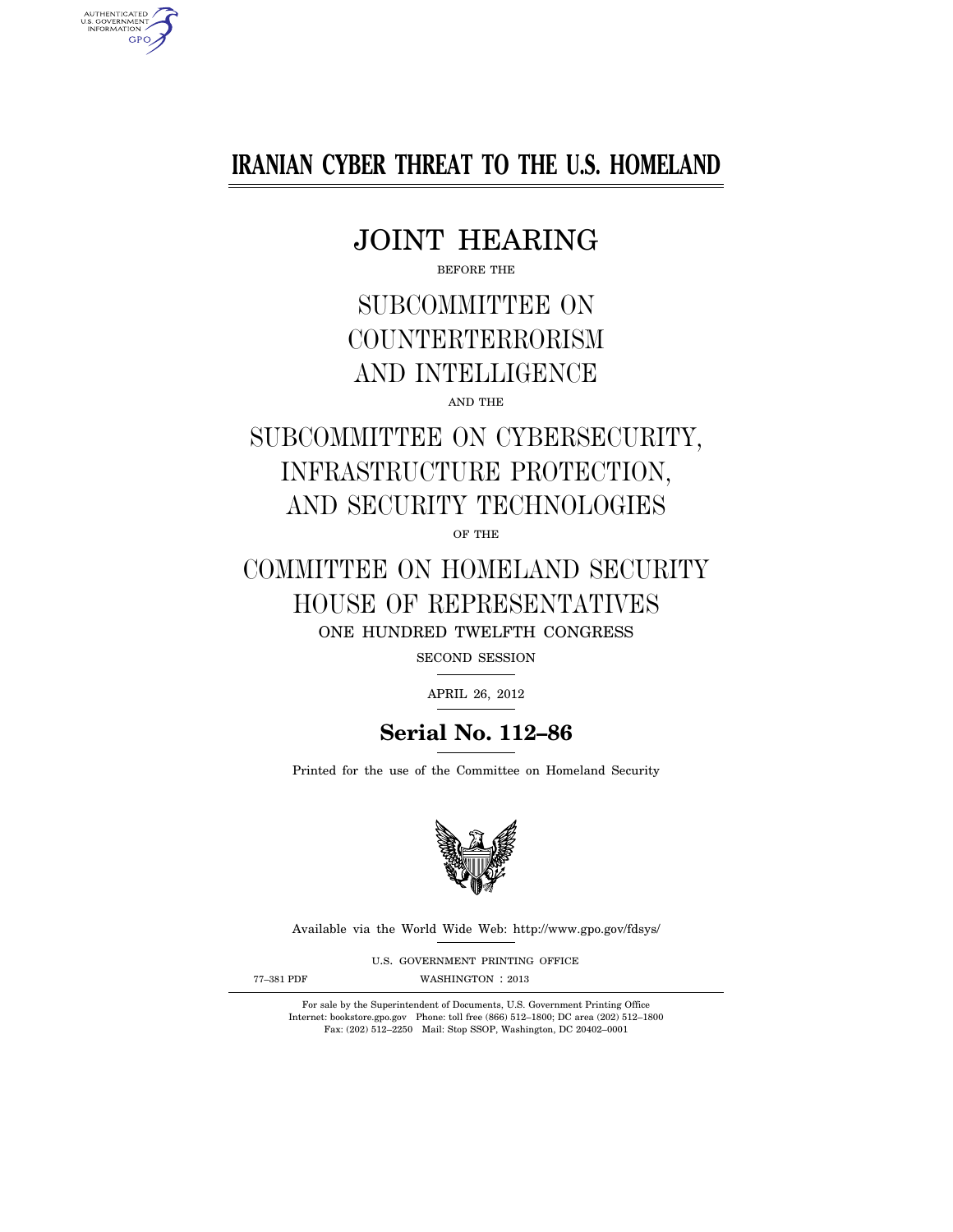## COMMITTEE ON HOMELAND SECURITY

PETER T. KING, New York, *Chairman*  LAMAR SMITH, Texas DANIEL E. LUNGREN, California MIKE ROGERS, Alabama MICHAEL T. MCCAUL, Texas GUS M. BILIRAKIS, Florida PAUL C. BROUN, Georgia CANDICE S. MILLER, Michigan TIM WALBERG, Michigan CHIP CRAVAACK, Minnesota JOE WALSH, Illinois PATRICK MEEHAN, Pennsylvania BEN QUAYLE, Arizona SCOTT RIGELL, Virginia BILLY LONG, Missouri JEFF DUNCAN, South Carolina TOM MARINO, Pennsylvania BLAKE FARENTHOLD, Texas ROBERT L. TURNER, New York

BENNIE G. THOMPSON, Mississippi LORETTA SANCHEZ, California SHEILA JACKSON LEE, Texas HENRY CUELLAR, Texas YVETTE D. CLARKE, New York LAURA RICHARDSON, California DANNY K. DAVIS, Illinois BRIAN HIGGINS, New York CEDRIC L. RICHMOND, Louisiana HANSEN CLARKE, Michigan WILLIAM R. KEATING, Massachusetts KATHLEEN C. HOCHUL, New York JANICE HAHN, California **VACANCY** 

MICHAEL J. RUSSELL, *Staff Director/Chief Counsel*  KERRY ANN WATKINS, *Senior Policy Director*  MICHAEL S. TWINCHEK, *Chief Clerk*  I. LANIER AVANT, *Minority Staff Director*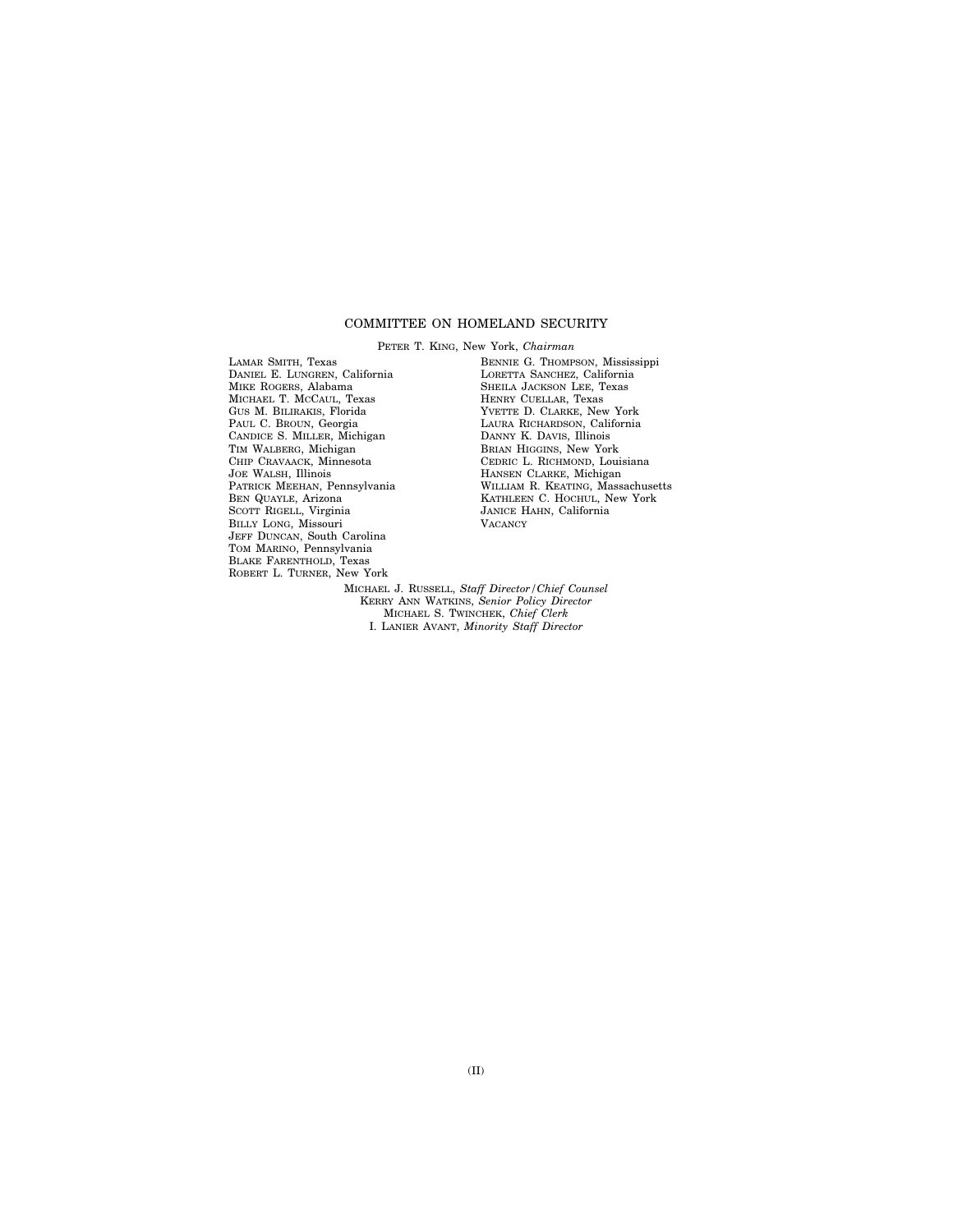## SUBCOMMITTEE ON COUNTERTERRORISM AND INTELLIGENCE

PATRICK MEEHAN, Pennsylvania, *Chairman* 

PAUL C. BROUN, Georgia, *Vice Chair*  CHIP CRAVAACK, Minnesota JOE WALSH, Illinois BEN QUAYLE, Arizona SCOTT RIGELL, Virginia BILLY LONG, Missouri PETER T. KING, New York *(Ex Officio)*  BRIAN HIGGINS, New York LORETTA SANCHEZ, California KATHLEEN C. HOCHUL, New York JANICE HAHN, California **VACANCY** BENNIE G. THOMPSON, Mississippi *(Ex Officio)* 

KEVIN GUNDERSEN, *Staff Director*  ZACHARY D. HARRIS, *Subcommittee Clerk*  HOPE GOINS, *Minority Subcommittee Director* 

#### SUBCOMMITTEE ON CYBERSECURITY, INFRASTRUCTURE PROTECTION, AND SECURITY TECHNOLOGIES

DANIEL E. LUNGREN, California, *Chairman* 

MICHAEL T. MCCAUL, Texas TIM WALBERG, Michigan, *Vice Chair*  PATRICK MEEHAN, Pennsylvania BILLY LONG, Missouri TOM MARINO, Pennsylvania PETER T. KING, New York *(Ex Officio)*  YVETTE D. CLARKE, New York LAURA RICHARDSON, California CEDRIC L. RICHMOND, Louisiana WILLIAM R. KEATING, Massachusetts BENNIE G. THOMPSON, Mississippi *(Ex Officio)* 

COLEY C. O'BRIEN, *Staff Director*  ZACHARY D. HARRIS, *Subcommittee Clerk*  CHRIS SCHEPIS, *Minority Senior Professional Staff Member*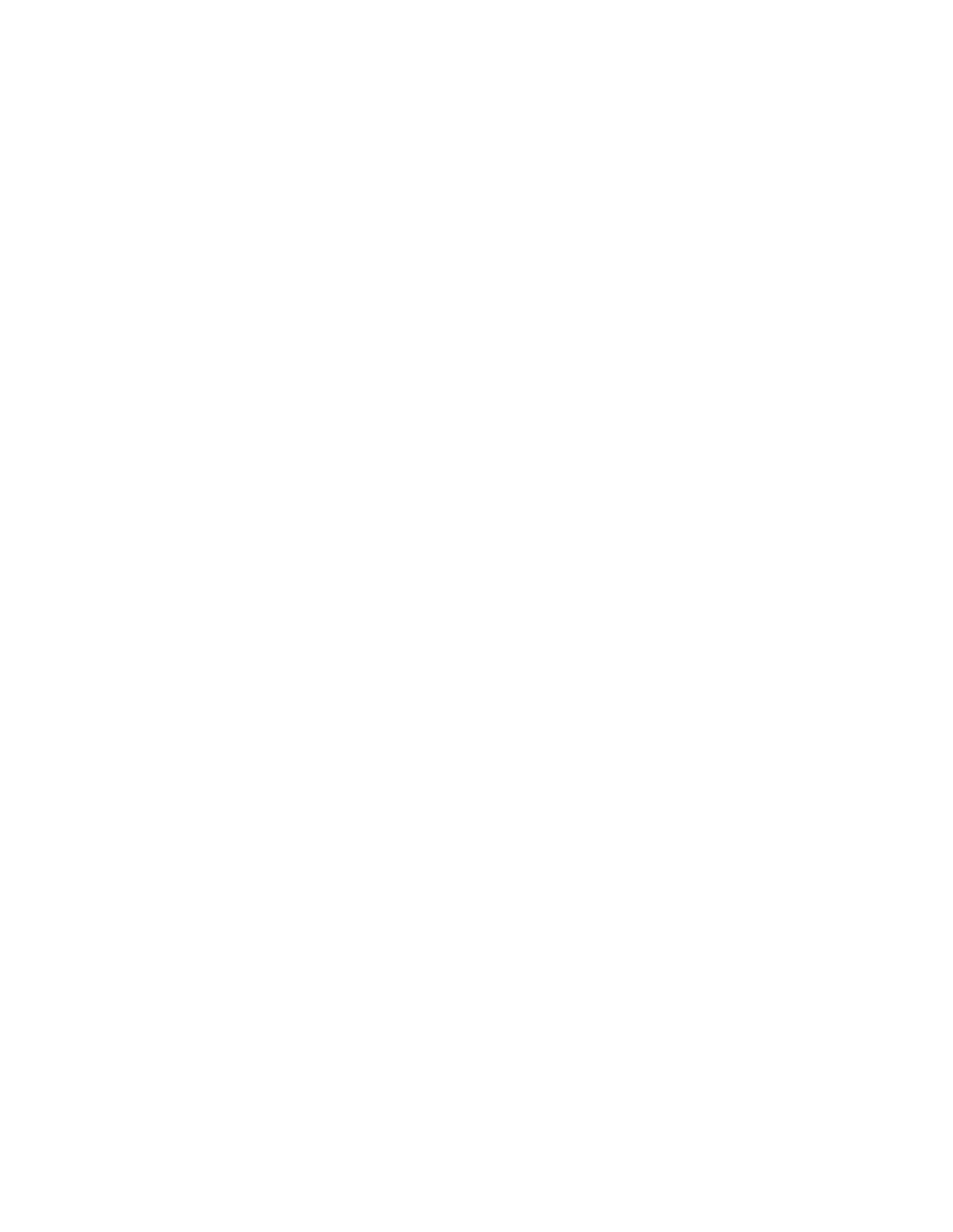# C O N T E N T S

## **STATEMENTS**

| The Honorable Patrick Meehan, a Representative in Congress From the State                                                                          |                |
|----------------------------------------------------------------------------------------------------------------------------------------------------|----------------|
| of Pennsylvania, and Chairman, Subcommittee on Counterterrorism and<br>Intelligence:                                                               |                |
|                                                                                                                                                    | 1              |
|                                                                                                                                                    | 3              |
| The Honorable Daniel E. Lungren, a Representative in Congress From the<br>State of California, and Chairman, Subcommittee on Cybersecurity, Infra- |                |
| structure Protection, and Security Technologies:                                                                                                   |                |
|                                                                                                                                                    | 6              |
|                                                                                                                                                    | 7              |
| The Honorable Brian Higgins, a Representative in Congress From the State<br>of New York, and Ranking Member, Subcommittee on Counterterrorism      |                |
|                                                                                                                                                    | 8              |
| The Honorable Yvette D. Clarke, a Representative in Congress From the                                                                              |                |
| State of New York, and Ranking Member, Subcommittee on Cybersecurity,                                                                              | $\overline{4}$ |
| WITNESSES                                                                                                                                          |                |
| Mr. Frank J. Cilluffo, Associate Vice President and Director, Homeland Secu-<br>rity Policy Institute, The George Washington University:           |                |
|                                                                                                                                                    | 9              |
|                                                                                                                                                    | 12             |
| Mr. Ilan Berman, Vice President, American Foreign Policy Council:                                                                                  | 18             |
| Mr. Roger L. Caslow, Executive Cyber Consultant, Suss Consulting:                                                                                  | 20             |
|                                                                                                                                                    | 23             |
|                                                                                                                                                    | 25             |
|                                                                                                                                                    |                |

## APPENDIX

|  | 43 |  |
|--|----|--|
|--|----|--|

Page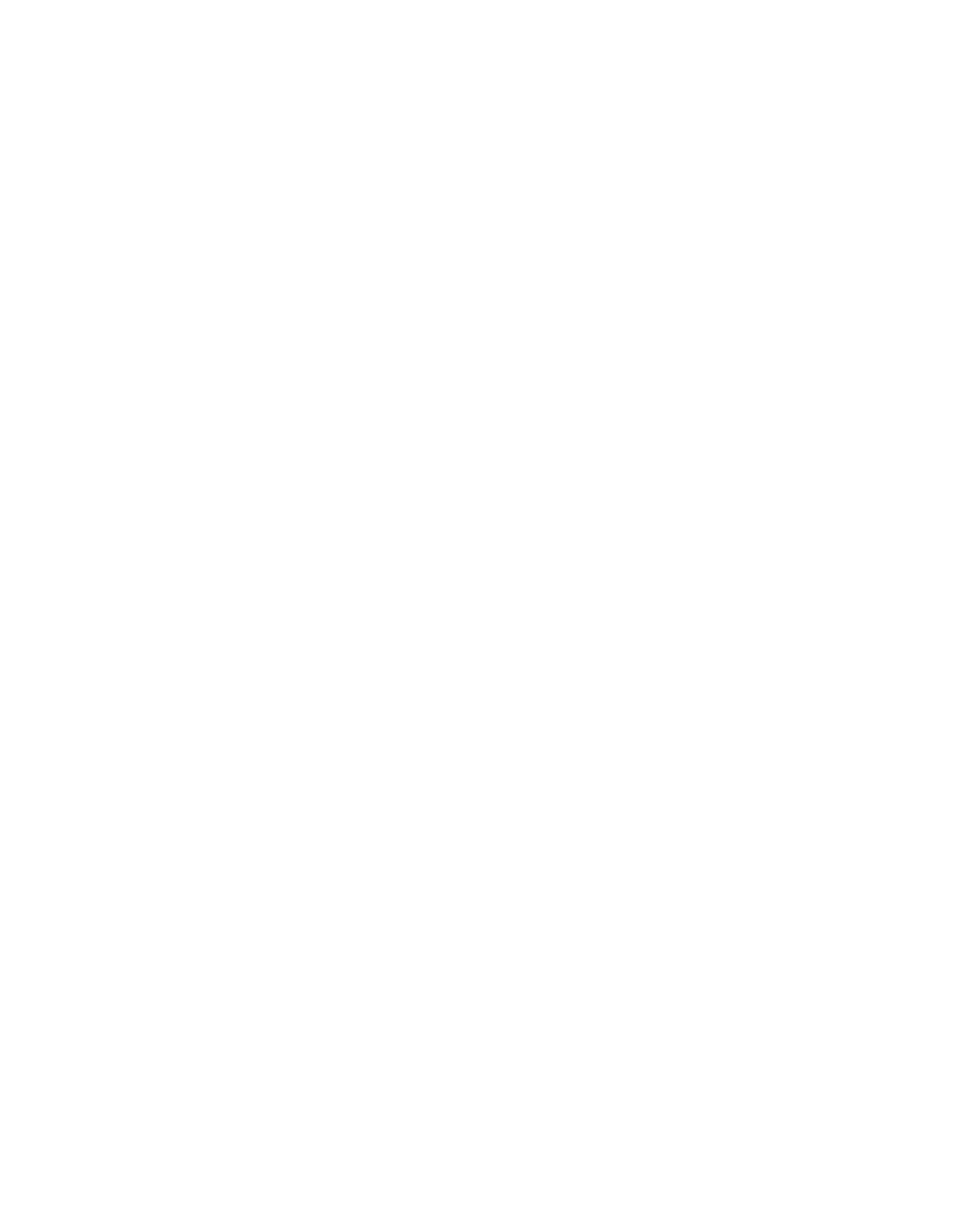# **IRANIAN CYBER THREAT TO THE U.S. HOMELAND**

## **Thursday, April 26, 2012**

U.S. HOUSE OF REPRESENTATIVES, COMMITTEE ON HOMELAND SECURITY, SUBCOMMITTEE ON COUNTERTERRORISM AND INTELLIGENCE, AND

SUBCOMMITTEE ON CYBERSECURITY, INFRASTRUCTURE PROTECTION, AND SECURITY TECHNOLOGIES,

WASHINGTON, DC.

The subcommittees met, pursuant to call, at 10:06 a.m., in Room 311, Cannon House Office Building, Hon. Patrick Meehan [Chairman of the Subcommittee on Counterterrorism and Intelligence] presiding.

Present from the Subcommittee on Counterterrorism and Intelligence: Representatives Meehan, Cravaack, and Hahn.

Present from the Subcommittee on Cybersecurity, Infrastructure Protection, and Security Technologies: Representatives Lungren, Higgins, Clarke, Richardson, and Richmond.

Also present: Representative Green.

Mr. MEEHAN. Good morning, the Committee on Homeland Security Subcommittees on Counterterrorism and Intelligence and Cybersecurity, Infrastructure Protection, and Security Technologies this is a joint committee hearing—will come to order. Subcommittees are meeting today to hear the testimony regarding the threat of a cyber attack to the United States homeland from the Islamic Republic of Iran. I will now recognize myself for an opening statement.

I would like to begin today by thanking Chairman Lungren and Ranking Member Clarke and all of the Members of the Subcommittee on Cybersecurity, Infrastructure Protection, and Security Technologies for joining us here today to examine the threat posed by Iran in the cyber arena. The combination of our expertise on counterterrorism and intelligence, and your expertise on cybersecurity will inform and enhance our discussion. I look forward to hearing from you, and our panel.

I believe the joint hearing represents the attitude we must have when confronted with emerging threats that may not be adequately understood. In my view, the adaptability, flexibility, and willingness to erase institutional barriers called for in the 9/11 Commission Report is on display here, with each of us bringing our own expertise to study a threat which crosses borders and cannot easily be put into a box. While Chairman Lungren and his colleagues on the CIPST Subcommittee have studied the ins and outs of pro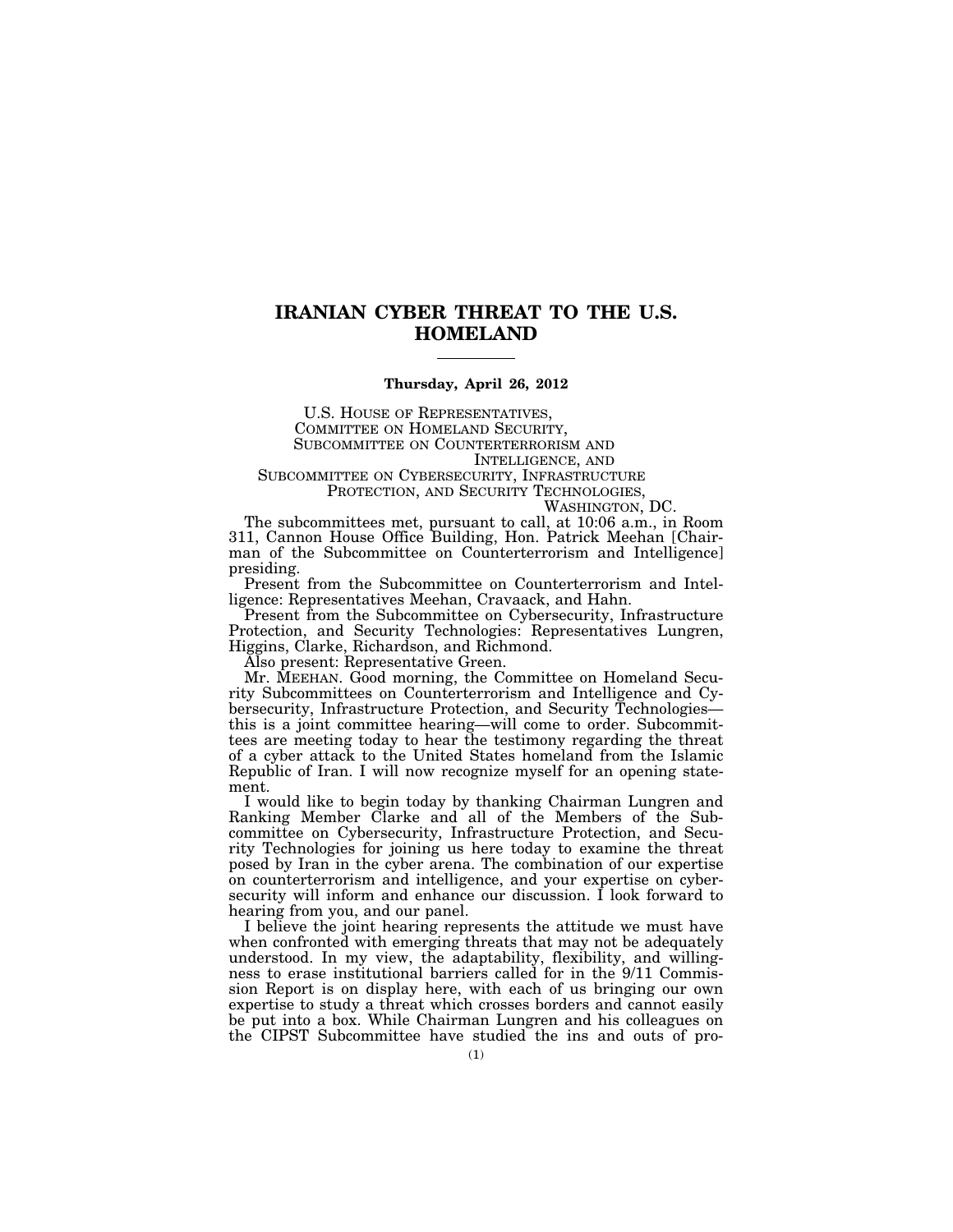tecting our Nation's critical infrastructure from cyber attack, the membership of the CT&I Subcommittee have spent a lot of time examining the threat posed by Iran in the world's largest state sponsor of terrorism, and its proxies, of course, principally including Hezbollah.

For the Subcommittee on Counterterrorism and Intelligence, this hearing is a continuation of our previous work examining the threat from Tehran. Last year our subcommittee examined the Hezbollah presence in Latin America that detailed the recently exposed Iranian government plot to conduct a brazen attack here in Washington, DC. I have also recently returned from the region, where I met with defense and intelligence officials and government leaders in Israel and Turkey and Jordan. After in-depth conversations and briefings including with Turkey president Abdullah Gul, Israeli Prime Minister Benjamin Netanyahu, and His Majesty King Abdullah of Jordan, it became increasingly clear that Iran is the most destructive and malicious actor in the region, and will persist in antagonizing the United States and our allies, especially the State of Israel.

As Iran's illicit nuclear program continues to inflame tensions between Tehran and the West, I am struck by the emergence of another possible avenue of attack emanating from Iran—the possibility that Iran could conduct a cyber attack against the United States homeland. Now, many will discount this threat just as many ignored the possibility that Iran would conduct any kind of attack on American soil. Well, this assumption was proven woefully wrong when last year's plot to kill the Saudi Ambassador was uncovered. Now we are adjusting to a realistic understanding of Iran's intent to conduct terror attacks and to kill innocent Americans in the U.S. homeland, we cannot blind ourselves to this new threat. After all, if Iran is willing to blow up a Washington restaurant, and kill innocent Americans, we would be naïve to think that Iran could never conduct a cyber attack against the United States homeland.

Earlier this year, in testimony before the Senate Intelligence Committee, Director of National Intelligence James Clapper clearly stated that Iran's intelligence operations against the United States, including cyber capabilities, have dramatically increased in recent years in depth and complexity. What I view as a private-sector validation of the cyber threat posed by Iran, Google executive Chairman Eric Schmidt recently stated the Iranians are talented in cyber war for some reasons we don't fully understand.

In the event of a military strike against Iranian nuclear facilities, former director of the National Counterterrorism Center, Michael Leiter, assessed that a cyber attack conducted by Iran— Tehran against the United States, would be reasonably likely.

The threat of cyber warfare may be relatively new, but it is not small. Iran has reportedly invested over \$1 billion in developing their cyber capabilities, and it appears they may have already carried out attacks against organizations like the BBC, and Voice of America. There have been reports that Iran may have even attempted to breach the private networks of a major Israeli financial institution. Iran is very publicly testing its cyber capabilities in the region, and in time, will expand its reach.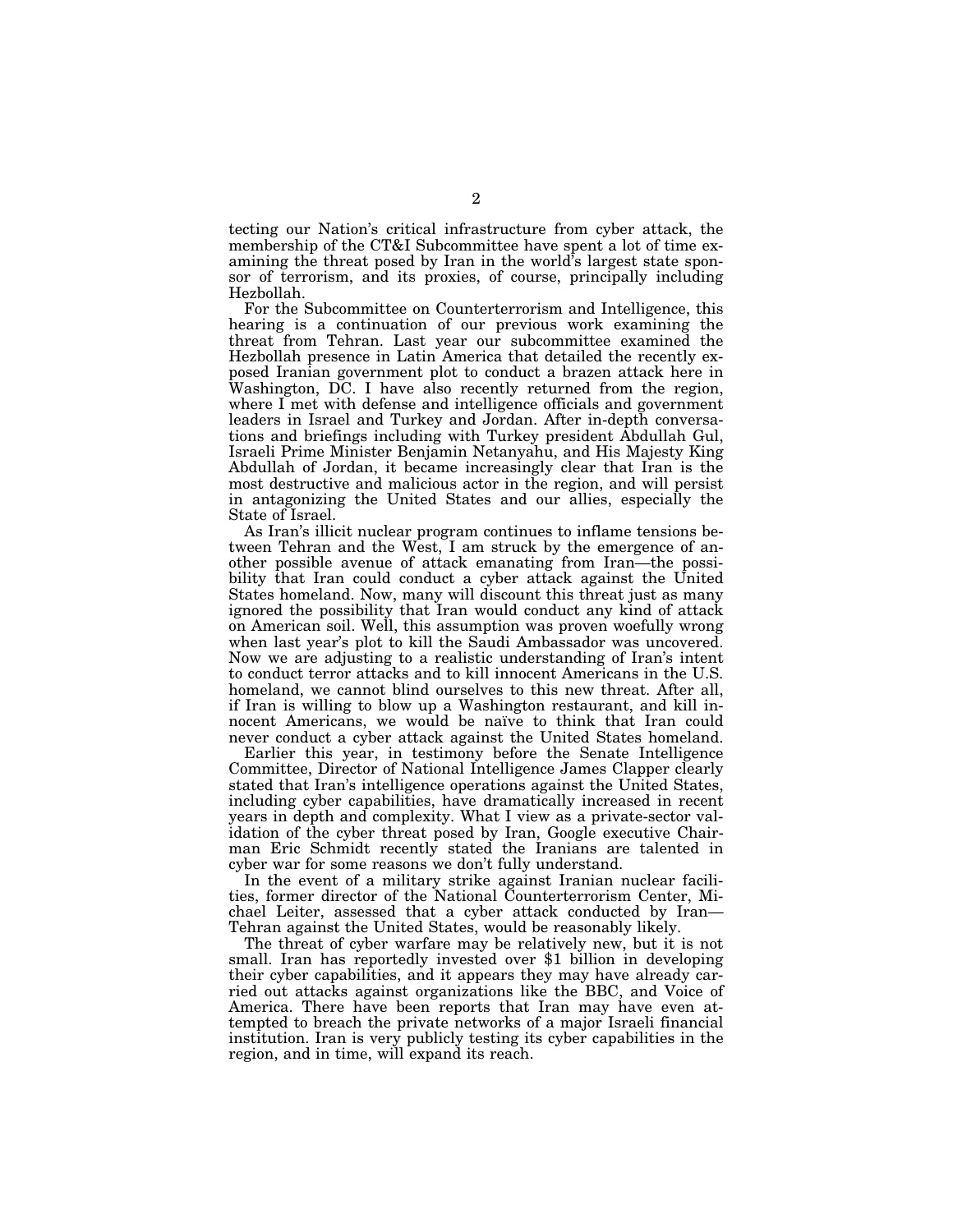Other nations such as Russia and China may have more sophisticated cyber capabilities, but there should be little doubt that a country that kills innocent civilians around the world, guns down its own people, and calls for the destruction of the State of Israel, would not hesitate to conduct a cyber attack against the United States homeland.

That is why today's hearing is so important.

I want to thank you for joining us today, and I look forward to hearing from our witnesses.

[The statement of Mr. Meehan follows:]

#### STATEMENT OF CHAIRMAN PATRICK MEEHAN

#### APRIL 26, 2012

#### WELCOME

I would like to begin today by thanking Chairman Lungren and Ranking Member Clarke, and all the Members of the Subcommittee on Cybersecurity, Infrastructure Protection, and Security Technologies for joining us here today to examine the threat posed by Iran in the cyber arena. The combination of our expertise on counterterrorism and intelligence and your expertise on cybersecurity will inform and enhance our discussion, and I look forward to hearing from you and our panel.

#### IMPORTANCE OF JOINT HEARING

I believe this joint hearing represents the attitude we must have when confronted with emerging threats that may not be adequately understood. In my view, the adaptability, flexibility, and willingness to erase institutional barriers called for in the 9/11 Commission Report is on display here, with each of us bringing our own expertise to study a threat which crosses borders and cannot easily be put into one box. While Chairman Lungren and his colleagues on the CIPST subcommittee have studied the "ins" and "outs" of protecting our Nation's critical infrastructure from cyber attack, the Members of the CTI subcommittee have spent a lot of time examining the threat posed by Iran, the world's largest state sponsor of terrorism, and its proxies, including Hezbollah.

#### PAST SUBCOMMITTEE IRAN EXAMINATIONS

For the Subcommittee on Counterterrorism and Intelligence, this hearing is a continuation of our previous work examining the threat from Tehran. Last year, our subcommittee examined the Hezbollah presence in Latin America that detailed the recently exposed Iranian government plot to conduct a brazen terror attack here in Washington, DC. I have also recently returned from the region, where I met with defense and intelligence officials and government leaders in Israel, Turkey, and Jordan. After in-depth conversations and briefings, including with Turkey President Abdullah Gul, Israeli Prime Minister Benjamin Netanyahu, and His Majesty King Abdullah of Jordan, it became increasingly clear that Iran is the most destructive and malicious actor in the region and will persist in antagonizing the United States and our allies, especially the State of Israel.

#### EMERGING CYBER THREAT FROM IRAN

As Iran's illicit nuclear program continues to inflame tensions between Tehran and the West, I am struck by the emergence of another possible avenue of attack emanating from Iran: The possibility that Iran could conduct a cyber attack against the U.S. homeland.

Many will discount this threat—just as many ignored the possibility that Iran would conduct an attack on American soil. This assumption was proven woefully wrong when last year's plot to kill the Saudi Ambassador was uncovered. Now that we are adjusting to a realistic understanding of Iran's intent to conduct terror attacks and kill innocent Americans in the U.S. homeland, we cannot blind ourselves to this new threat. After all, if Iran is willing to blow up a Washington restaurant and kill innocent Americans, we would be naïve to think Iran would never conduct a cyber attack against the U.S. homeland.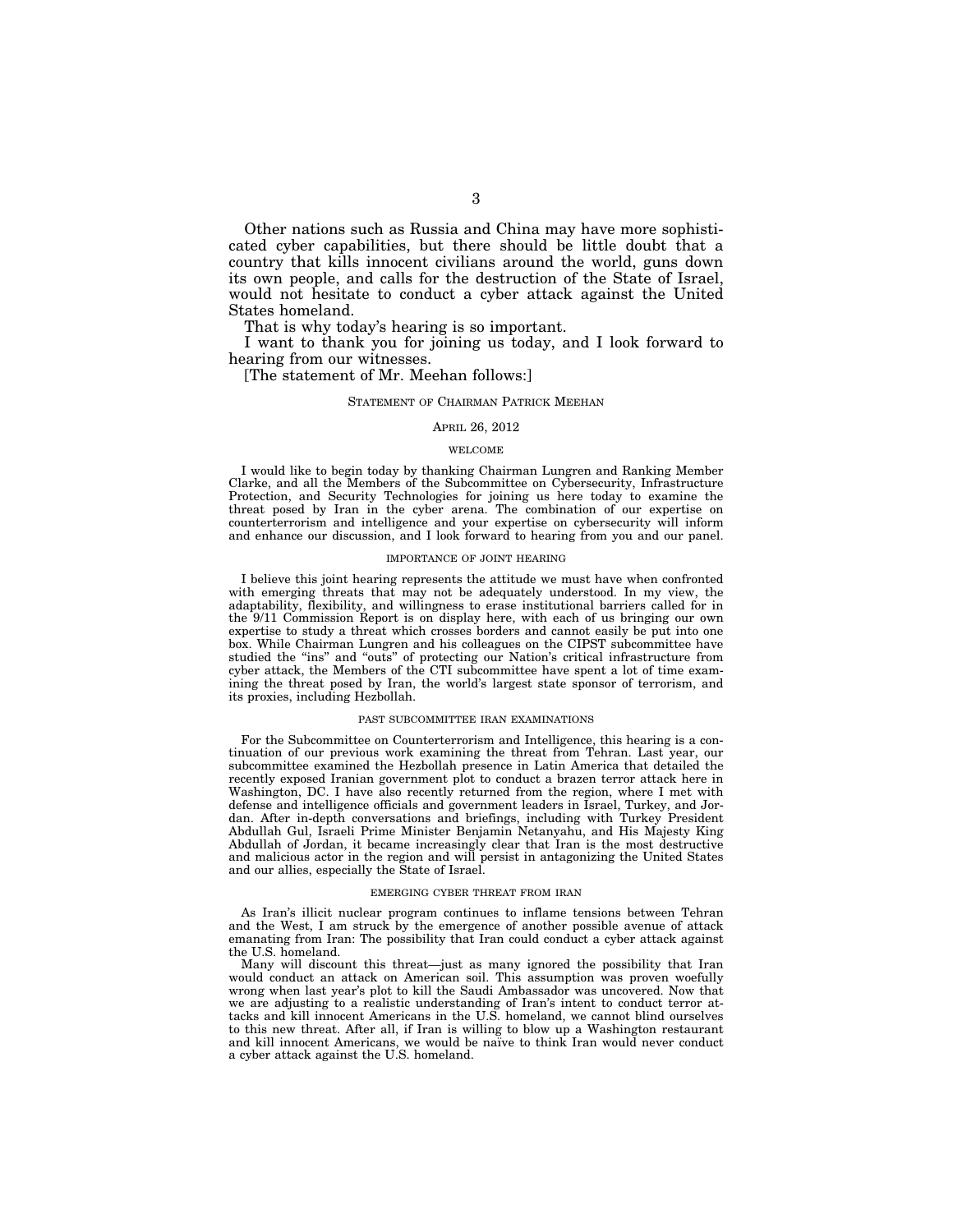#### SENIOR OFFICIALS WARNING

Earlier this year in testimony before the Senate Intelligence Committee, Director of National Intelligence James Clapper clearly stated: ''Iran's intelligence operations against the United States, including cyber capabilities, have dramatically increased in recent years in depth and complexity.'' In what I view as a private sector validation of the cyber threat posed by Iran, Google Executive Chairman Eric Schmidt recently stated, the ''Iranians are unusually talented in cyber war for some reason we don't fully understand.'' And, in the event of a military strike against Iranian nuclear facilities, former director of the National Counterterrorism Center Michael Leiter assessed that a cyber attack conducted by Tehran against the United States would be "reasonably likely.

The threat of cyber warfare may be relatively new—but it is not small. Iran has reportedly invested over \$1 billion in developing their cyber capabilities, and it appears they may have already carried out attacks against news organizations like the BBC and Voice of America. There have been reports that Iran may have even attempted to breach the private networks of a major Israeli financial institution. Iran is very publicly testing its cyber capabilities in the region and, in time, will expand its reach.

#### DON'T IGNORE THIS THREAT

Other nations such as Russia and China may have more sophisticated cyber capabilities, but there should be little doubt that a country that kills innocent civilians around the world, guns down its own people, and calls for the destruction of the State of Israel would not hesitate to conduct a cyber attack against the U.S. homeland. That is why today's hearing is so important.

I want to thank all of you for joining us today, and I look forward to hearing from our witnesses.

Mr. MEEHAN. Now, I know that co-Chairman, or the Ranking Member Mr. Higgins is expected today at this moment, but until such time as he is able to join us at the hearing, the Chairman would now recognize Ms. Clarke for any opening comments she may have. Thank you.

Ms. CLARKE. Thank you very much, Mr. Chairman. Chairman Lungren, Chairman Meehan, thank you for holding this joint hearing on the Iranian cyber threat. State-sponsored cyber threats from Iran and actual attacks from other countries directed at the United States, have been a hot topic over the past few years. As you know, we have had a number of classified briefings concerning these state-sponsored attacks. Our ability to detect, prevent, preempt, and deter terrorists and malicious state-sponsored cyber attacks reflect on our capability, and our political will to protect our vital National infrastructure from devastating consequences.

I am glad my colleague and fellow New Yorker, Mr. Higgins, has brought some legislation to bear on the issue we are discussing today. His bill would amplify the State Department's report to Congress on the proficiencies of Iran cyber and technological capabilities. This will help us assess Iran's threat in greater detail. This is quite a story to be told about Iran and cyber threats, and I will be interested in hearing the testimony today.

I have seen the report put out by Reporters Without Borders, that places Iran on the list of enemies of the internet, describing the various censoring techniques that Iran used to control the flow of information among its own people.

The report refers to the government-sponsored cyber police function that uses a combination of content filtering and access control. The report also mentions the use of distributed denial of service cyber attack techniques used as a form of political oppression, which it says may or may not be official state-sponsored activity.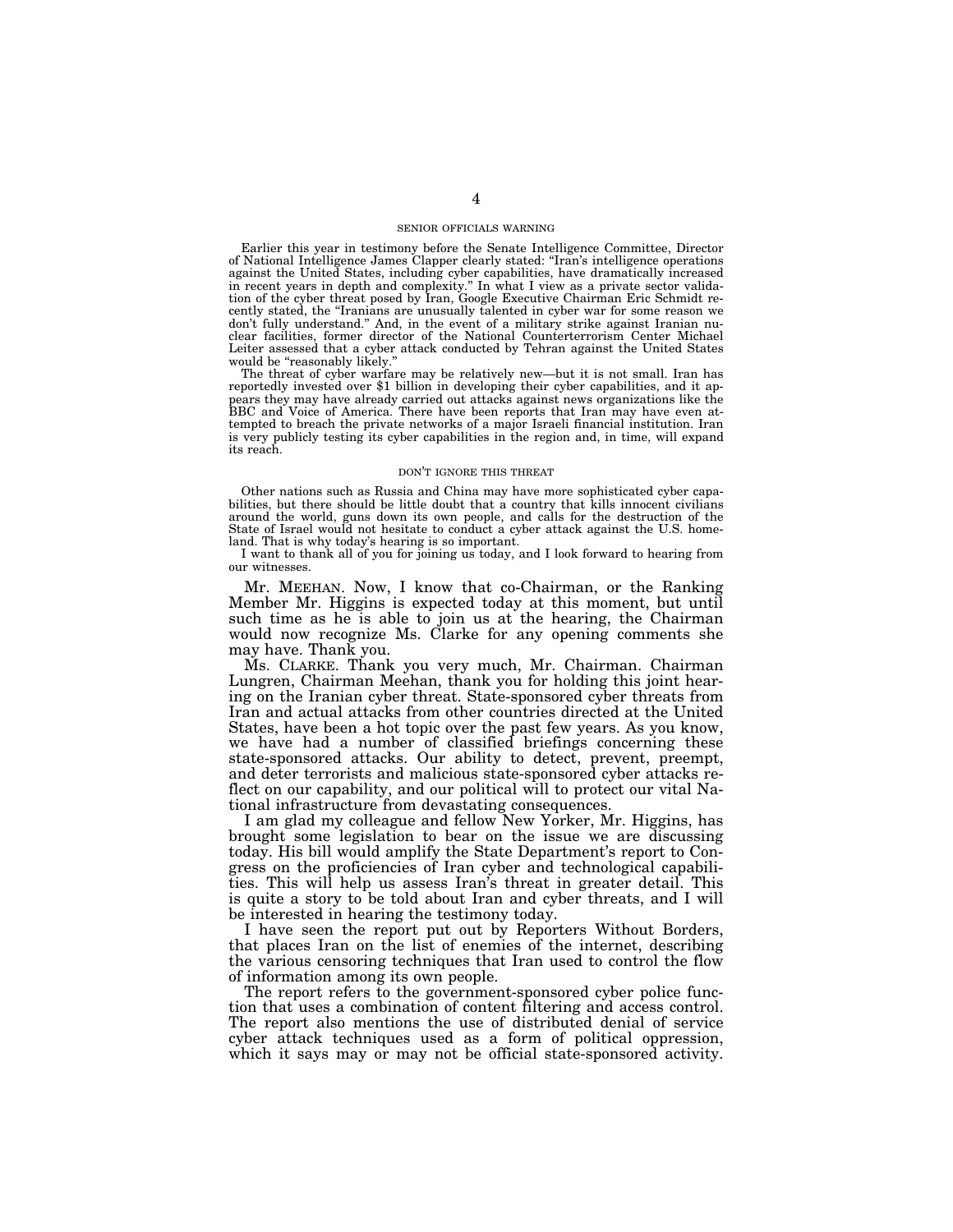Reports on Iranian Cyber Army have raised questions about the regime's cyber attack capabilities and the extent to which these attacks are coordinated by the government. Some have said the Iranian Cyber Army may be a loose confederation of hackers and cyber activists similar to other hacking clusters, and may include cyber crime networks and other groups.

One such known as the Ashiyane Digital Security Team, has claimed responsibility for hacking into and defacing thousands of websites. Both Iranian Cyber Army, and the Ashiyane are alleged to have ties with the Iranian government's revolutionary guard, but who can tell? Given the Iranian regime's control over the internet and attempts to crack down on citizen's internet activity, it would appear to be a sweeping promotion of hacking without any legal or public recourse and suggests a tacit governmental approval of these activities.

Some have said the Iranian Cyber Army resembles a collective of regime-backing hackers acting of their own volition; yet it may be that the regime has actively leveraged and employed the talents of a young population adept with computer tools. In the wake of Iran's presidential election in June 2009, protesters had used Twitter to skirt government filters to promote, to report events, and organize opposition rallies prompting the U.S. State Department to request that Twitter reschedule its planned maintenance activities in order to ensure access to pro-democracy users. But the Iranian regime's brutal crackdown on the protesters seemingly succeeded. Demonstrations are now few and far between, and many of the web-based citizen journalists that have documented the uprising have been killed, imprisoned, or gone underground; their voices silenced.

The most well-known cyber event in Iran occurred late in 2009, when this Central European security firm reported the discovery of a software worm called Stuxnet, that had infected computers controlling centrifuges of several Iranian nuclear enrichment plants. However, these computers were not connected to the internet, and the worm was said to have been injected into those computers using an external device such as a thumb drive. Stuxnet may be proof of Iran's vulnerability and the effectiveness of other nation's state cyber arsenals. However, it would be—it would also be possible for Iran to gain some knowledge of creating a Stuxnet-like virus from analyzing its network effects.

This leads to fear of reverse engineering leading to a capability of the types of cyber attacks on U.S. critical infrastructure that could rise to the level of a National security crisis. We must be prepared for such rogue actions and be prepared on the National defense level, as well as protecting our critical business operations, vital infrastructure functions, and frankly, our daily lives.

The rapid technological advances in cybersecurity threats over the last several years have outpaced our ability as lawmakers to keep our laws up-to-date. The needed coordination of the many Governmental agencies and private institutions, and the implementation of the procedures that would protect our infrastructure, are huge undertakings and will continue to have huge challenges.

We are seeing some of those challenges being played out on the House floor this week, and my Ranking Member, Mr. Thompson,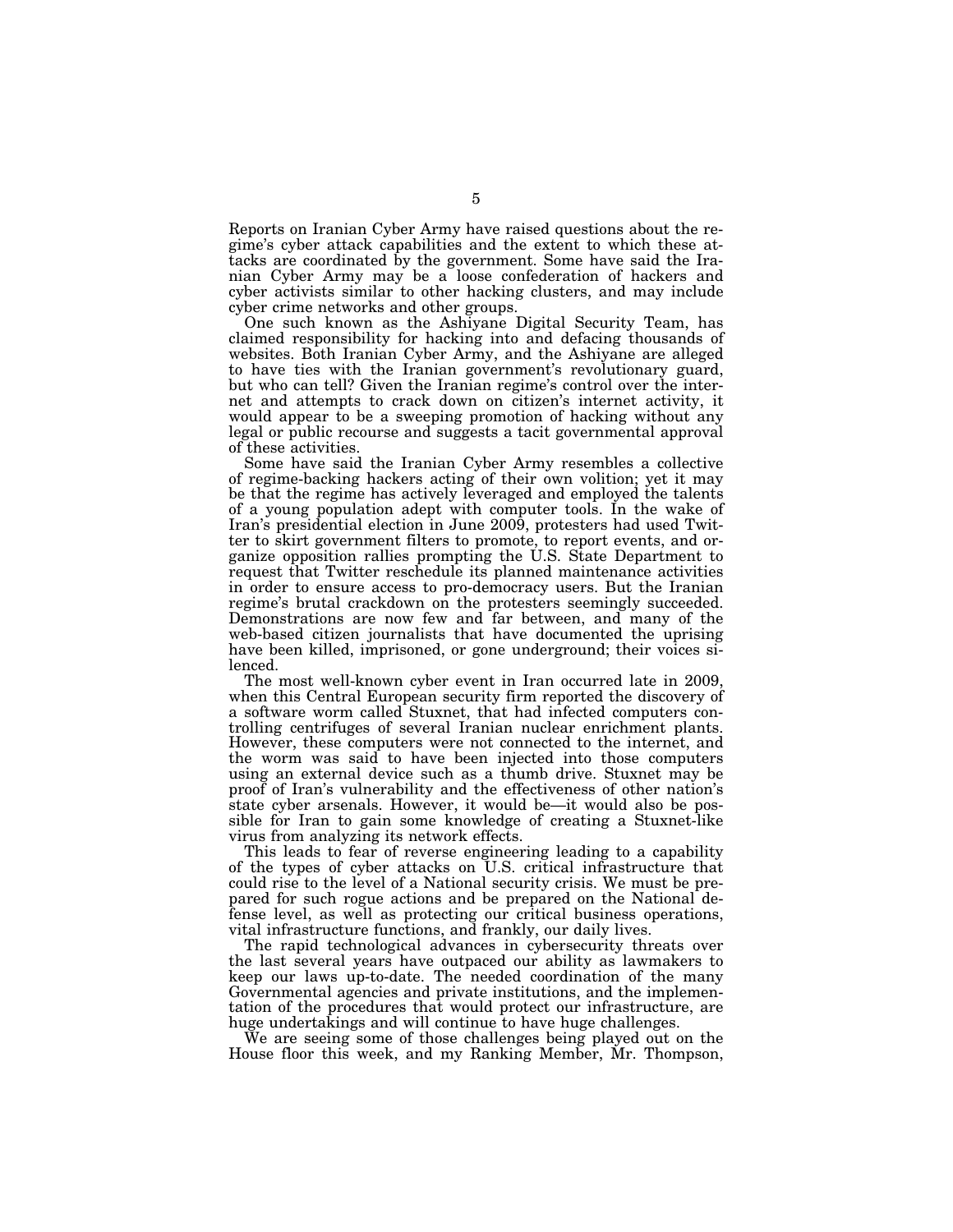is talking about some of the most constructive alternatives to the cyber legislation we are considering. Our intelligence community and law enforcement agencies face many challenges to anticipate, investigate, and respond to cyber threats.

Simply, all these challenges must be overcome, and protection of our infrastructure accomplished without violating our fundamental rights of individual privacy that are enshrined in our Constitution. With that, Mr. Chairman, I yield back.

Mr. MEEHAN. Thank you, Ms. Clarke. Before I begin, let me recognize that the gentleman from Texas, Mr. Green, has joined us today, and I would like to ask unanimous consent that he be able to participate in today's hearing. Hearing no objection, so ordered. Welcome Mr. Green. Thank you for being here with us today. The Chairman now recognizes my good friend, the Chairman of the Subcommittee on Cybersecurity, Infrastructure Protection, and Security Technologies, the gentleman from California, Mr. Lungren, for any statement he may have.

Mr. LUNGREN. Thank you very much, Mr. Chairman. I want to thank all of my colleagues for being here, particularly those from our companion subcommittee to meet on a very important subject. Those of us in the Congress know that we have an obligation to proceed with legislation on important issues such as cybersecurity.

We have an obligation to conduct appropriate oversight of the Executive branch to ensure that they are doing that which needs to be done, in concert, or consistent with legislation that has been duly passed, but we also have another obligation, it seems to me, and that is to raise the knowledge of the public on issues of true National and international importance, and cybersecurity is one of those subjects, and we hope that this hearing provides insight into possible legislation, insight into oversight, and particularly, helps us to raise the public knowledge of this important issue.

As we all know, communicating through cyber space, is now an integral part of the international marketplace, and the global economy. Businesses of all sizes, increasingly depend upon it in their daily operations as well as for market growth. Individuals utilize it on a daily basis. Many people enter into the commercial market by way of the internet these days and other uses of cyber space.

These innovative cyber technologies help U.S. businesses to achieve great efficiencies and to run their vital infrastructures. But the tremendous opportunities provided by cyber space, are accompanied by obvious vulnerabilities. For instance, along with all of the other benefits, with all of the benefits, cyber space is replete with nefarious actors, including organized criminals, industrial spies, foreign governments taking inappropriate advantage of a cyber environment open to all users. The very openness of cyber space contributes to its vulnerability, and its possibility of abuse.

We have been warning about cyber threats in this committee for a long time. It has been a bipartisan effort to warn of these threats. The Nation's top Government, intelligence, and military leaders often cite the cyber threat as the issue that worries them the most. The reason is that a successful cyber attack on a power grid, transportation system, or communication networks could cripple our economy and threaten our National security. Any doubt about the physical damage that could be caused by a cyber attack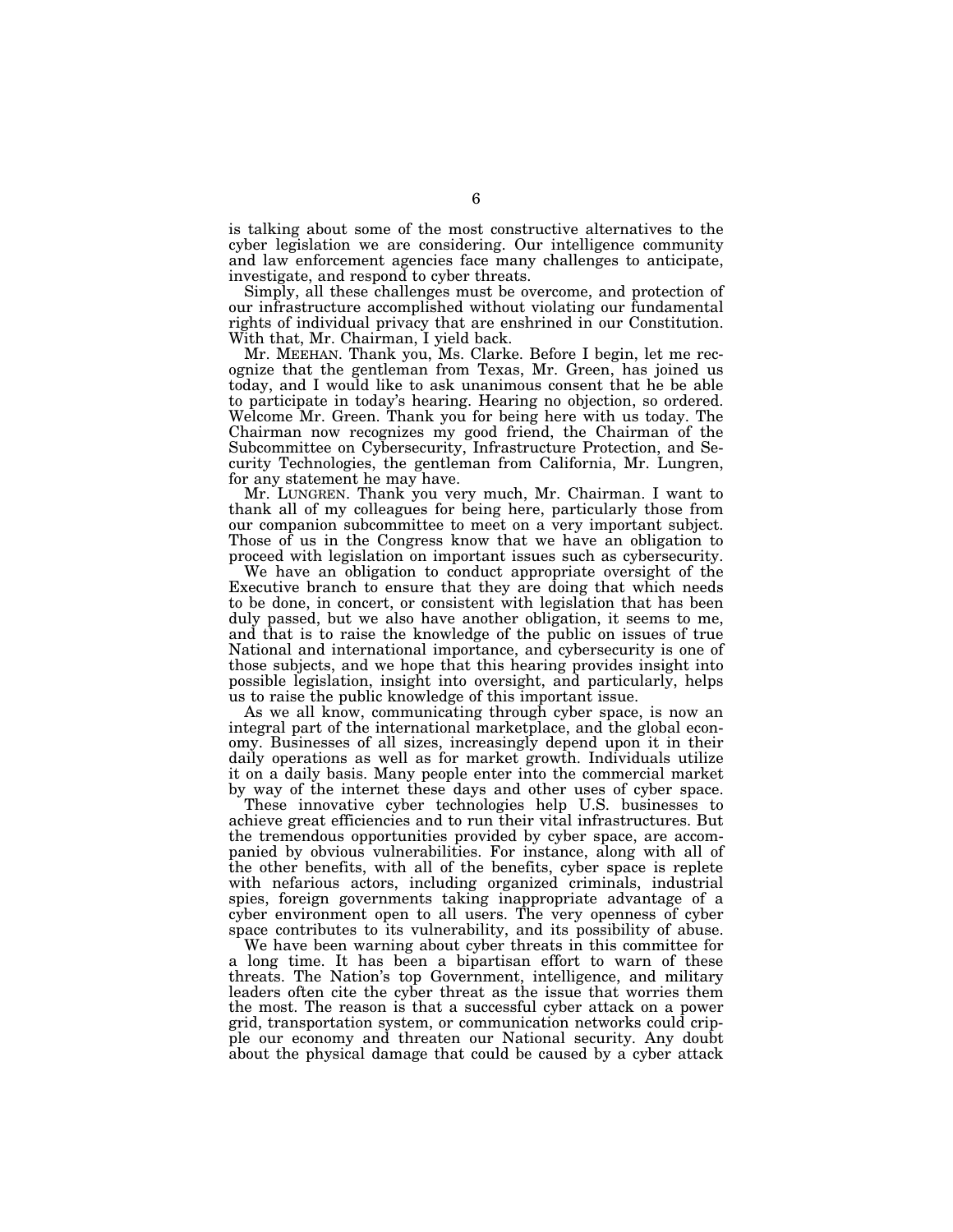should have been eliminated by the Stuxnet virus. I am happy the Stuxnet virus was used by somebody who was a friendly, and it is probably the best example of the cyber and physical worlds intersecting.

Like Aurora, Stuxnet demonstrates that vital critical infrastructure can be physically disabled or destroyed by a capable and motivated enemy, and as we know in those attacks, they were done with a certain stealth element to them. That is, the destruction took place before the operators that were supposed to protect against such destruction were able to even understand that they were under attack.

In addition to these National security concerns, cyber threat thefts are also robbing us of our intellectual property. We have had examples already of how this has cost U.S. jobs and jeopardized our economic future. Cyber threats are real. They are growing in number and sophistication. In assessing the Iranian threat to the U.S. homeland, we need to examine their motivation, their opportunity, and their capability. As the victim of two recent cyber attacks nuclear and oil infrastructure, and multiple U.S. embargoes, Iran, it would seem, would have motivation to strike out against those they think are responsible, or anybody associated with those they think are responsible, or anybody who would stand on the sidelines and cheer those efforts.

The opportunity arises as U.S. critical infrastructure companies have been slow to harden their assets against cyber attacks. Unfortunately, cyber attacks can be launched from any place in the world, because cyber space does not recognize borders. The important question when assessing Iran as a cyber threat is their cyber capability. American Security Contracting Firm issued a report in 2008 rating Iran cyber capability among the top five globally. A December 2011 report indicated that Tehran was investing \$1 billion in new cyber warfare technology.

So let me underscore a point made by the Chairman of our other subcommittee. According to the DNI Director Clapper, Iran's intelligence operations against the United States including cyber capabilities, have dramatically increased in recent years, in depth, and complexity.

Since Iran appears to have the necessary cyber capability, we can only hope that they will fear attribution and the overwhelming U.S. response that would surely follow such an Iranian cyber attack against our Nation. I look forward, along with my colleagues, to the testimony of the distinguished panel this morning on the nature of the cyber threat from this rogue Iranian regime. Thank you very much, Mr. Chairman.

[The statement of Mr. Lungren follows:]

#### STATEMENT OF CHAIRMAN DANIEL E. LUNGREN

#### APRIL 26, 2012

Communicating through cyber space is now an integral part of the international marketplace and the global economy. Businesses of all sizes increasingly depend upon it for their daily operations as well as for market growth. These innovative cyber technologies help U.S. businesses achieve great efficiencies and run their vital infrastructures. However, along with all the benefits, cyber space is replete with nefarious actors—including organized criminals, industrial spies, and foreign governments taking inappropriate advantage of a cyber environment open to all users.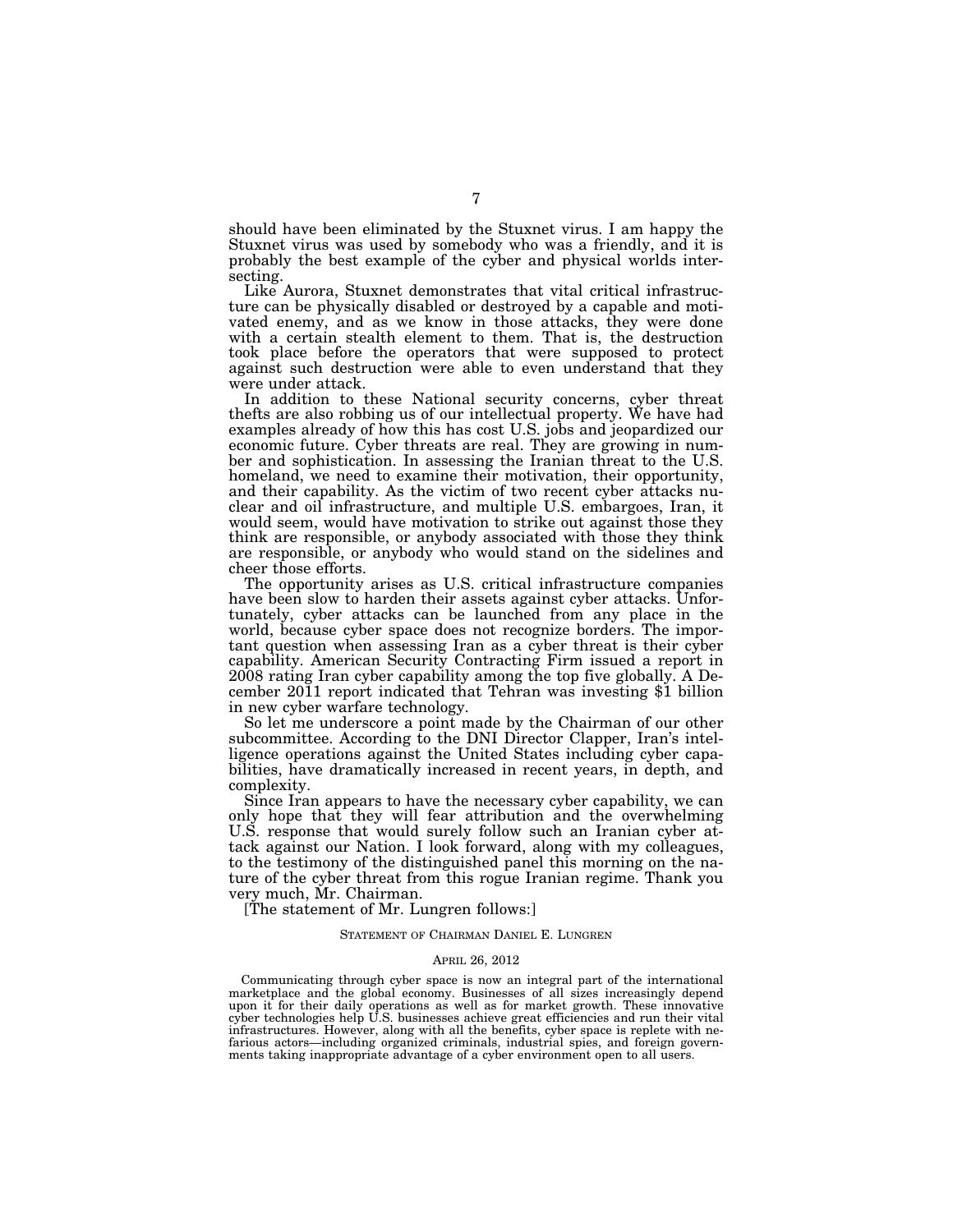We have been warning about cyber threats in this committee for a long time. The Nation's top Government, intelligence, and military leaders often cite the cyber threat as the issue that worries them the most. The reason is that a successful cyber attack on our power grid, transportation systems, or communication networks could cripple our economy and threaten our National security. Any doubt about the physical damage that can be caused by a cyber attack should have been eliminated by the Stuxnet virus. Stuxnet is the best example of the cyber and physical worlds intersecting. Like Aurora, Stuxnet demonstrates that vital critical infrastructure can be physically disabled or destroyed by a capable and motivated enemy.

In addition to these National security concerns, cyber thefts are also robbing us of our intellectual property, costing U.S. jobs and jeopardizing our economic future. Cyber threats are real and growing in number and sophistication.

In assessing the Iranian threat to the U.S. homeland, we need to examine their motivation, opportunity, and capability. As the victim of two recent cyber attacks (nuclear and oil infrastructure) and multiple U.S. embargoes, Iran clearly has motivation to strike us.

Their opportunity arises as U.S. critical infrastructure companies have been slow to harden their assets against cyber attacks. Unfortunately, cyber attacks can be launched from any place in the world because cyber space doesn't recognize international borders.

The important question when assessing Iran as a cyber threat is their cyber capability. An American security contracting firm issued a report in 2008 rating Iran's cyber capability among the top five globally. A December 2011 report indicated that Tehran was investing \$1 billion in new cyber warfare technology. According to DNI Director Clapper, "Iran's intelligence operations against the U.S., including cyber capabilities, have dramatically increased in recent years in depth and complexity''.

Since Iran appears to have the necessary cyber capability, we can only hope that they will fear attribution and the overwhelming U.S. response that would surely follow such an Iranian cyber attack against our Nation.

I look forward to the testimony of our distinguished panel this morning on the nature of the cyber threat from this rogue Iranian regime.

Mr. MEEHAN. Thank you, Mr. Lungren. The Chairman now recognizes the Ranking Minority Member of the Subcommittee on Counterterrorism and Intelligence, my good friend, the gentleman from New York, Mr. Higgins, for any statement he may have.

Mr. HIGGINS. Thank you, I would like to thank both Chairman Lungren and Meehan for holding this important hearing. It is also a pleasure to hold this hearing are Ranking Member Clarke, a fellow Member from New York. I would also like to thank the witnesses for appearing here today. Cyber threat is a threat that knows no limit, and has no boundaries. We know that Iran poses a threat to our cybersecurity. We also know that our information technology has massive vulnerabilities. We know that our dependence on technology is pervasive and growing. We know that our moving forward as a Nation depends on our having a robust, comprehensive cybersecurity policy in place. Therefore, we must have legislation and policies that not only examine the threat, but also protect critical infrastructure and promote research and development that will ensure that we have the proper protocols in place to prevent a cyber attack. I look forward to hearing the testimony and I yield back.

Mr. MEEHAN. Thank you, Ranking Member Higgins. Other Members of the committee are reminded that opening statements may be submitted for the record. Now we are pleased to have a distinguished panel of witnesses before us today on this very, very important topic. Let me first give the biography of Mr. Frank Cilluffo. He is the associate vice president and director of the Homeland Security Policy Institute at George Washington University, where he directs the homeland security efforts from policy, research, edu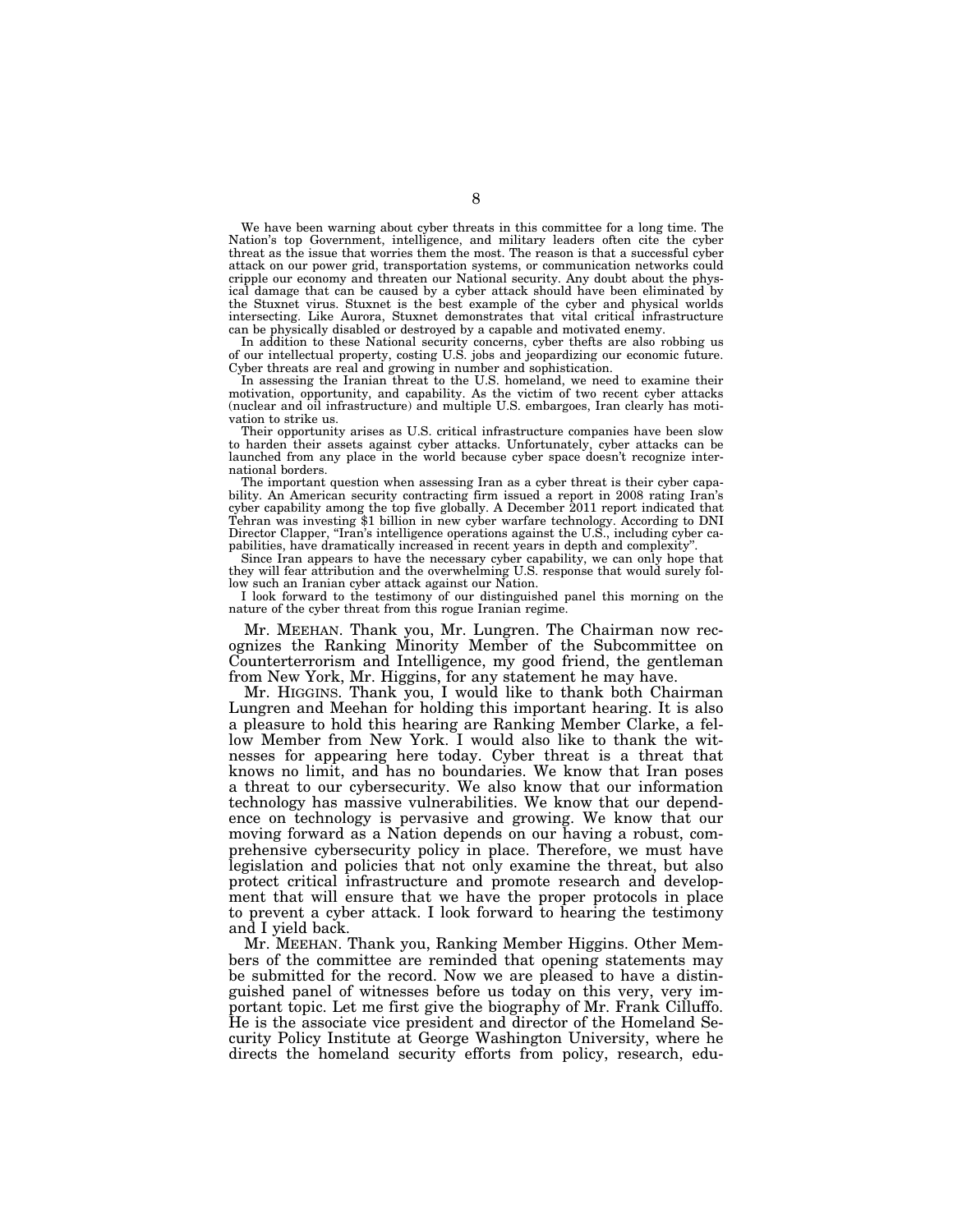cation, and training on a wide range of homeland security matters including counterterrorism and cyber threats.

Before joining the staff at GW, Mr. Cilluffo served as the special assistant to the President for Homeland Security. Shortly following September 11, 2001 terrorist attack, Mr. Cilluffo was appointed by President Bush to the newly-created Office of Homeland Security, and served as the principal advisor to Governor Tom Ridge.

Prior to his White House appointment he spent 8 years in senior policy positions for the Center for Strategic and International Studies where he directed numerous committees and task forces homeland defense.

We are also joined by Mr. Ilan Berman, Mr. Ilan Berman is the vice president of the American Foreign Policy Council in Washington, DC. Mr. Berman is an expert on regional security in the Middle East, Central Asia, and the Russian Federation. He has consulted for both the United States Central Intelligence Agency, and the United States Department of Defense, and provided assistance on foreign policy and National security issues in a range of Governmental agencies and Congressional offices. He is a member of the associated faculty at Missouri State University's Department of Defense, and Strategic Studies.

Last, we are joined by Roger Caslow. He is an executive cyber consultant for Suss Consulting. Prior to joining Suss, Mr. Caslow served as the chief of risk management and information security programs for the chief information officer of the intelligence community. In this role, he is responsible for the development, implementation, and oversight of multiple risk management policies, security programs, and technology solutions supporting the intelligence community, and DoD. He has led the intelligence community in partnering with the National Institute of Standards, at all phases of planning, development, and delivery of significant body of Federal security guidance. He has held a number of positions with the DoD and intelligence community, including senior policy and plans leader for the chief information officer.

I welcome each of the witnesses today, and the Chairman now recognizes Mr. Cilluffo to testify.

## **STATEMENT OF FRANK J. CILLUFFO, ASSOCIATE VICE PRESI-DENT AND DIRECTOR, HOMELAND SECURITY POLICY INSTI-TUTE, THE GEORGE WASHINGTON UNIVERSITY**

Mr. CILLUFFO. Chairman Meehan, Chairman Lungren, Ranking Members Higgins and Clarke, thank you for the opportunity to appear before you today. As you will note from my prepared remarks, it is difficult to compress such a complex set of issues into 5 minutes, coupled with the fact that I have never had an unspoken thought, but hopefully we can delve into some of the specificities during the Q&A.

First, I don't think it is a newsflash to underscore that we as a country still have a lot of work to do on the cyber front. I think it is appropriate and fair to suggest, while an imperfect analogy, that our cyber community is where our homeland community was shortly after 9/11.

Second, compounding the specific challenge before us, you cannot effectively evaluate, assess, and ultimately address the Iranian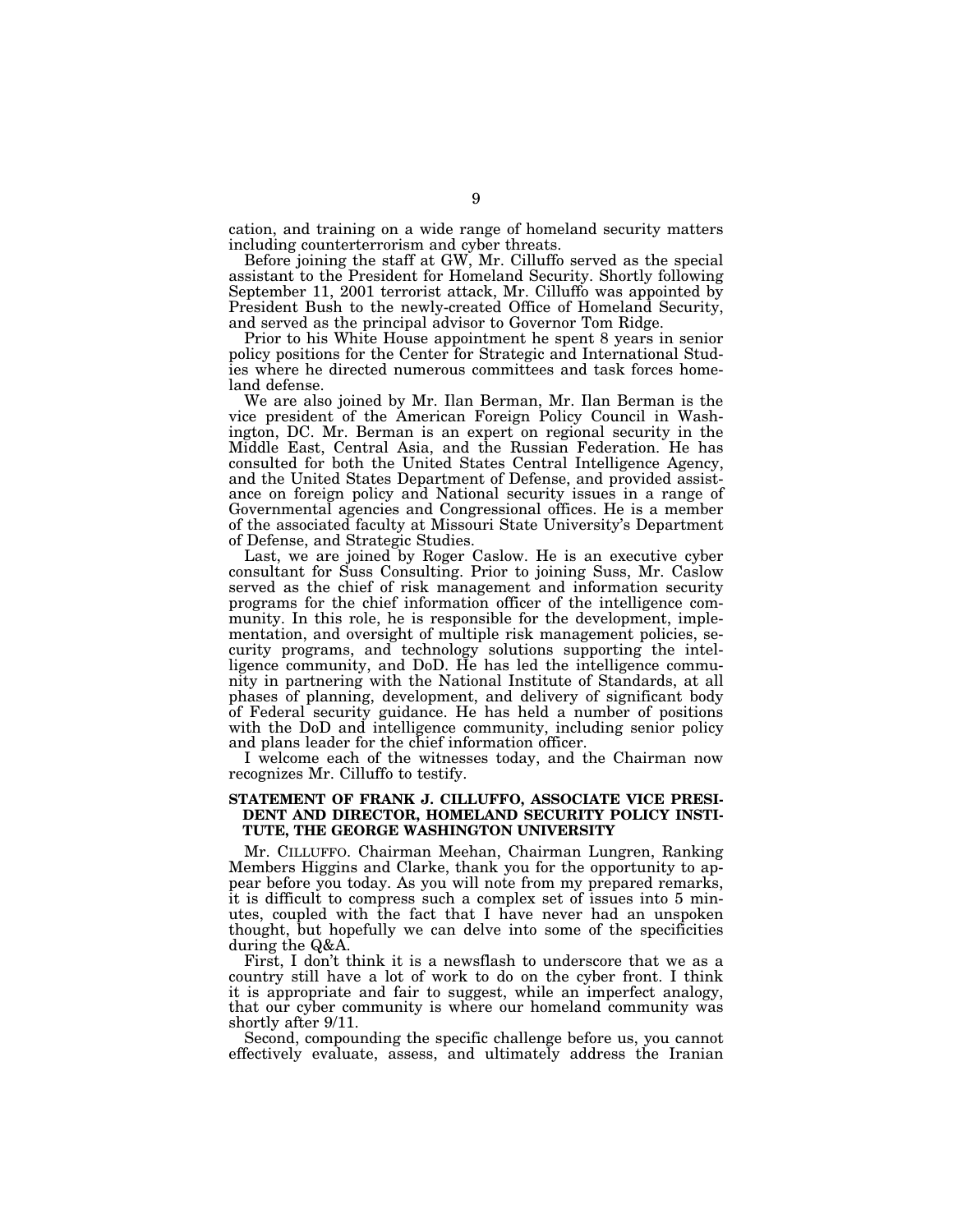cyber threat through a counterterrorism, homeland security, cybersecurity, or infrastructure protection lens alone; rather, the complexity demands that we look at it through a prism that incorporates all of these views. Let me just also applaud both Chairmen that you saw the need to do some cross-committee pollination on some of these issues.

Iran through its Islamic Revolutionary Guard Corps, associated Quds Force, and its proxies have long had the United States in their cross-hairs. Up until 9/11 it was Iran's chief proxy, Hezbollah, that held the mantle of the deadliest terrorist organization, having killed more Americans up to that point than any other terrorist group.

The current climate is particularly challenging and concerning, however, because the level of tension appears to be rising. We have seen an uptick in attempted and actual attacks on and assassinations of Israeli, Jewish, U.S., and Western interests from Beirut to Baku, to Bangkok and, of course, the recent assassination attempt on the Saudi Ambassador on the U.S. soil.

Against this backdrop, getting ahead of the Iranian cyber threat to the United States is all the more relevant and all the more timely. The reach of Iran's proxies have gone global. Hezbollah activities now stretch from West Africa to the tri-border area of Argentina, Brazil, and Paraguay. Within the United States, there have been 16 arrests in 2010 of Hezbollah sympathizers seeking stinger missiles, M–4 rifles, and night vision equipment. Based on this recent activity, the Los Angeles Police Department has elevated the government of Iran and its proxies to a tier 1 threat.

Notably, the city of Los Angeles, contains the most active Hezbollah presence in this country, and Los Angeles happens to also be home to the largest ethnic Iranian population outside of Iran itself.

Law enforcement officials have also observed a striking convergence of crime and terrorism, a trend highlighted, I might note earlier this week by Defense Secretary Panetta, and further reinforced by SOUTHCOM Commander General Fraser. Hezbollah's nexus with criminal activity is greater than that of any other known terrorist group. These links, including with gangs and cartels, generate new possibilities for outsourcing, and new networks that can facilitate terrorist travel, logistics, recruitment, and operations, and I might note, including cyber.

Moreover, authorities have noted significant terrorist interest in the tactics, techniques, and procedures of smuggling drugs and people into the United States. These developments suggest that our long-standing frames of reference, our so-called red lines, have shifted. First and foremost, whereas previously Iran and it proxies targeted U.S. interests and personnel abroad, the cleave between here, our homeland, and overseas is wearing away as these two fronts merge. As you know in cyber, where we particularly know no borders, this has great resonance.

As you mentioned, the Director of National Intelligence, General Clapper, was very bold in stating now that Iran is now more willing to conduct an attack in the United States. I might note that his assessment has been echoed by many others in the National security and law enforcement community of late.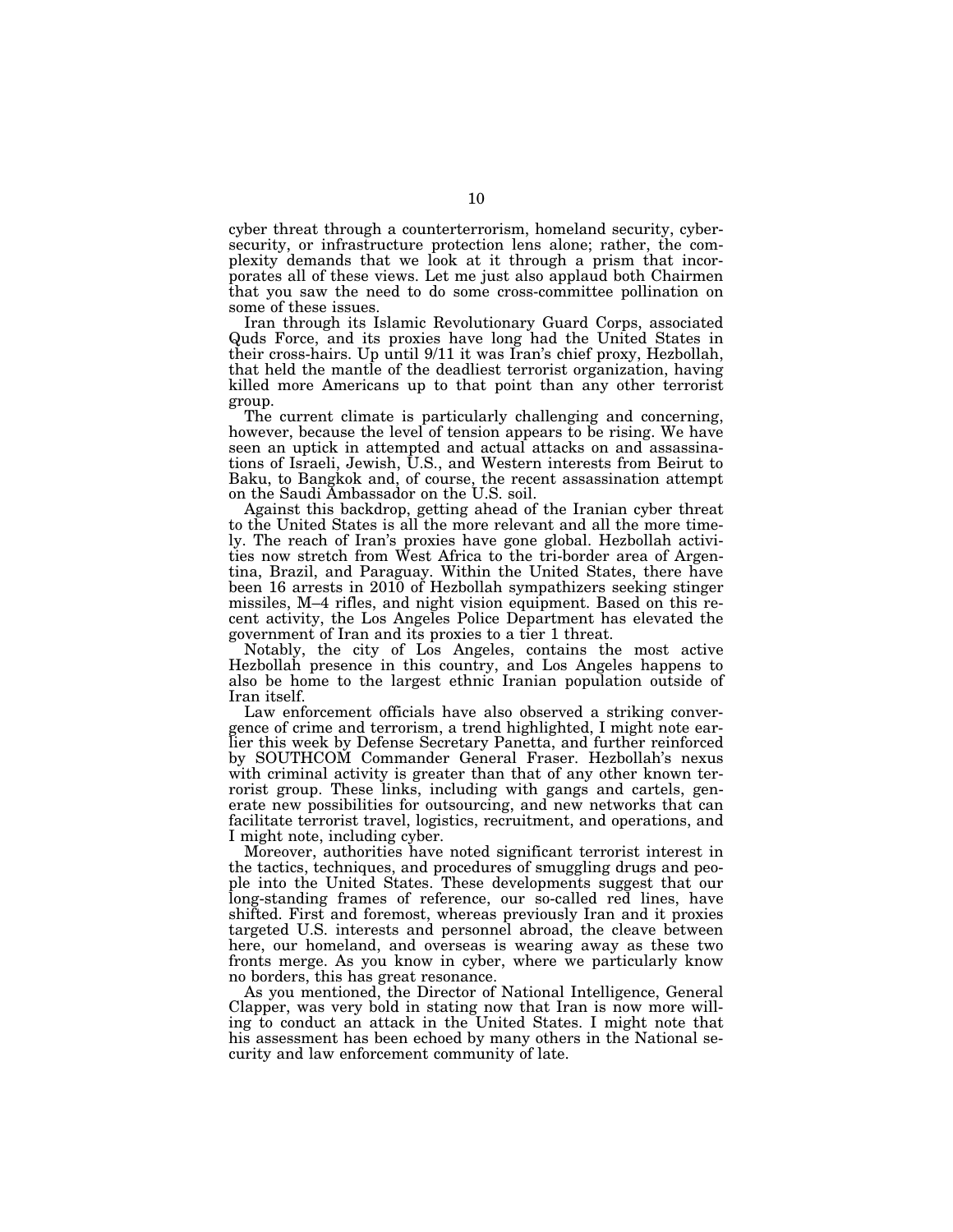Let me state a couple of very quick words, specifically on Iran cyber attack capabilities. As has been mentioned, Iran is investing heavily in building its cyber warfare capabilities, including standing up the Iranian Cyber Army, which is in addition to their more conventional and traditional electronic warfare capabilities, which were quite sophisticated to begin with. Recent open-source and public incidents demonstrate a growing level of sophistication.

Ms. Clarke, you mentioned many of the examples earlier today, but I might note there is one that you did not mention, that I thought demonstrated the highest level of sophistication, and that was the recent hack of a security certificate company in the Netherlands, a Dutch company, that demonstrated not only their hacking skills, but their ability to manipulate data as well.

Prior to the official pronouncements regarding the Iranian Cyber Army, numerous hacker groups have operated pro-regime groups in Iran. These range from the broader Basige, to the recent stand up of the Cyber Hezbollah, and perhaps the most sophisticated group from a trade craft perspective, the Ashiyane. It in increasingly becoming clear, however, that the IRGC is not only cultivating, but also guiding, and I think trying to assume control over these various organizations.

These developments aside, the good news is that if you were to rack and stack the greatest cyber threats in nations, Iran is not at the top of the list. Russia, PRC, and others are. The bad news is is what they lack in capability, they make up for in intent, and are not as constrained as other countries may be from engaging in cyber attacks or computer network attacks. Given Iran's history to employ proxies for terrorist purposes, there is little, if any, reason to think that Iran would hesitate to engage proxies to conduct cyber attacks against perceived adversaries.

To paraphrase Mark Twain, whereas history may not repeat itself, it tends to rhyme. If they did it in the kinetic and the physical world, you can assume that they will be looking to cyber capacities as well. I know I am over my time, but a couple of very quick points. Another thing to think about is cyber basically levels the playing field. It provides asymmetry that can give small groups disproportionate impact and consequence. Whereas they may not have the capability, they can rent or buy that capability. There is a cyber arms bizarre on the internet. Intent and cash can take you a long way, and that is what I think we need to be thinking about. I might note that many have assumed and looked at the cyber threat more from a contingency or preemptive action that one of our allies may have in Iran. I don't think that bar is there. I think that they already feel, as has been mentioned by Mr. Lungren, and yourself, Mr. Chairman, and Mr. Higgins as well, that they are taking the gloves off right now in a cyber environment. I might also note that specifically, the fact that they have tried to demonstrate such a capability with the drones, which I don't necessarily believe at all, but they need to demonstrate that capability or they potentially lose all credibility. So I think now is the time to act.

[The prepared statement of Mr. Cilluffo follows:]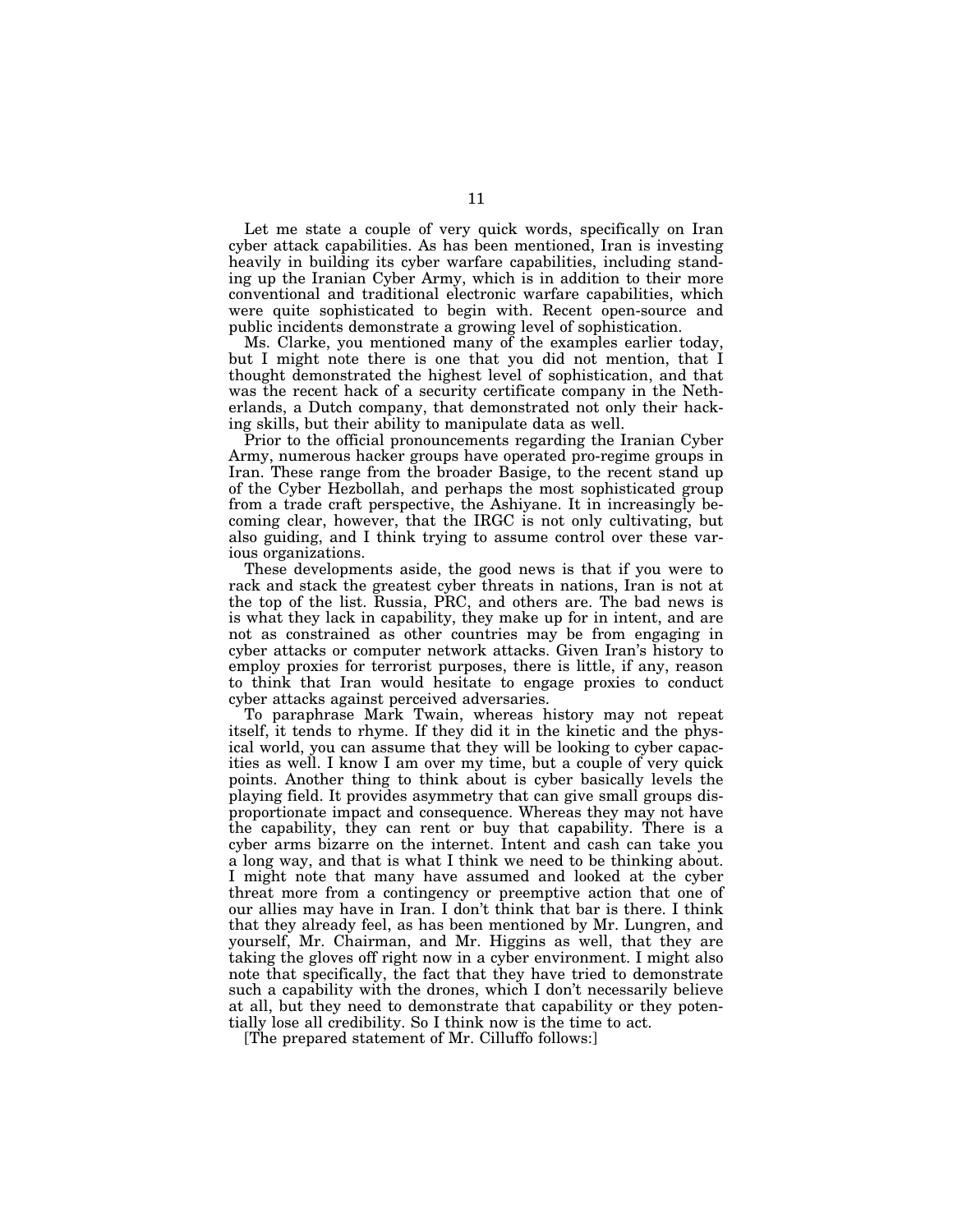#### PREPARED STATEMENT OF FRANK J. CILLUFFO

#### APRIL 26, 2012

Chairman Meehan, Chairman Lungren, Ranking Members Higgins and Clarke, and distinguished Members of the subcommittees, thank you for the opportunity to testify before you today. The subject is one of National importance—we, as a country, still have work to do in order to best respond to, and get ahead of, threats on the cybersecurity front. Indeed, with regard to cyber, the United States is in a position akin to where the homeland security community was shortly after 9/11. This is problematic in terms of both cybersecurity and infrastructure protection, as well as counterterrorism and intelligence. There are many points of intersection and overlap between these two "lenses"; and if recent history has taught us anything, it is that bureaucratic stovepiping can have fatal consequences. Your demonstrated commitment to tackle the subject under study jointly is therefore all the more commendable, and indeed a model for moving the Nation forward on the truly difficult interdisciplinary challenges that characterize the current National security ecosystem.

Iran (its Islamic Revolutionary Guard Corps, and associated Quds Force; the Ministry of Intelligence and Security; etc.) and proxies have long had the United States in their cross-hairs. Up until 9/11, in fact, it was Iran's chief proxy, Hezbollah, that held the mantle of deadliest terrorist organization, having killed more Americans up to that point than any other terrorist group. The October 23, 1983 bombing of the U.S. Marine Barracks in Beirut, Lebanon, cost the lives of 241 soldiers, marines, and sailors.

The current climate is particularly concerning however, because the level of tension appears to be rising. We have seen an uptick in attempted and actual attacks on and assassinations of Israeli, Jewish, U.S., and Western interests. This past February saw apparently coordinated bomb attacks against the embassies of one ally, Israel, in the capitals of two others—India and Georgia. February also saw Iranian agents in Bangkok prematurely detonate explosives, while preparing devices, resulting in injuries only to the perpetrators. Consider also the recently thwarted Iranian plot to assassinate Saudi Arabia's ambassador to the United States.

While Iran has sought to distance itself from the incidents described above and denied responsibility for them (not credibly mind you), the reach of Iran's proxies has gone global. Hezbollah's activities now stretch from West Africa to the Tri-Border Area of Argentina, Brazil, and Paraguay. Within the United States, there were 16 arrests of Hezbollah activists in 2010 based on Joint Terrorism Task Force investigations in Philadelphia, New York, and Detroit; and the organization has attempted to obtain equipment in the United States, including Stinger missiles, M– 4 rifles, and night vision equipment.1 Based on recent activity, the Los Angeles Police Department has elevated the Government of Iran and its proxies to a Tier One threat. Notably, the city of Los Angeles contains the most active Hezbollah presence in this country (Detroit is their ''traditional'' U.S. base of operations). Los Angeles also happens to be home to the largest ethnic Iranian population outside of Iran itself.

Law enforcement officials have observed a striking convergence of crime and terror. Hezbollah's nexus with criminal activity is greater than that of any other terrorist group. These links, including with gangs and cartels, generate new possibilities for outsourcing, and new networks that can facilitate terrorist travel, logistics, recruitment, and operations. Authorities have noted significant terrorist interest in tactics, techniques, and procedures used to smuggle people and drugs into the United States from Mexico. According to Texas State Homeland Security Director, Steve McCraw, Hezbollah operatives were captured trying to cross the border in September 2007.2

<sup>1</sup> Immigration and Customs Enforcement, DHS. ''Indictment charges 4 with conspiracy to support Hezbollah 6 others charged with related crimes,'' press release, November 24, 2009. Accessed 4/23/12 *http://www.ice.gov/news/releases/0911/091124philadelphia.htm*; Mike New 1981 12 http://www.ice.gov/news/releases/0911/091124philaaeiphia.nim, vilne<br>Newall, ''Road to terrorism arrests began at Deptford Mall, Moussa Ali Hamdan's meeting in<br>Newall, ''Road to terrorism arrests began at Deptfo 2007 with an undercover FBI informant led to the indictment of 26 with alleged Hezbollah ties,"<br>The Philadelphia Inquirer, January 25, 2010. Accessed  $4/23/12$  http://articles.philly.com/2010-<br>01-25/news/25210171\_1\_hezbol *indictment.htm.* 2 12 12 *Web arrested* on the border, security chief says," *Associated Press*, Sep-<br><sup>2</sup> "Terrorists have been arrested on the border, security chief says," *Associated Press*, Sep-

tember 13, 2007.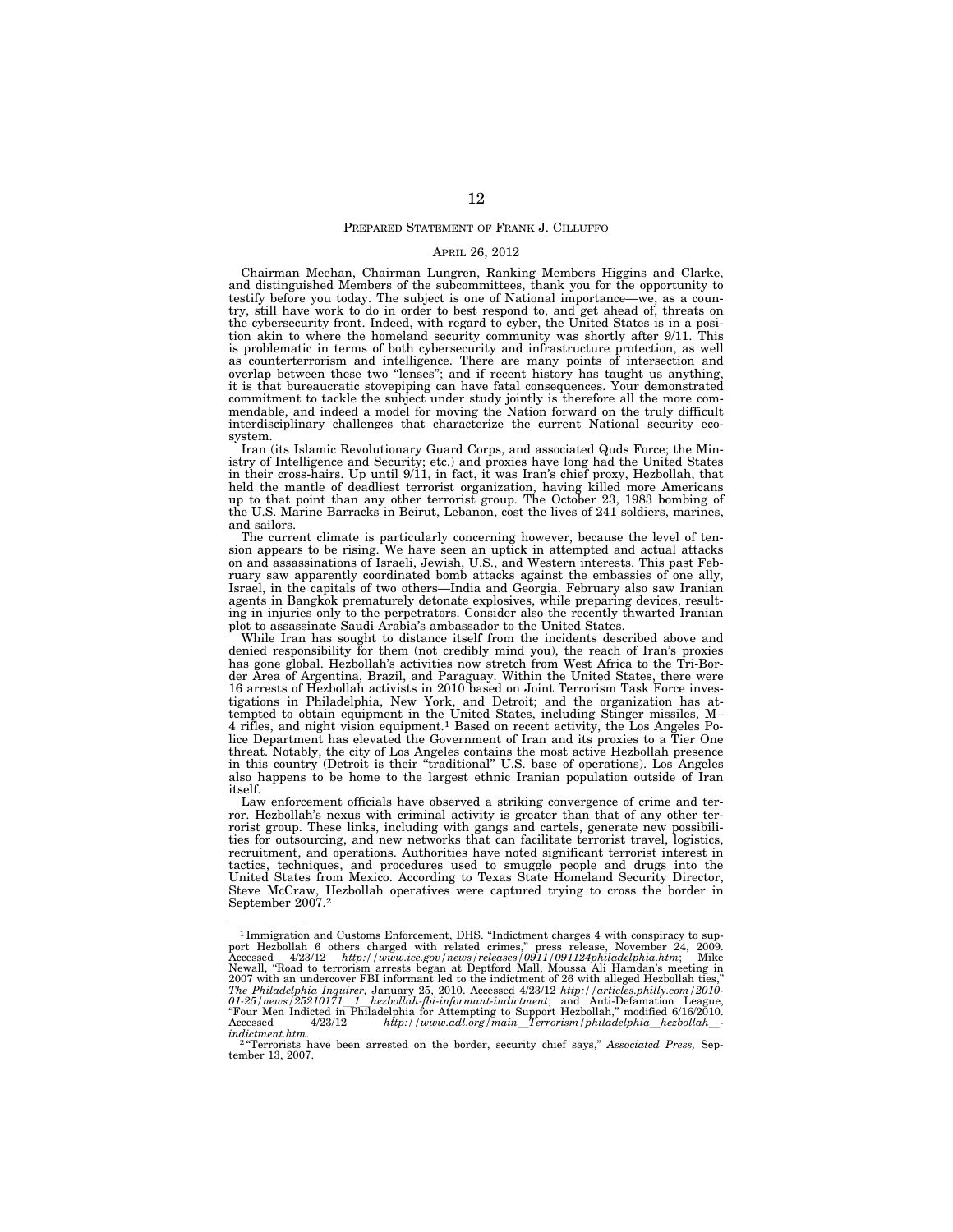Law enforcement officials also confirm that Shia and Sunni forces are cooperating to an extent. For instance, Shia members of Lebanese Hezbollah and Sunni (Saudi/ Iraqi) militant forces are drawing on each other's skills. That said, competition persists even within Shia circles, including between Lebanese Hezbollah and Iran's Quds Force.

These developments suggest that our long-standing frames of reference and the "redlines" they incorporated have shifted. First and foremost: Whereas previously Iran and its proxies targeted U.S. interests and personnel abr tween here (the homeland) and overseas is wearing away, as the two fronts merge. The Director of National Intelligence recently stated that Iran is "now more willing<br>to conduct an attack in the United States."<sup>3</sup> His assessment does not stand alone. In a recent hearing before the House Committee on Homeland Security, the NYPD's Director of Intelligence Analysis asserted that ''New York City and its plethora of Jewish and Israeli targets could be targeted by Iran or Hezbollah in the event that hostilities break out in the Persian Gulf.''4 At the same hearing, the committee heard from a former Assistant Director of the FBI that Hezbollah's fundraising in-frastructure in the United States could serve as a ''platform'' for launching attacks against the homeland.<sup>5</sup><br>With Iran's nuclear program under scrutiny and sanctions, the potential for esca-

lation is heightened. As a result of his policy choices, President Ahmadinejad is under increasing pressure both internationally and domestically.6 The complexity of the situation is increased by the tendency of Iran and its allies to conflate the United States and our ally Israel in the context of Israeli contingency and attack plans. Events from Baku to Bangkok (referenced above) have been characterized by some analysts as a "shadow war"

The conflict is not limited to the kinetic or to the physical world. In 2010, the Stuxnet worm disabled Iranian centrifuges used to enrich uranium. Attribution for this attack remains unresolved, although speculation has centered on Israel and the United States. The possibility that Iran may feel aggrieved and seek to retaliate,<br>even in the absence of proof of attribution, is not to be dismissed—particularly<br>against the backdrop of ever-tougher U.S. and global sanct bulent (at least as measured in decades) bilateral relations with the United States. The recent SWIFT sanctions have proven particularly effective in crippling Iran's<br>financial system, adding further pressure.<sup>8</sup> Iran is also grappling with Duqu, a<br>worm which seems "designed to gather data to make it easie attacks."9

With Stuxnet, the virtual and real worlds collided, as the worm caused physical damage to infrastructure. Former head of the CIA and the NSA, General Michael Hayden, has (rightly I would suggest) characterized Stuxnet as both "a good idea" and ''a big idea''—suggesting also that it represents a crossing of the Rubicon in that ''someone has legitimated this type of activity as acceptable.''10 The vulnerability to cyber attack of critical systems, including nuclear facilities and supervisory control & data acquisition (SCADA)/industrial control systems—with concomitant possibility of loss of life, and less than fatal but still serious and widespread con-

<sup>&</sup>lt;sup>3</sup> Testimony of James R. Clapper before the Senate Select Committee on Intelligence, Worldwide Threat Assessment of the U.S. Intelligence Community, January 31, 2012, Washington, DC. Accessed 4/18/2012 http://www.dni.gov

Testimony-Silber.pdf.<br><sup>5</sup> Testimony of Chris Swecker before the U.S. House of Representatives Committee on Home-<br>land Security, Iran, Hezbollah, and the Threat to the Homeland, March 21, 2012, Washington,<br>DC. Accessed 4/22

Swecker.pdf.<br>" Rick Gladstone and Alan Cowell, "Iran's President Unfazed in Parliamentary Grilling," *The New York Times, M*arch 14, 2012. Accessed 4/18/12 *http:*//www.nytimes.com/2012/03/15/<br>World /middleeast/iran-ahmadi

wanted=all.<br><sup>7</sup> Andrew R.C. Marshall and Peter Apps, "Iran 'shadow war' intensifies, crosses borders," *Reu-*<br>ters, February 16, 2012. Accessed 4/17/12 http://www.reuters.com/article/2012/02/16/us-iran-

israel-security-idUSTRES1F1E720120216.<br><sup>8</sup> Corey Flintoff, "New Sanctions Severely Limit Iran's Global Commerce," NPR, March 19,<br>2012. Accessed 4/18/12. *http://www.npr.org/2012/03/19/148917208/without-swift-iran-adrift-*

*in-global-banking-world*. 9 Yaakov Katz, ''Iran Embarks on \$1b. cyber-warfare program,'' *The Jerusalem Post,* December

<sup>18, 2011.</sup> Accessed 4/16/12. *http://www.jpost.com/Defense/Article.aspx?id=249864*. 10 ''Fmr. CIA head calls Stuxnet virus 'good idea,' '' *60 Minutes,* March 1, 2012. Accessed 4/20/12. *http://www.cbsnews.com/8301-18560*l*162-57388982/fmr-cia-head-calls-stuxnet-virus-good-idea/*.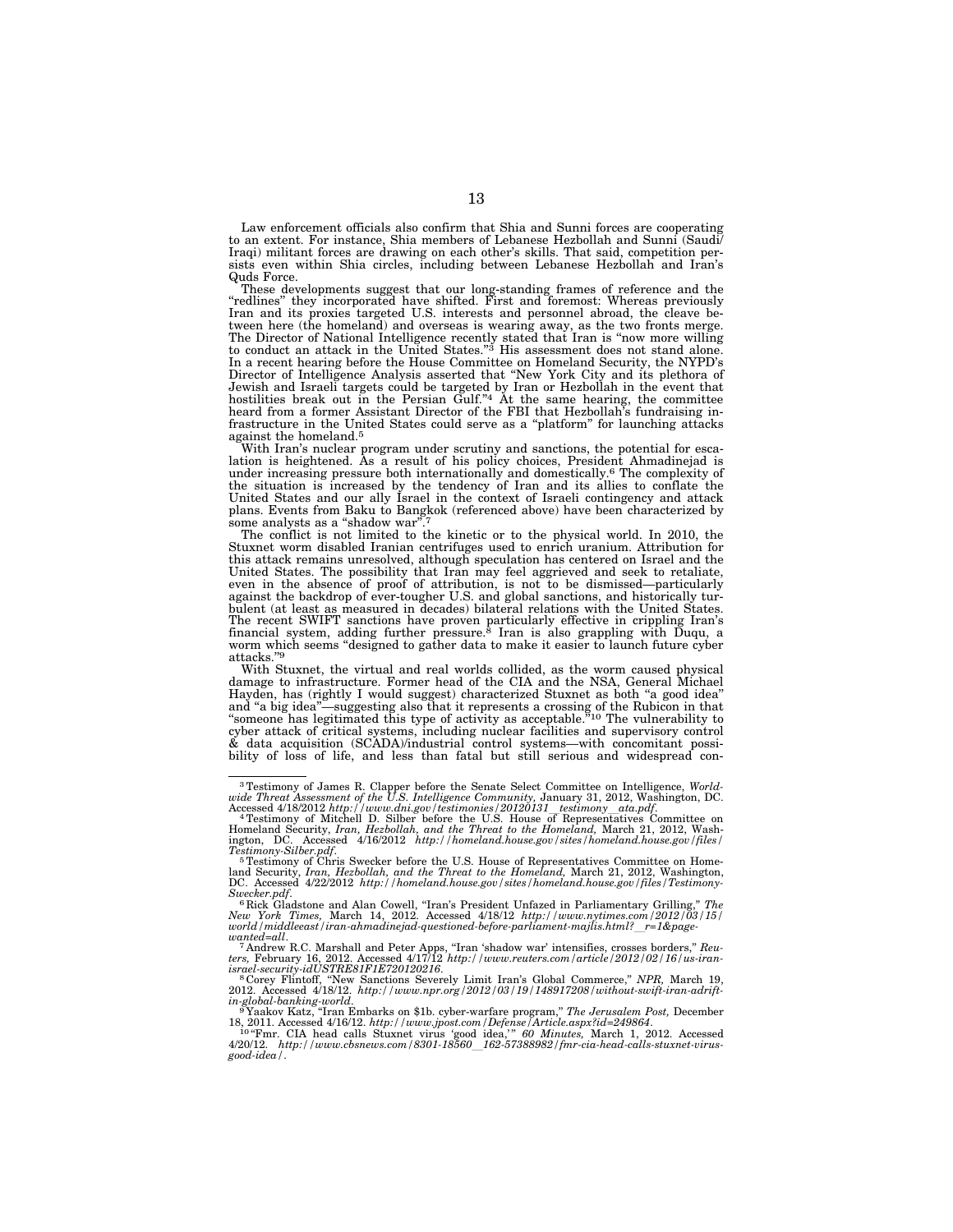sequences—raises a host of implications for U.S. National and homeland security. Potential targets are many and varied, and extend to critical sectors such as finance and telecommunications. Assistant to the President for Homeland Security and Counterterrorism, John O. Brennan, has stated that U.S. water and power systems are under cyber attack almost daily.11 Press reports also suggest that the U.S. nuclear industry has experienced up to 10 million cyber attacks.12 Even if only one attempt were to succeed, the magnitude of the impact could significantly undermine, if not shatter, trust and confidence in the system. In addition, cyber capabilities may be used as a force multiplier in a conventional attack.

The good news is that Iran is not as sophisticated as China or Russia insofar as computer network exploitation (CNE), cyber attack, and warfare capabilities are concerned (to be distinguished from intent). As yet, Iran has not shown itself to be a similarly advanced or persistent threat.13 This is not to give Iran a pass. To the contrary, U.S. officials are investigating ''reports that Iranian and Venezuelan diplomats in Mexico were involved in planned cyber attacks against U.S. targets, including nuclear power plants.'' Press reports based on a Univision (Spanish TV) documentary that contained ''secretly recorded footage of Iranian and Venezuelan diplomats being briefed on the planned attacks and promising to pass information to their governments,'' allege that ''the hackers discussed possible targets, including the FBI, the CIA and the Pentagon, and nuclear facilities, both military and civilian. The hackers said they were seeking passwords to protected systems and sought support and funding from the diplomats

Cyberspace largely levels the playing field, allowing individuals and small groups to have disproportionate impact. This asymmetry can be leveraged by nation-states that seek to do us harm, by co-opting or simply buying/renting the services and skills of criminals/hackers to help design and execute cyber attacks against the United States. For example, do-it-yourself code kits for exploiting known vulnerabilities are easy to find and even the Conficker worm (variants of which still lurk, forming a botnet of approximately 1.7 million computers) was rented out for use.<sup>15</sup> In short, no comfort can be taken from the fact that Iran lacks the sophistication of nations such as China, Russia, or the United States. Proxies for cyber capabilities are available. There exists an arms bazaar of cyber weapons. Adversaries do not need capabilities, just intent and cash.

Iran has a long history of demonstrated readiness to employ proxies for terrorist purposes, drawing on kinetic means. There is little, if any, reason to think that Iran would hesitate to engage proxies to conduct cyber strikes against perceived adversaries. To paraphrase Mark Twain, history may not repeat itself, but it does tend to rhyme. Elements of the IRGC have openly sought to pull hackers into the fold;<sup>16</sup> and the Basij, who are paid to do cyber work on behalf of the regime, provide much of the manpower for Iran's cyber operations.17 As in the physical world however, we must keep in mind when crafting security solutions and response mechanisms that Iran is not monolithic: Command-and-control there is murky, even within the IRGC, let alone what is outsourced. The attribution challenge associated with cyber space is therefore all the more complicated where Iran is concerned. Smoking keyboards are hard to find. Cyber space is a domain made for plausible deniability.

In addition to hired or acquired cyber capabilities, the Government of Iran is, according to press reports, investing heavily (\$1 billion) to develop and build out its

*news/2011/dec/13/us-probing-alleged-cyberattack-plot-iran-venezuela/?page=all*. 15 Conficker Working Group, ''Conficker Working Group: Lessons Learned,'' accessed 4/18/12

<sup>&</sup>lt;sup>11</sup> John O. Brennan, "Time to protect against dangers of cyberattack," The Washington Post,

April 15, 2012. Accessed 4/23/12. http://www.washingtonpost.com/opinions/time-to-protect-<br>against-dangers-of-cyberattack/2012/04/15/gIQAdJP8JT story.html.<br> $^{12}$ Jason Koebler, "U.S. Nukes face up to 10 milion cyber attack

news/11/dec/1189.html<br><sup>14</sup>Shawn Waterman, "U.S. authorities probing alleged cyberattack plot by Venezuela, Iran,"<br>The Washington Times, December 13, 2011. Accessed 4/18/12 http://www.washingtontimes.com/

http://www.confickerworkinggroup.org/wiki/uploads/Conficker\_Working\_Group\_-<br>Lessons\_Learned\_17\_June\_2010\_final.pdf<br>- <sup>16</sup>Golnaz Esfandiari, "Iran Says it Welcomes Hackers Who Work for Islamic Republic," *Radio*<br>Pree \_Europ

iran says it welcomes hackers who work for islamic republic/2330495.html<br><sup>177</sup>The Role of the Basij in Iranian Cyber Operations," Internet Haganah, March 24, 2011.<br>Accessed 4/17/12. http://internet-haganah.com/harchives/0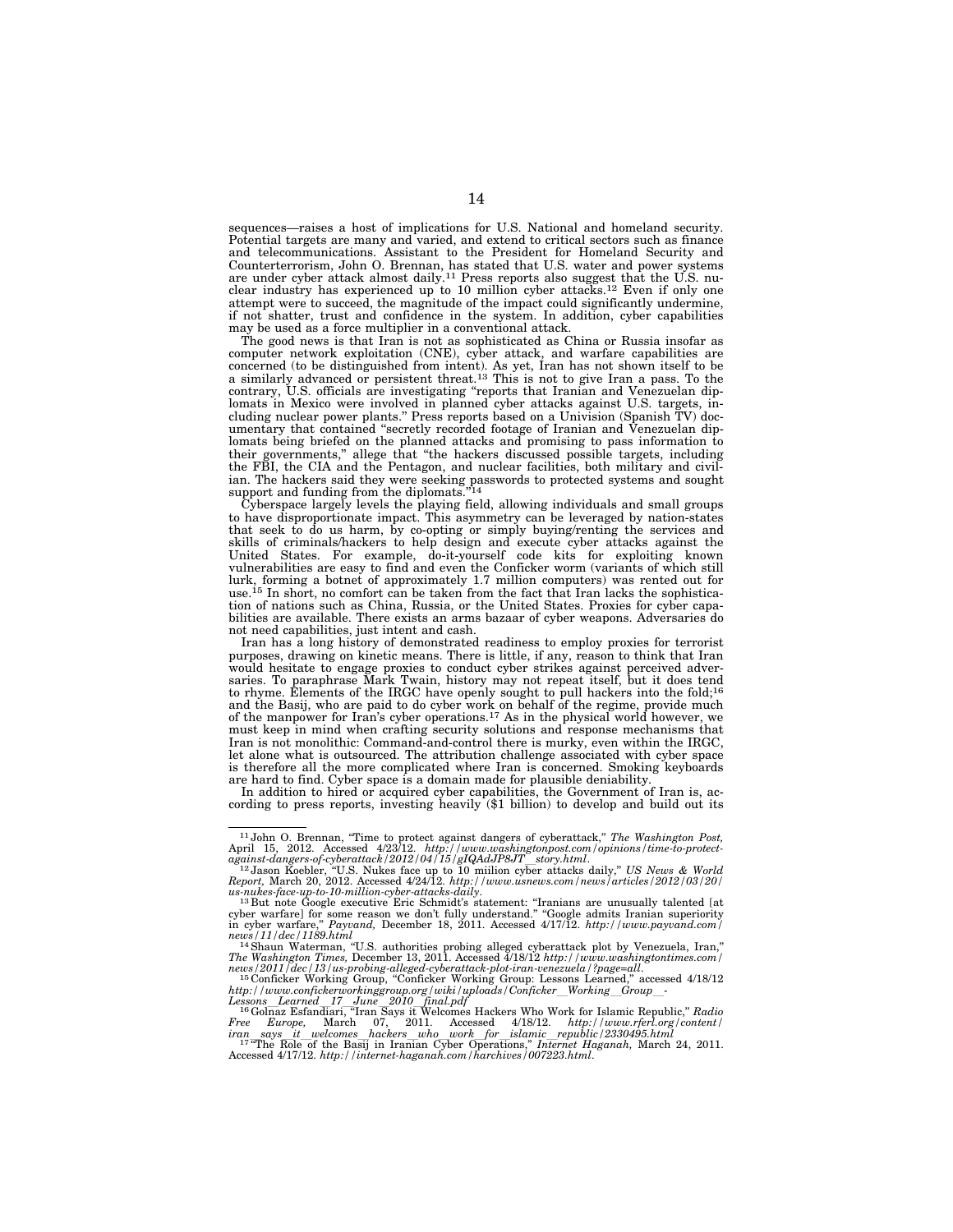own cyber war capabilities, both offense and defensive.18 There is evidence that at the heart of IRGC cyber efforts one will find the Iranian political/criminal hacker group "Ashiyane."<sup>19</sup> In late 2009 and early 2010, hackers calling themselves the Iranian Cyber Army struck Twitter and the Chinese search engine Baidu.20 The group also appears to have struck Iranian websites managed by the opposition Green Movement, with deleterious results for the opposition's ability to coordinate its ac-tivities.21 The high visibility of these attacks suggests that the Iranian Cyber Army and similar groups might be utilized as proxies by Iran's Islamic Revolutionary Guard Corps. In the event of a conflict in the Persian Gulf, similar attacks on public-facing websites could provide Iran an avenue for psychological operations di-rected against the U.S. public. Though fluid, hacker groups could be cultivated and guided—if not directly managed—by the IRGC. Iran's ability to conduct Electronic Warfare, including the jamming and spoofing of radar and communications systems, has been enhanced through its acquisition of advanced jamming equipment. In the event of a conflict in the Persian Gulf, Iran might hope to combine electronic and computer network attack methods to degrade U.S. and allied radar systems, compli-cating both offensive and defensive operations. 22

There is also an Iranian "cyber police force"<sup>23</sup> that blocks "foreign websites and social networks deemed a threat to national security," with overall policy guidance provided by "The Supreme Council of Virtual Space."<sup>24</sup> with efforts to jam two of the service's satellite feeds in Iran."<sup>25</sup> There has also been considerable speculation about Government of Iran involvement in a number of hacking incidents including against Voice of America, and a Dutch firm in the busi-ness of issuing security certificates. Fallout from the latter was significant and affected a range of entities including western intelligence and security services, Yahoo, Facebook, Twitter, and Microsoft.<sup>26</sup>

Not surprisingly, Iran is trying to make its cyber capabilities appear truly mus-cular. When a U.S. drone fell into Iranian hands in December 2011, Iranian officials were quick to claim that it was brought down by "electronic ambush of the armed forces."<sup>27</sup> The facts surrounding this incident are not all known, but from what U.S. authorities suggest, it seems that the drone likely malfunctioned, and perhaps was also affected by jamming efforts. Regardless, the fact that Iranian officials went public about their supposed capabilities suggests that they plan to do something significant by cyber means, or else they risk losing credibility.

In June 2011, Hezbollah too entered the fray, establishing the Cyber Hezbollah organization. Law enforcement officials note that the organization's goals and objectives include training and mobilizing pro-regime (that is, Government of Iran) activ-ists in cyber space. In turn and in part, this involves raising awareness of, and schooling others in, the tactics of cyber warfare. Hezbollah is deftly exploiting social media tools such as Facebook to gain intelligence and information. Even worse, each such exploit generates additional opportunities to gather yet more data, as new po-

<sup>&</sup>lt;sup>18</sup>Yaakov Katz, "Iran embarks on \$1b. cyber-warfare program," *The Jerusalem Post*, December 18, 2011. Accessed 4/18/12 *http://www.jpost.com/Defense/Article.aspx?id=249864.*<br><sup>19</sup>Iftach Ian Amit, "Cyber[Crime/War]," pape

<sup>2010. 20</sup> Robert Mackey, '' 'Iranian Cyber Army' Strikes Chinese Sites,'' *The Lede* (NYT Blog), Janu-

ary 12, 2010; Scott Peterson, "Twitter hacked: 'Iranian Cyber Army' signs off with poem to<br>Khamenei," *Christian Science Monitor,* December 18, 2009.<br><sup>21</sup> Robert F. Worth, "Iran: Opposition Web Site Disrupted," *The New Yo* 

<sup>18, 2009. 22</sup>Michael Puttre, ''Iran bolsters naval, EW power,'' *Journal of Electronic Defense* vol. 25 no. 4 (April 2002): 24; Robert Karniol, "Ukraine sells Kolchuga to Iran," Jane's Defense Weekly, vol.<br>43 no. 39 (September 27, 2006): 6; Stephen Trimble, "Avtobaza: Iran's weapon in alleged RQ-<br>170 affair?" The DEW Line, Dece

<sup>2011.</sup> Accessed 4/18/12 *http://www.washingtonpost.com/world/middle\_east/iran-cyber-police-*<br>cite-us-threat/2011/10/27/gIQA1yruSM\_story.html.<br>- <sup>24</sup>"Cyber-attack on BBC leads to suspicion of Iran's involvement," BBC News, M

Accessed 4/17/12.  $http://www.bbc.co.uk/news/technology-17365416.$ <br>
<sup>25 co</sup>gher-attack on BBC leads to suspicion of Iran's involvement," BBC News, March 14, 2012.<br>
<sup>25</sup> Cyber-attack on BBC leads to suspicion of Iran's involvement," ZDNet Asia, Se

<sup>8, 2011.</sup> Accessed 4/18/12. http://www.washingtonpost.com/blogs/blogpost/post/iran-shows-al-<br>leged-downed-us-drone/2011/12/08/gIQAKciXfO\_blog.html.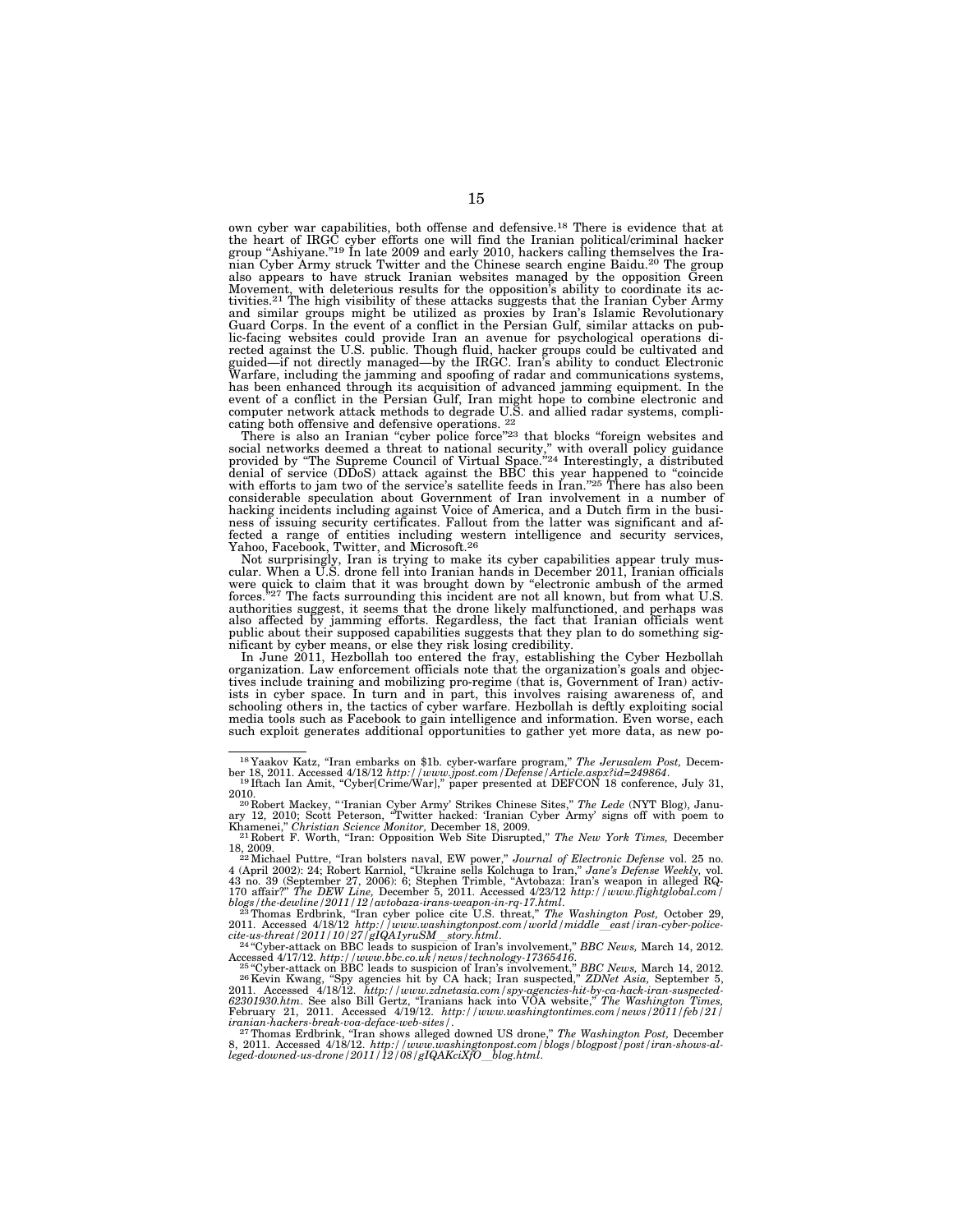tential targets are identified, and tailored methods and means of approaching them are discovered and developed.

Given all the above evidence of (both conventional and cyber) capability and intent on the part of Iran and its proxies, the United States requires a robust posture. There are steps we can take to shore up our stance and create a more solid platform for proactive and, if necessary, reactive purposes. From a counterterrorism and intelligence standpoint, it is crucial to focus on and seek to enhance all-source intelligence efforts. Such is the key to refining our understanding of the threat in its various incarnations, and to facilitating the development and implementation of domestic tripwires designed to thwart our adversaries and keep us "left of boom."<sup>28</sup> Disruption should be our goal. Planning and preparation to achieve this end includes information gathering and sharing—keeping eyes and ears open at home and abroad to pick up indications and warnings (I&W) of attack, and reaching out to and partnering with State and local authorities as well as technical and academic communities. Outreach to respected leaders in the community is essential to keep channels open, build trust, and foster mutual assistance. These dialogues should take place across the board, and not just in major metropolitan centers. The history of the Conficker Working Group, captured in a DHS-sponsored lessons learned document, provides examples of the types of relationships that need to be established and maintained.29

Searching for I&W will require fresh thinking that identifies and pursues links and patterns not previously established. The above-described nexus between ter-rorist and criminal networks offers new possibilities to exploit for collection and analysis. To take full advantage, we will have to hit the beat hard, with local police tapping informants and known criminals for leads. State and local authorities can and should complement what the Federal Government does not have the capacity or resources to collect, and thereby help determine the scope and contours of threat domains in the United States. Further leveraging our decentralized law enforcement infrastructure could also serve to better power our Fusion Centers. The post-9/11 shift of U.S. law enforcement resources away from "drugs and thugs" toward<br>counterterrorism is, ironically, in need of some recalibration in order to serve<br>counterterrorism aims. For the last decade, furthermore, U.S. Gove have (understandably) focused on al-Qaeda, resulting in a shallower pool of U.S. intelligence on Hezbollah. Recent incidents cited above may provide insight into current tactics, techniques, and procedures, and we should comb through further to mine for and learn possible lessons.

Officials in the homeland security community must undertake contingency plan-ning that incorporates attacks on U.S. infrastructure. At minimum, ''red-teaming'' and additional threat assessments are needed. The latter should include modalities of attack (such as cyber, and attacks on our critical infrastructures) and potential consequences.

From the perspective of cybersecurity and infrastructure protection, the United States should develop and clearly articulate a cyber-deterrence strategy. Computer network exploitation directed against us is presently a major issue—we are losing billions of dollars in intellectual property as a result. Even more ominous are adversary efforts underway to engage in the cyber equivalent of intelligence preparation of the battlefield, again to be used against us.30 There is simply no other explanation for the nature and extent of the activity that we have seen so far. Yet, insofar as our response posture is concerned, the current situation is arguably the worst of all worlds: Certain adversaries have been singled out in Government documents released in the public domain, yet it is not altogether clear what we are doing about these activities directed against us.31 The better course would be to undertake and

<sup>&</sup>lt;sup>28</sup> Frank J. Cilluffo, Sharon Cardash, and Michael Downing, "Is America's View of Iran and Hezbollah Dangerously Out of Date?" *FoxNews.com*, March 20, 2012. Accessed 4/18/12 *http://*<br>www.foxnews.com/opinion/2012/03/20/i *date/.*<br>
<sup>29</sup> Conficker Working Group, "Conficker Working Group: Lessons Learned," accessed 4/18/12

http://www.confickerworkinggroup.org/wiki/uploads/Conficker\_Working\_Group\_-<br>Lessons\_Learned\_17\_June\_2010\_final.pdf.<br><sup>30</sup>Nick Hopkins, "Militarisation of Cyberspace: how the global power struggle moved online,"<br>The Guardian *m.guardian.co.uk/technology/2012/apr/16/us-china-cyber-war-games?cat=technology&type=-* 

article.<br><sup>31</sup> See Bryan Krekel et al., Occupying the Information High Ground: Chinese Capabilities for<br>Computer Network Operations and Cyber Espionage (Report, U.S.-China Security and Review<br>Commission, 2011); Office of th *U.S. Secrets in Cyberspace: Report to Congress on Foreign Economic Collection, 2009–2011*  (Washington, DC: NCIX, 2011) for the espionage activities of China and Russia in particular.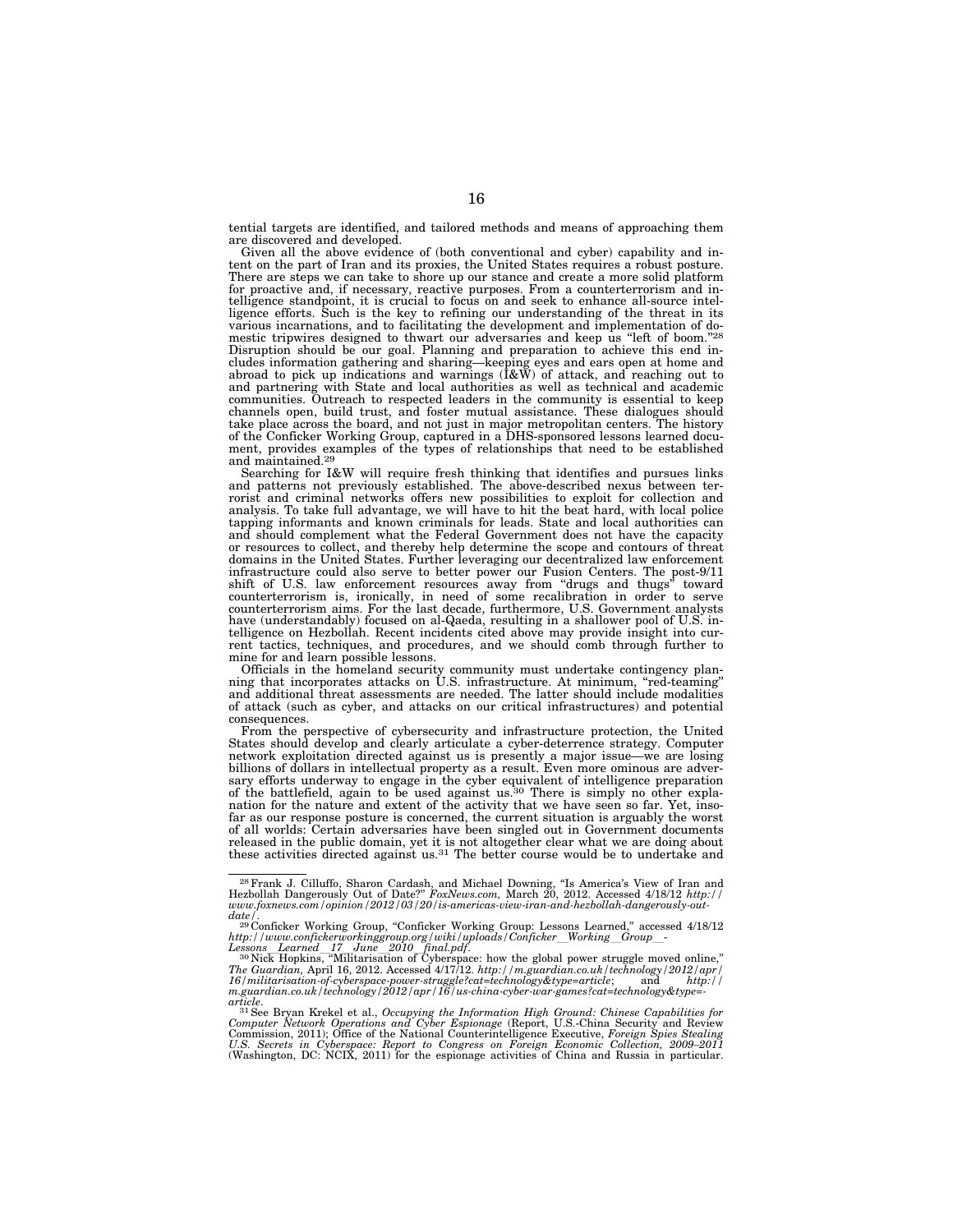implement a cyber-deterrence policy that seeks to dissuade, deter, and compel both as a general matter, and in a tailored manner that is actor/adversary-specific. A solid general posture could serve as an 80 percent solution, neutralizing the majority of threats before they manifest fully. This would free up resources (human, capital, technological, etc.) to focus in context-specific fashion on the remainder, which constitute the toughest threats and problems, in terms of their level of sophistication and determination. To operationalize these recommendations, we must draw lines in the sand or, in this case, the silicon. Preserving flexibility of U.S. response by maintaining some measure of ambiguity is useful, so long as we make parameters clear by laying down certain markers or selected redlines whose breach will not be tolerated. The entire exercise must, of course, be underpinned by all-source intelligence. Lest the task at hand seem overly daunting, remember that we have in past successfully forged strategy and policy in another new domain devoid of borders, namely outer space.

Sometimes, however, the best defense is a good offense. Yet the U.S. cyber offense to defense ratio, at least as represented in the public domain, has skewed over-whelmingly to defense.32 There are some signs of late that this may be changing, including newspaper reports suggesting that rules of engagement regarding cyber attacks are being developed, and that the Department of Defense is seeking to bol-ster its arsenal of cyber weapons.33 These are encouraging developments, if true, because having a full complement of instruments in our toolkit, and publicizing that fact (minus the details), will help deter potential adversaries—provided that we also signal a credible commitment to enforcing compliance with U.S. redlines. Again history provides guidance, suggesting two focal points upon which we should build our efforts. One is leadership—we must find the cyber equivalents of Billy Mitchell or George Patton, leaders who understand the tactical and strategic uses of new technologies and weapons. The other is force protection—not only must we develop offensive capabilities, but we ought to make sure we develop second-strike capabilities. We cannot simply firewall our way out of the problem. U.S. Cyber Command must both lend and receive support, if our cyber doctrine is to evolve smartly and if our cyber power is to be exercised effectively.

While it is up to the Government to lead by example by getting its own house in order, cybersecurity and infrastructure protection do not constitute areas where Government can go it alone. With the majority of U.S. critical infrastructure owned and operated privately, robust public-private partnerships are essential, as is a companion commitment by the private sector to take the steps necessary to reinforce national and homeland security. Government and industry must demonstrate the will and leadership to take the tough decisions and actions necessary in this sphere.

Lest the incentives to do so not be clear to all by now, consider the words of the FBI's then-executive assistant director responsible for cybersecurity, Shawn Henry, who said: ''We're not winning.'' He illustrated his conclusion by citing a company that, due to hackers, lost 10 years of effort  $(R&D)$  and the equivalent of \$1 billion.<sup>34</sup> While we cannot expect the private sector to defend itself alone from attacks by foreign intelligence services, we need to do a better job (as a country) of making the business case for cybersecurity. Failure to shore up our vulnerabilities has National security implications. Yet crucial questions remain open, such as how much cybersecurity is enough, and who is responsible for providing it?

The facts in this case support the need for standards, as identified and self-initiated (along with best practices) by the private sector, across critical industries and infrastructures, together with an enforcement role for Government, to raise the bar higher—in order to protect and promote, not stifle, innovation. The economic and intellectual engines that made this country what it is today are, arguably, our great-

<sup>32</sup>For comments by GEN James Cartwright, USMC, to this effect, see Julian E. Barnes and Siobhan Gorman, ''Cyberwar Plan Has New Focus on Deterrence,'' *The Wall Street Journal,* July 15, 2011. Accessed 4/23/12 *http://online.wsj.com/article/SB100014240527023045213045764-*<br>46191468181966.html\_

<sup>&</sup>lt;sup>33</sup> Cheryl Pellerin, "DOD Develops Cyberspace Rules of Engagement," American Forces Press Service, March 20, 2012. Accessed 4/23/12 *http://www.defense.gov/news/ newsarticle.aspx?id=67625*; Zachary Fryer-Briggs, ''U.S. Military Goes on Cyber Offensive,'' *De-fense News,* March 24, 2012. Accessed 4/23/12 *http://www.defensenews.com/article/20120324/ DEFREG02/303240001/U-S-Military-Goes-Cyber-Offensive*. See also Testimony of GEN Keith Alexander, USA, before the U.S. House of Representatives Committee on Armed Services, *Fiscal Year 2013 Budget Request for Information Technology and Cyber Operations Programs,* March 20, 2012. Accessed 4/23/12 *http://armedservices.house.gov/index.cfm/hearings-dis-play?ContentRecord*l*id=92823c77-38f0-4c20-a3ee-36729e8e19a3*. 34Devlin Barrett, ''U.S. Outgunned in Hacker War,'' *The Wall Street Journal,* March 28, 2012.

Accessed 4/18/12 *http://online.wsj.com/article/SB100014240527023041771045773077- 73326180032.html*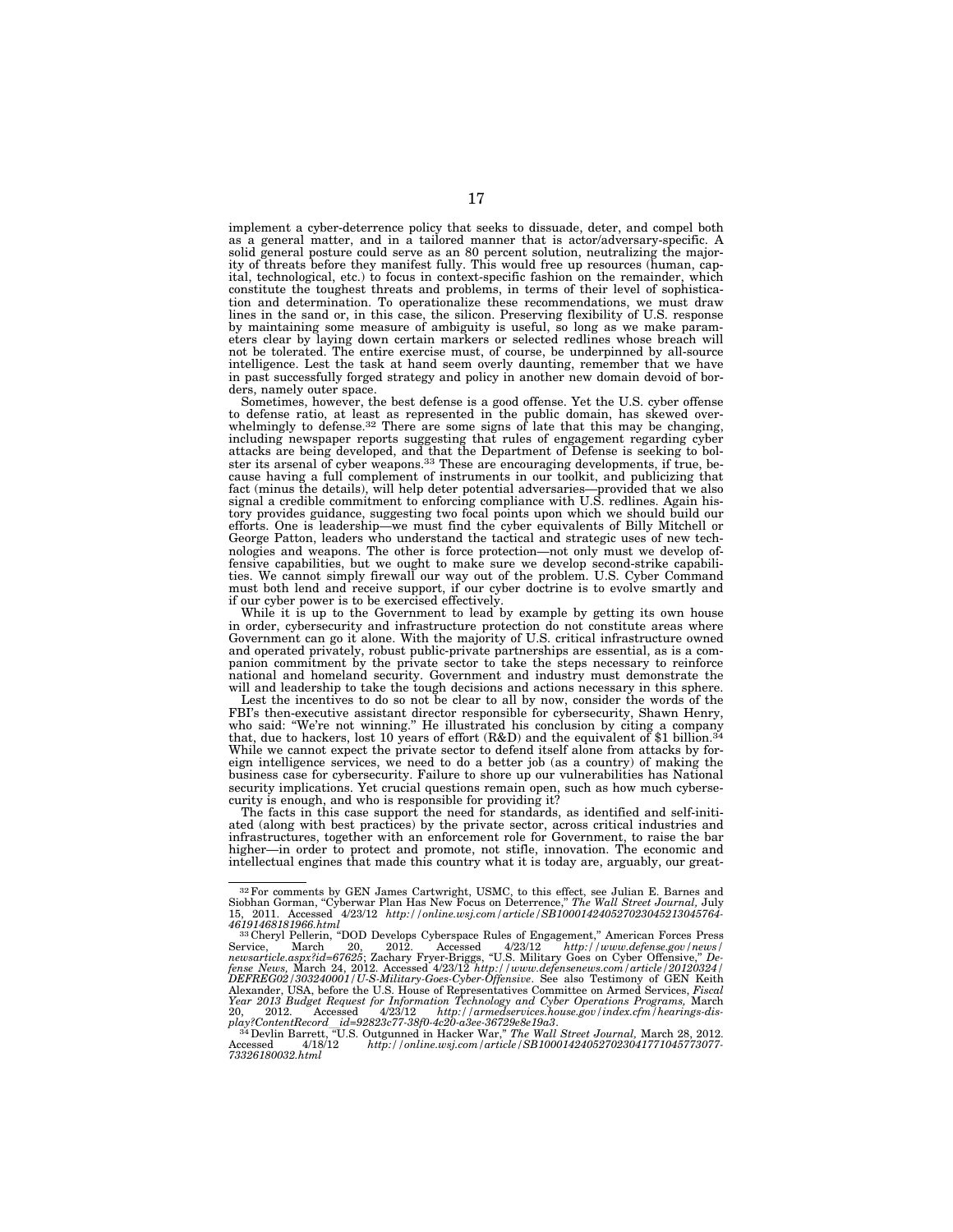est resource. They will power us into the future too, so long as we act wisely and carefully to foster an environment in which they can continue to thrive and grow. To be blunt, legislation of the type described is needed, and it is needed now, in order to remedy crucial gaps and shortfalls, and hold critical infrastructure owners and operators accountable, by focusing on behavior rather than regulating technology.

At the same time, a mix of incentives is needed, to include tax breaks, liability protections, and insurance premium discounts, for private owners and operators of critical infrastructure to take the steps needed to help improve our overall level of security. These measures must also be accompanied by a mechanism to enable and encourage information sharing between the public and private sectors. In addition, as former director of national intelligence, Admiral Mike McConnell, has suggested, the information exchanged must be "extensive, . . . sensitive and meaningful," and the sharing must take place in ''real-time'' so as to match the pace of the cyber threat. There must be "tangible benefits" for those yielding up the information.<sup>35</sup>

In conclusion, now is the time to act. For too long, we have been far too long on nouns, and far too short on verbs. Again, I wish to thank both subcommittees and their staff for the opportunity to testify today, and I would be pleased to try to answer any questions that you may have.

Mr. MEEHAN. Thank you, Mr. Cilluffo. That might be something you want to develop further in your—in your response to questions. Mr. Berman, we now recognize you for 5 minutes. Thank you.

## **STATEMENT OF ILAN BERMAN, VICE PRESIDENT, AMERICAN FOREIGN POLICY COUNCIL**

Mr. BERMAN. Thank you, sir, and let me start by thanking you, Mr. Chairman, and thanking Chairman Lungren for holding this hearing. Like my colleague, I am appreciative of the fact that this is a synergistic problem and it is one that lends itself to a synergistic solution rather than simply holding one-off events. Let me also say by way of starting, that I am a subject-matter specialist in Iran, rather than infrastructure protection or cybersecurity, so I am going to focus my remarks on the political and the strategic aspects of the emerging Iranian cyber threat.

Let me start by saying that I think the question that is being posed increasingly here within the Washington Beltway is whether or not Iran poses a real and immediate cyber threat to the United States, and the conventional wisdom here is that it doesn't because Iran is squeezed by increasingly harsh economic sanctions from the United States and the European Union and others, and also because Iran, as a result, is weathering significant domestic socioeconomic malaise. But for those very same reasons, I would make the argument that Iranian action against the United States, particularly asymmetric action against the United States, is more rather than less likely. If you look at the Iranian—the way the Iranians approach cyber space, they are essentially looking at two geopolitical drivers that are animating their focus and their attention. The first has to do with domestic repression. The Iranian regime is erecting what President Obama recently called an electronic curtain around its population and it is doing so through the construction of a National intranet to essentially supplant and cordon off Iranian access to the world wide web. It is doing so through the passage of new restrictive regulations and rules governing internet usage, public internet usage. It is doing so through the passage of

<sup>35</sup> VADM J. Michael McConnell, USN (Ret.), remarks given February 22, 2012 at Homeland Security Policy Institute, The George Washington University, Washington, DC. Transcript and video accessed 4/23/12 *http://www.c-spanvideo.org/program/CyberSecurityL*.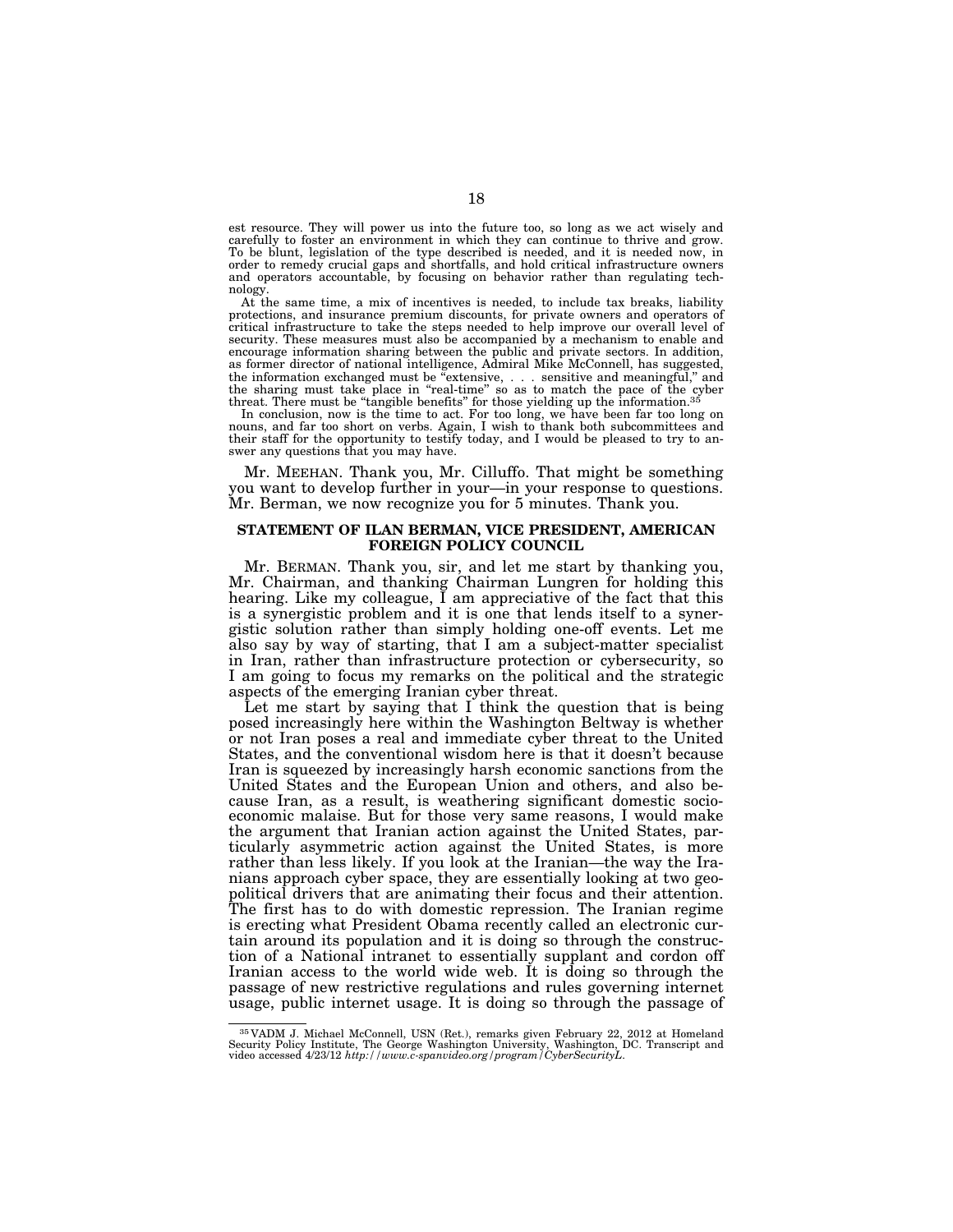penalties relating to content that is deemed inappropriate by the Iranian regimes—Iranian regime, and is doing so through the installation, acquisition, and installation of technologies, foreign origin technologies, such as Chinese origin technologies for the monitoring, filtering, and limiting of access to the internet.

This focus on the part of the Iranian regime, began in earnest after June 2009, when the fraudulent re-election of Iranian President Mahmoud Ahmadinejad catalyzed a groundswell of opposition from the Iranian street. The Iranian opposition elements at the time leveraged the internet extensively in their protests, and as a result, the Iranian regime responded in that domain as well.

It has been successful. If you look over the last year or so, it is very clear that the Iranian Green Movement as it is called, has migrated into the ether. It has migrated into the internet, and the regime has followed them there. If you look at the new restrictions that are being passed by the Iranian regime in terms of access to Facebook, and Twitter, and other accounts, it is very clear that the competition and contest between Iran and its opposition is much more virtual now than it is actually on the streets, but it is still there.

This focus, though, has been confirmed by what has happened in the Middle East over the last year. The Arab Spring has been touted by Iran as a victory for the Ayatollah Khomeini Islamic Revolution, but in practical terms, the anti-regime sentiment that is embodied by the turmoil that has taken place in Tunisia, and Libya, and Egypt is taking place now in Syria and elsewhere, poses a mortal threat to the Iranian regime on a number of levels. As a result, the Arab Spring has confirmed to them the need to clamp down domestically and isolate their population from these outside sources.

The second, and for the purposes of this committee, I think more important geopolitical driver of Iran's interest has to do with the asymmetric conflict that is already occurring over Iran's nuclear program. We heard earlier in the opening statements about the application of Stuxnet, and Stuxnet is one of at least three, possibly more, cyber attacks against—discrete cyber attacks that have taken place against the Iranian nuclear program over the last 2 years or so.

In policy circles in Washington the question of attribution, where Stuxnet and these other malwares came from, who has deployed them, is still an open question. But from the Iranian perspective, it is not. It is very clear for Iran, that the west writ large has launched an asymmetric attack on the Iranian nuclear program and it is mobilizing as a response, mobilizing through the creation of a \$1 billion program to ramp up its cyber defense and cyber offense capabilities, the construction of a cyber army of sympathetic hacktivists, and leveraging attacks against entities such as Twitter, such as the Chinese search engine Baidu, such as the BBC. This all shows a very clear pattern of increasingly aggressive behavior, and it underscores, I think, a fundamental point, which is that Iran appears to be moving increasingly from defense to offense in terms of how it thinks about cyber space.

In the opening remarks, Chairman Meehan, you referenced the assessment of General Clapper, about how Iran has become increasingly bold in its strategy. I would make the argument that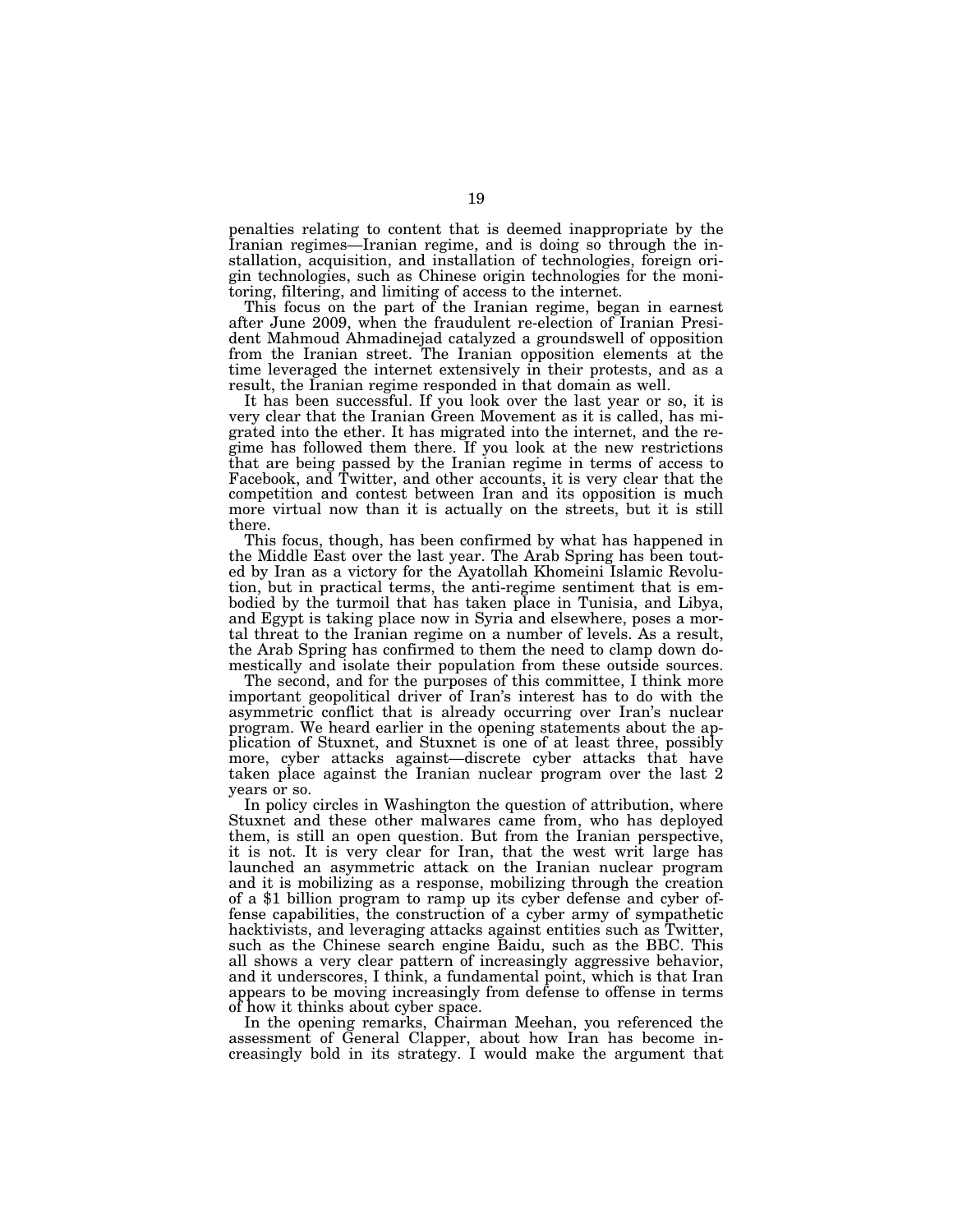this represents nothing less than a seismic shift in terms of how Iran thinks about the U.S. homeland. In his testimony, General Clapper talked about the fact that Iranian officials, probably including the Supreme Leader Ali Khamenei himself, have changed their calculus and are now willing to conduct an attack on the United States. This has salience with regard to the attempted foiled attack in October 2001 against the Saudi Ambassador in Washington, but increasingly, it is likely to manifest itself in other ways as well, including in the cyber realm. Here Iran has significant capability, and significant intent.

Last summer, for example, a hard-liner Iranian newspaper affiliated with the Revolutionary Guard, warned the United States, that America no longer has the "exclusive capability in cyber space and it has underestimated the Islamic Republic," and now needs to worry about "an unknown player somewhere in the world attacking a section of its critical infrastructure.''

Are we ready for this? This is, I think, the most salient question of all. The past year has seen a dramatic expansion on the part of the United States in terms of Governmental awareness of cyber space as a domain for conflict. But this attention is still uneven, I would argue. It focuses largely on network protection and resiliency, particularly in the military arena, and on threat capabilities from China, and from Russia. Serious institutional awareness of the threat from Iran and the cyber warfare potential of Iran, has lagged behind the times and so has the Governmental response to it.

So why does this matter? I would argue that it matters for three reasons: First of all, it matters because operationally, an Iranian cyber attack may look similar to a Chinese cyber attack, or a Russian cyber attack, but there are key differences. The first is with regard to targeting objects. Iran has, in both its public statements and its writings, talked extensively about U.S. critical infrastructure.

Mr. MEEHAN. Mr. Berman, can I do this? I am going to pursue that specific line of questioning with you as soon as I have an opportunity. I want you to articulate more on that. Allow me to move with Mr. Caslow at this point in time, and we will return to that.

Mr. BERMAN. Absolutely, thank you, sir. [The prepared statement of Mr. Berman follows:]

#### PREPARED STATEMENT OF ILAN BERMAN

#### APRIL 26, 2012

Congressman Lungren, Congressman Meehan, distinguished Members of the subcommittees: Thank you for the opportunity to appear before you today to address the cyber warfare capabilities of the Islamic Republic of Iran, and the threat that they pose to the U.S. homeland.

Conventional wisdom suggests that the Iranian regime, now being squeezed significantly by sanctions from the United States and Europe and grappling with significant domestic socio-economic malaise, is far from an imminent threat to the American homeland (even if it does present a vexing foreign policy challenge for the United States and its allies). Yet, over the past 3 years, the Iranian regime has invested heavily in both defensive and offensive capabilities in cyber space. Equally significant, its leaders now increasingly appear to view cyber warfare as a potential avenue of action against the United States.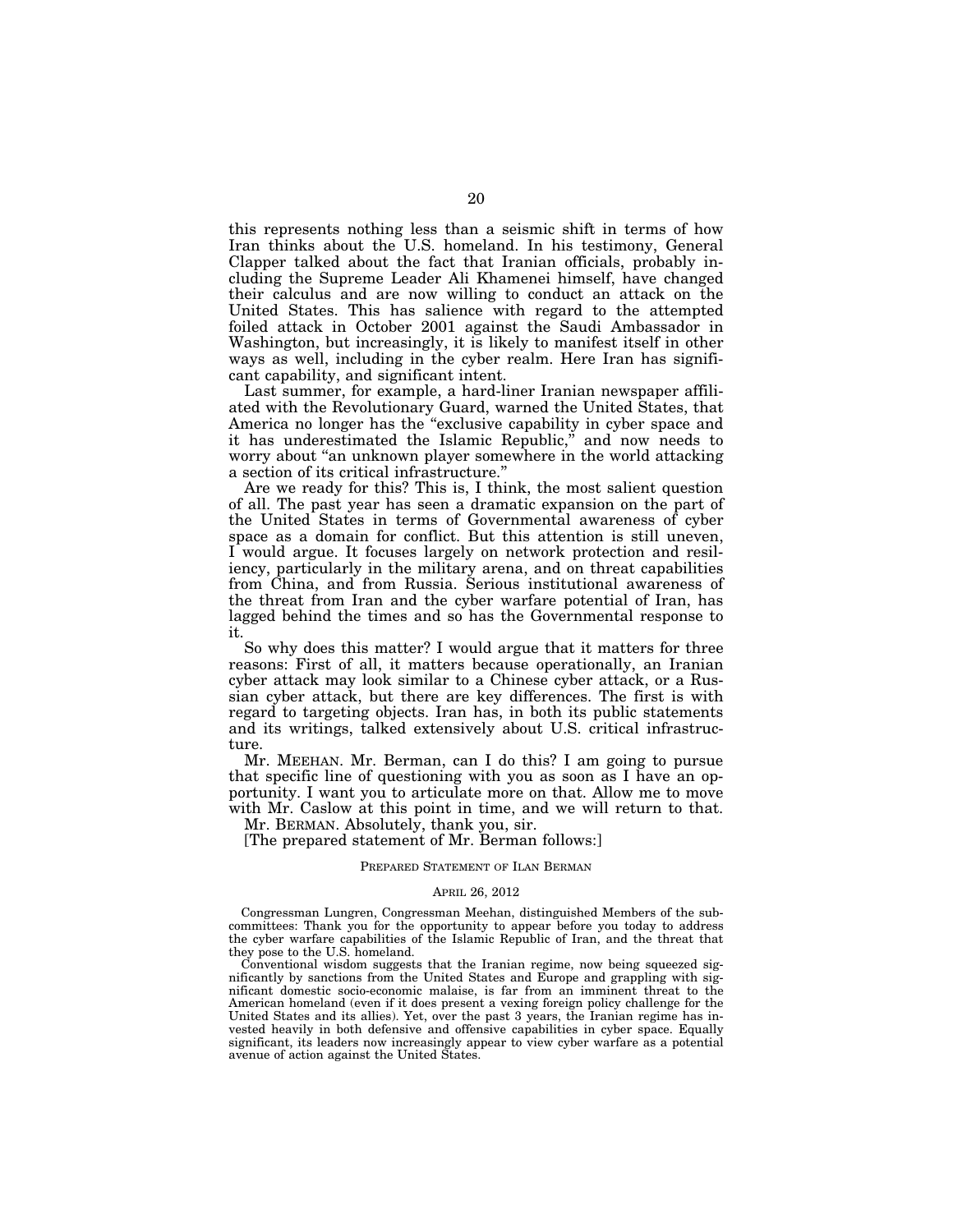Iran's expanding exploitation of cyber space can be attributed to two principal geopolitical drivers.

The first are the Iranian regime's efforts to counter Western influence and pre-vent the emergence of a ''soft revolution'' within its borders. In his March 2012 Nowruz message to the Iranian people, President Obama alluded to the growing efforts of the Iranian regime to isolate its population from the outside world when he noted that an ''electronic curtain has fallen around Iran.''1 That digital barrier has grown exponentially over the past 3 years, as Iran's leadership has sought to quell domestic dissent and curtail the ability of its opponents to organize.

The proximate cause of this effort was the fraudulent June 2009 reelection of Mahmoud Ahmadinejad to the Iranian presidency, which catalyzed a groundswell of domestic opposition that became known colloquially as the ''Green Movement.'' In the months that followed, Iran's various opposition elements relied extensively on the internet and social networking tools to organize their efforts, communicate their messages to the outside world, and rally public opinion to their side. In turn, the Iranian regime utilized information and communication technologies extensively in its suppression of the protests—and thereafter has invested heavily in capabilities aimed at controlling the internet and restricting the ability of Iranians to access the world wide web.2

This focus has only been reinforced by recent revolutionary fervor throughout the Middle East and North Africa. For while Iranian authorities have sought to depict the so-called ''Arab Spring'' as both the start of an Islamic awakening and an affirmation of their regime's worldview,<sup>3</sup> the anti-regime sentiment prevalent in the region actually represents a mortal threat to their corrupt, unrepresentative regime. As a result, the past year has seen a quickening of the regime's long-running cam-paign against ''Western influence'' within the Islamic Republic. These efforts include: • The construction of a new, ''halal'' national internet. This ''second internet,''

- which will effectively sever Iran's connection to the world wide web by routing web users to pre-approved, Iranian-origin sites, is currently expected to come on-line by late summer 2012.4
- Installation of a sophisticated Chinese-origin surveillance system for monitoring
- phone, mobile, and internet communications.5 The passage of new, restrictive governmental ''guidelines'' forcing internet cafes to record the personal information of customers—including vital data such as names, national identification numbers, and phone numbers—as well the installation of closed-circuit cameras to keep video logs of all customers accessing the world wide web.6
- Movement toward the formation of a new government agency to monitor cyber space. Once operational, this "Supreme Council of cyber space," which will be headed by top officials from both Iran's intelligence apparatus and the Revolutionary Guards, will be tasked with ''constant and comprehensive monitoring over the domestic and international cyber space," and be able to issue sweeping decrees concerning the internet that would have the full strength of law.<sup>7</sup>

The second geopolitical driver of Iran's interest in cyber space relates to the expanding conflict with the West over its nuclear ambitions. Since the fall of 2009,

obama-marking-nowruz.<br>
<sup>2</sup> See, for example, Saeid Golkar, "Liberation or Suppression Technologies? The Internet, the<br>
<sup>2</sup> See, for example, Saeid Golkar, "Liberational Journal of Emerging Technologies and<br>
Society 9, no.

9, 2012, http://news.cnet.com/8301-1023\_3-57411577-93/iran-expected-to-permanently-cut-off-<br>internet-by-august*\* 

i*nternet-by-august/.*<br>「Steve Stecklow, "Special Report: Chinese firm helps Iran spy on citizens," *Reuters,* March<br>22, 2012, *http://www.reuters.com/article/2012/03/22/us-iran-telecoms-idUSBRE82L0B8-*

*20120322.* <sup>6</sup> *Radio Free Europe,* January 4, 2012. 7 Ramin Mostaghim and Emily Alpert, ''Iran's Supreme Leader Calls for New Internet Oversight Council," *Los Angeles Times, Y*arch 7, 2012, *http://latimesblogs.latimes.com/world\_now/*<br>2012/03/iran-internet-council-khamenei.html.

<sup>&</sup>lt;sup>1</sup> White House, Office of the Press Secretary, "Remarks of President Obama Marking Nowruz,"<br>March 20, 2012, *http://www.whitehouse.gov/the-press-office/2012/03/20/remarks-president-*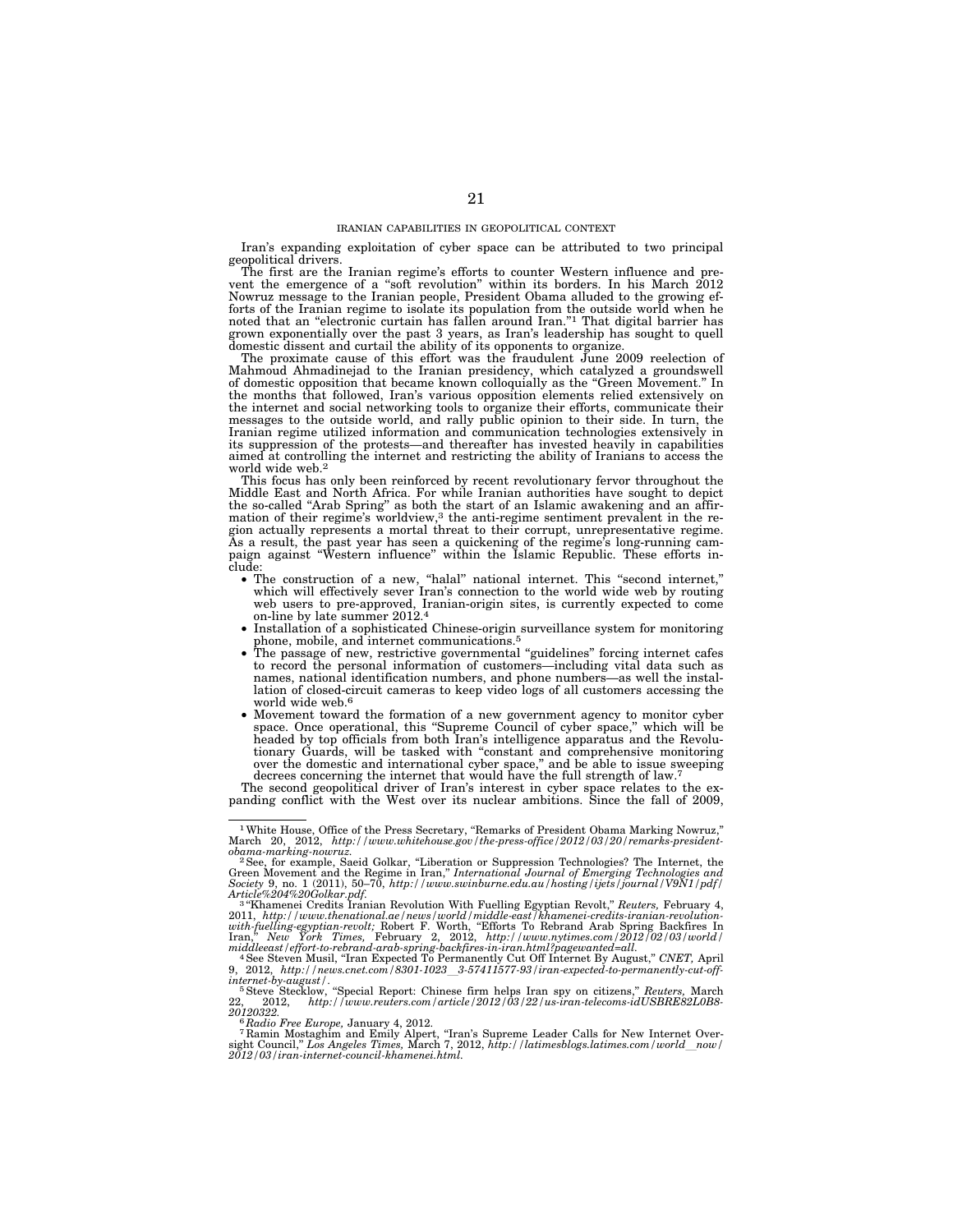Iran has suffered a series of sustained cyber attacks on its nuclear program. The most well-known of these is Stuxnet, the malicious computer worm that attacked the industrial control systems at several Iranian nuclear installations, including the uranium enrichment facility at Natanz, between late 2009 and late 2010. At the height of its effectiveness, Stuxnet is estimated to have taken 10 percent or more of Iran's 9,000 then-operational centrifuges off-line.8

Stuxnet has been followed by at least two other cyber attacks aimed at derailing Iran's nuclear development. ''Stars,'' a software script targeting execution files, was uncovered by the Iranian regime in April 2011.9 Subsequently, ''Duqu,'' a malware similar to Stuxnet and aimed at gaining remote access to Iran's nuclear systems, was identified in October/November 2011.<sup>10</sup>

Publicly, the origins of these intrusions are still an open question. Israel has steadfastly denied any role in the authorship of Stuxnet or other cyber attacks, despite widespread speculation to the contrary. The United States, too, has remained silent on the subject, although suspicions abound that the CIA played at least some part in putting together and deploying Stuxnet (and perhaps other malware as well).<sup>11</sup>

For the Iranian regime, however, the conclusion is clear. War with the West, at least on the cyber front, has been joined, and the Iranian regime is mobilizing in response. In recent months, it reportedly has launched an ambitious \$1 billion gov-ernmental program to boost national cyber capabilities—an effort that involves acquisition of new technologies, investments in cyber defense, and the creation of a new cadre of cyber experts.<sup>12</sup> It has also activated a "cyber army" of activists which, while nominally independent, has carried out a series of attacks on sites and enti-ties out of favor with the Iranian regime, including social networking site Twitter, Chinese search engine Baidu, and the websites of Iranian reformist elements.13

#### CYBERWAR AND IRANIAN STRATEGY

In his testimony to the Senate Select Committee on Intelligence this past January, General James Clapper, the director of national intelligence, alluded to what amounts to a seismic shift in Iranian strategy. In response to growing economic sanctions and mounting pressure from the United States and its allies, he noted, ''Iranian officials—probably including Supreme Leader Ali Khamenei—have changed their calculus and are now willing to conduct an attack in the United States.''14

Gen. Clapper was referring, most directly, to the foiled October 2011 plot by Iran's Revolutionary Guards to assassinate Saudi Arabia's envoy to the United States in Washington, DC. But, as the international crisis over Iran's nuclear ambitions continues to deepen, Iran's cyber capabilities should be a matter of significant concern as well. Experts have warned that, should the standoff over Iran's nuclear program precipitate a military conflict, Iran ''might try to retaliate by attacking U.S. infrastructure such as the power grid, trains, airlines, refineries.'

The Iranian regime appears to be contemplating just such an asymmetric course of action. In late July 2011, for example, *Kayhan,* a hardline newspaper affiliated with Iran's Revolutionary Guards, issued a thinly-veiled warning to the United States when it wrote in an editorial that America, which once saw cyber warfare as its ''exclusive capability,'' had severely underestimated the resilience of the Islamic Republic. The United States, the paper suggested, now needs to worry about

<sup>&</sup>lt;sup>8</sup> David Albright, Paul Brannan, and Christina Walrond, "Stuxnet Malware and Natanz: Up-<br>date of ISIS December 2, 2010 Report," Institute for Science and International Security ISIS<br>Reports, February 15, 2011, http://www

*www.jpost.com/IranianThreat/News/Article.aspx?id=217795.* <sup>10</sup> ''Iran Says Has Detected Duqu Computer Virus,'' *Reuters,* November 13, 2011, *http://* 

*www.reuters.com/article/2011/11/13/us-iran-computer-duqu-idUSTRE7AC0YP20111113.*<br><sup>11</sup> Ralph Langner, "Cracking Stuxnet, a 21st Century Cyber Weapon," TED Talks, March<br>2011, *http://www.ted.com/talks/ralph\_langner\_cracking* 

<sup>2011,</sup> http://www.ted.com/talks/ralph\_langner\_cracking\_stuxnet\_a\_21st\_century\_-<br>cyberweapon.html.<br>'12Yaakov Katz, "Iran Embarks On \$1b. Cyber-Warfare Program," Jerusalem Post, December

<sup>18, 2011,</sup> *http://www.jpost.com/Defense/Article.aspx?id=249864.* 13Farvartish Rezvaniyeh, ''Pulling the Strings of the Net: Iran's Cyber Army,'' PBS *Frontline,* 

February 26, 2010, http://www.pbs.org/wgbh/pages/frontline/tehranbureau/2010/02/pulling-<br>the-strings-of-the-net-irans-cyber-army.html; Alex Lukich, "The Iranian Cyber Army," Center for<br>Strategic & International Studies, J

<sup>&</sup>lt;sup>14</sup> James Clapper, testimony before the Senate Select Committee on Intelligence, January 31,<br>
<sup>15</sup> Brian Ross, "What Will Happen to the US if Israel Attacks Iran?" ABC News, March 5,<br>
<sup>15</sup> Brian Ross, "What Will Happen t

<sup>2012,</sup> *http://abcnews.go.com/Blotter/israel-attacks-iran-gas-prices-cyberwar-terror-threat/ story?id=15848522#.T4g5tqvY9Ll.*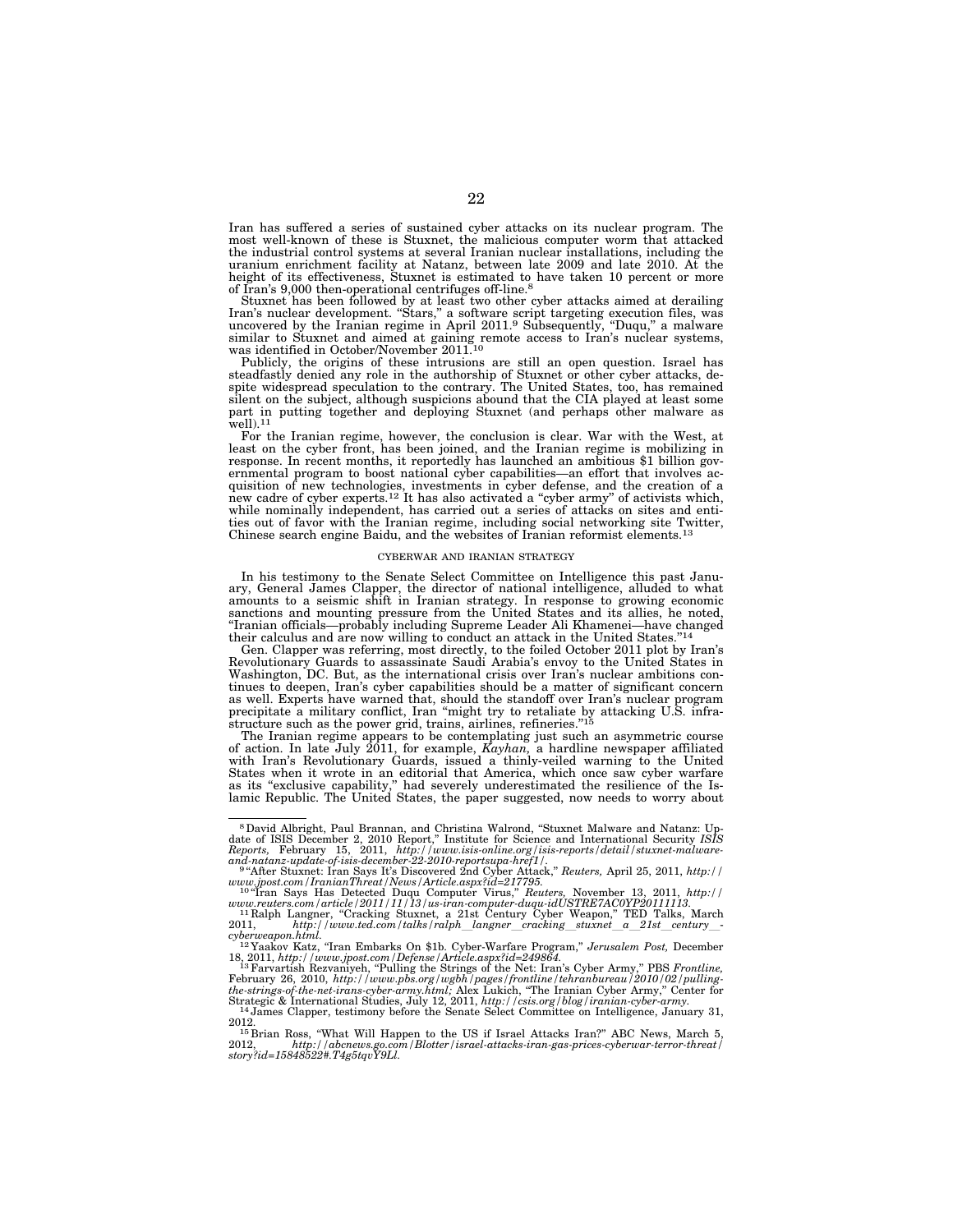"an unknown player somewhere in the world" attacking "a section of its critical infrastructure.'

In keeping with this warning, over the past year infrastructure professionals in the United States have noted that Iran's "chatter is increasing, the targeting more explicit, and more publicly disseminated."<sup>17</sup> The Islam increasingly has begun to seriously contemplate cyber warfare as a potential avenue of action against the West.

Iran has significant capacity in this sphere. A 2008 assessment by the policy institute Defense Tech identified the Islamic Republic as one of five countries with sig-nificant nation-state cyber warfare potential.18 Similarly, in his 2010 book *Cyber War,* former National Security Council official Richard Clarke ranks Iran close behind the People's Republic of China in terms of its potential for "cyber-offense."<sup>19</sup><br>These capabilities, moreover, are growing. In his January 2012 Senate testimony, General Clapper alluded to the fact that Iran's cyber capabilities "have dramatically increased in recent years in depth and complexity."<sup>20</sup>

#### PREPARING FOR CYBER WAR WITH IRAN

Where does the United States stand with regard to a response? The Obama administration has made cybersecurity a major area of policy focus since taking office in 2009, and the past year in particular has seen a dramatic expansion of Governmental awareness of cyber space as a new domain of conflict. But this attention remains uneven, focused largely on network protection and resiliency (particularly in the military arena), and on the threat capabilities of the People's Republic of China and, to a lesser extent, of the Russian Federation. Serious institutional awareness of, and response to, Iran's cyber warfare potential has lagged behind the times.

Indeed, personal conversations with a range of experts inside and outside of Government reveal a troubling lack of clarity about the Iranian cyber threat—and the absence of serious planning to counter it. While some parts of the Federal bureaucracy (namely U.S. Strategic Command and the State Department's Nonpoliferation Bureau) have begun to pay attention to Iran's threat potential in the cyber realm, as yet there exists no individual or office tasked with comprehensively addressing the Iranian cyber warfare threat. The U.S. Government, in other words, has not yet

even begun to get ready for cyber war with Iran. It should. After all, it is not out of the question that the Iranian regime could attempt an unprovoked cyber attack on the United States. As the foiled October 2011 plot against Saudi Arabia's ambassador to the United States indicates, Iran has grown significantly bolder in its foreign policy, and no longer can be relied upon to refrain from direct action in or against the U.S. homeland. Far more likely, however, is a cyber warfare incident related to Iran's nuclear program. In coming months, a range of scenarios—from a renewed diplomatic impasse to a further strengthening of economic sanctions to the use of military force against Iranian nuclear facilities—hold the potential to trigger an asymmetric retaliation from the Ira-

nian regime aimed at vital U.S. infrastructure, with potentially devastating effects. At the very least, it is clear that policymakers in Tehran are actively contemplating such an eventuality. Prudence dictates that their counterparts in Washington should be doing so as well.

Mr. MEEHAN. Mr. Caslow, I now want to recognize you for your 5 minutes.

## **STATEMENT OF ROGER L. CASLOW, EXECUTIVE CYBER CONSULTANT, SUSS CONSULTING**

Mr. CASLOW. Good morning, and thank you for inviting me to share my testimony today. I do want to emphasize that my background is primarily in the realm of cybersecurity as it relates to computer and network defense. I am not an Iranian subject-matter expert, but I do know how to secure something and lock it down. It is an honor to appear before the joint subcommittee to testify

<sup>&</sup>lt;sup>16</sup> "STUXNET has Returned Home," *Kayhan* (Iran), July 27, 2011. (Author's collection).<br><sup>17</sup> Author's personal communication, August 17, 2011.<br><sup>18</sup> Kevin Coleman, "Iranian Cyber Warfare Threat Assessment," Defense Tech, S

<sup>2008,</sup> *http://defensetech.org/2008/09/23/iranian-cyber-warfare-threat-assessment/.* <sup>19</sup> Richard A. Clarke and Robert K. Knake, *Cyber War: The Next Threat to National Security and What to do About It* (New York: Harper Collins, 2010), 148. 20 Clapper, testimony before the Senate Select Committee on Intelligence.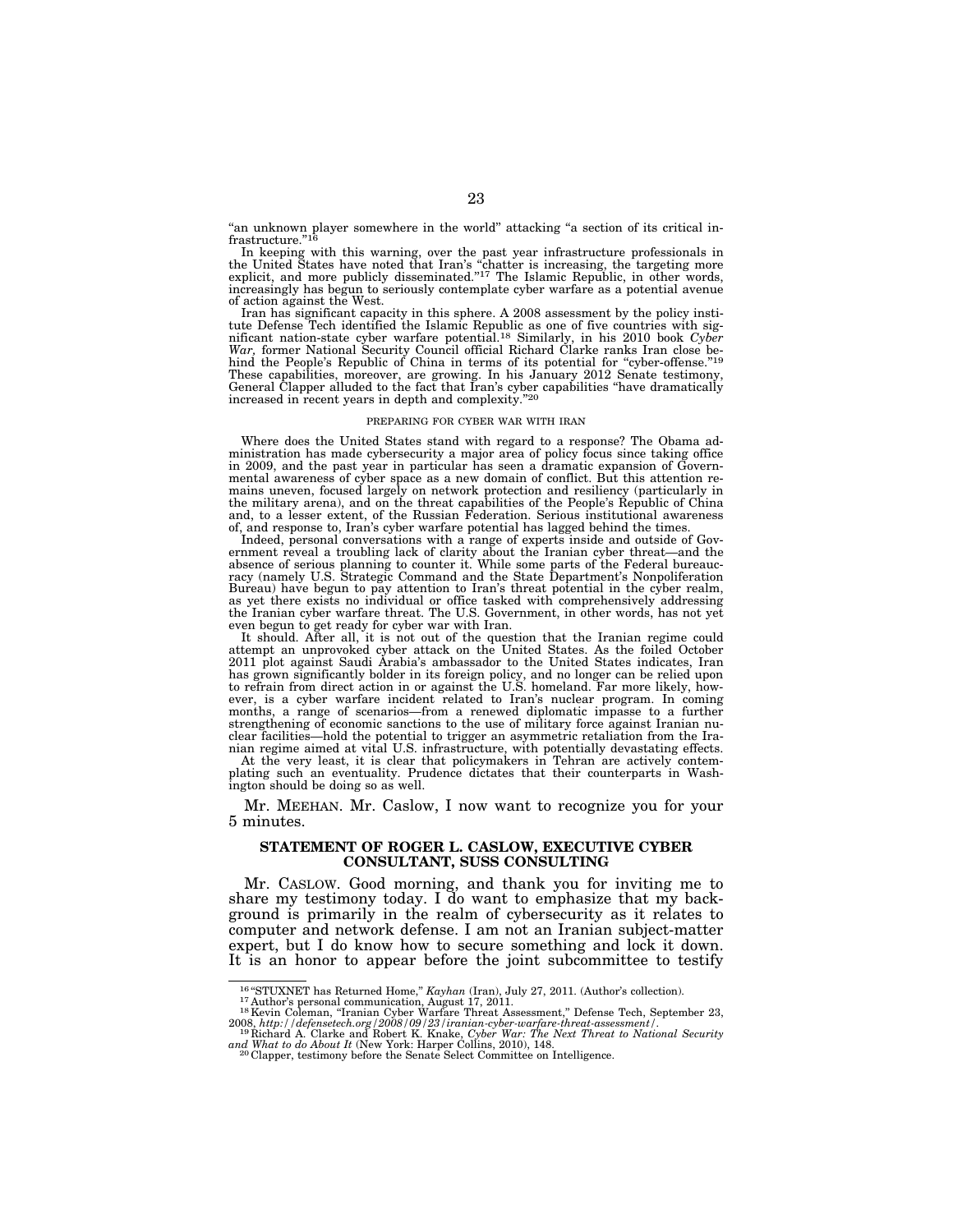about the Iranian cyber threat to the U.S. homeland, and I do hope that my testimony is of benefit to create a better defensive posture against this stated threat.

My colleagues here have already identified the threat. They scoped it out for us. That is good. Looking from a pure vulnerability perspective and how we go forward and how we attack that, according to the 2012 Data Breach Investigations Report from Verizon, 97 percent of all reported data breaches were avoidable through basic level security controls implementation. Now, let me just state, that in order to protect our way of life, we must be prepared to return to the basics of security, not the flashing glitz of a Duqu or a Stuxnet, which I could talk if we wanted to about that, but rather the foundational aspects of cybersecurity.

Once we have secured the basics across all sectors, then and only then can we have the greater certainty that the weakest link is not as exploitable by those who seek to do us harm. Within the field of cybersecurity, this requires ensuring the foundation is secure by knowing what is on and connected to our networks, what our basic security posture is, and what it should be, and ensuring the right people with the right skill sets are building, maintaining, and protecting these assets and data. Furthermore, within the cybersecurity discipline, we require a strong governance structure. Governance is far from the most exciting area of cybersecurity, but it is foundational to ensure better management of our vulnerabilities against our threats. For this to work, we must have clearly defined language, write what is meant, and leave little room for negotiation as possible.

Good governance is required for best performance of our National, State, local, and industrial activities. Good governance supports better integration of cybersecurity and information technology architectures, building in the security requirements up front. Good governance supports the adoption of risk-management-based decisions, which are only as good as the information available to the decision makers responsible for the defense of our interconnected networks, both public and private. I am going to mention Executive Order 13587, which was the structural reforms to improve the security of classified networks. That was a good start, however, I believe it required more teeth, but it also required better integration across all levels to include our industrial partners, less the bureaucracy overrun the implementation.

Another not-too-exciting area, is the emphasis on education, training, and awareness. Education emphasis, not merely on the hard technology engineering skills, but also on the basic critical thinking skills which are lost in many technology disciplines. With respect to training as a Nation, our standards need to be fully matured and established across all sectors.

We can make improvements by leveraging the private-sector security-based and -focused training organizations which are aware of the threats, vulnerability, and respective countermeasures. Basic awareness of the threats posed to all sectors and elements to our society is also important. We still have too many people who are ignorant of the threats, and become caught in phishing, spear phishing, social engineering, and other types of manipulation, exploitation, and exfiltration schemes.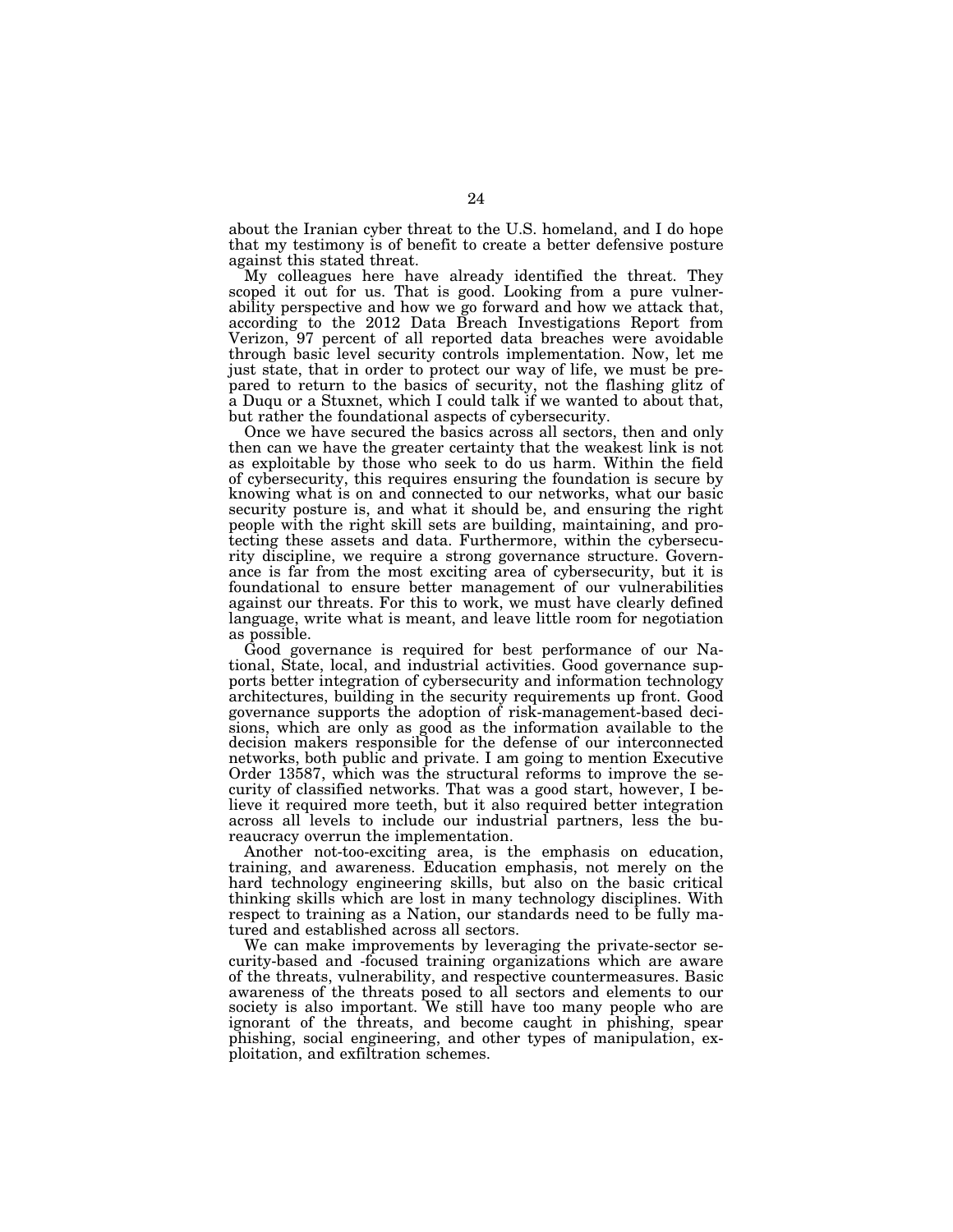Again, all sectors are important and require some level of targeted awareness campaigns. I consider it more of an op-sec, or an operational security against a cyber attack. Now, there is a National initiative for cybersecurity education which evolved from the Comprehensive National Cybersecurity Initiative, was intended to address many of these education training and awareness issues, but has not taken root. I fully understand the concept of measure twice and cut once, but when we face the threats we do as a Nation, the 85 percent solution should be enough to start. More focus on results and accomplishments, less talking, will better serve this initiative in our overall cybersecurity posture regardless of the threat vector.

Finally, when to seek out and leverage by name, when and where possible, specific people, tailorable process, integratable security technology solutions. We must allow the security—the subject-matter experts to research, propose, implementable processes and technology solutions and then put them in place with minimal delay. Bureaucracy is not our friend in this arena.

Now, there are no easy solutions, and we have been speaking to these topics for a number of years, but if we are serious about protecting our Nation's interests, we must first secure the basics before moving into more advanced methods and techniques. Thank you again. I look forward to any questions you might have for me.

[The statement of Mr. Caslow follows:]

### PREPARED STATEMENT OF ROGER L. CASLOW

#### APRIL 26, 2012

Good morning and thank you for inviting me to share my testimony today. My name is Roger Caslow<sup>1</sup> and I am an executive consultant with Suss Consulting. My background is primarily in the realm of cybersecurity as it relates to computer and network defense. It is an honor to appear before this joint subcommittee to testify about the "Iranian Cyber Threat to the U.S. Homeland" and I hope that my testimony is of benefit in to creating a better defense posture against this stated threat.

According to the 2012 Data Breach Investigations Report,2 97% of all reported data breaches were avoidable through basic levels security controls implementation. Allow me to state that in order to protect our way of life we must be prepared to return to the basics of security. Not the flashy and glitzy but rather the foundational aspects of cybersecurity. Once we have secured the basics, across all sectors, then and only then can we have greater certainty that the ''weakest link'' is not as exploitable by those who seek to do us harm. Within the field of cybersecurity this requires ensuring that the foundation is secure by knowing what is on or connected to our networks, what our basic security posture is and what it should be, and ensuring that the right people with the right skill sets are building, maintaining, and protecting these assets and their data.

Furthermore, within the cybersecurity discipline we require a stronger governance structure. Governance is far from the most exciting area in the field of cybersecurity but it is foundational to ensure better management of our vulnerabilities against our threats. For this to work we must have clearly defined language, write what is meant and leave as little room for negotiation as possible. Good governance is required for best performance of our National, State, local, and industry activities. Good governance supports better integration of cybersecurity and information technology architectures, building in the security requirements up-front. Good governance supports the adoption of risk-management-based decisions, which are only as good as the information made available to the decision makers responsible for the defense of our interconnected networks, both public and private. Executive Order

<sup>&</sup>lt;sup>1</sup> Roger Caslow Bio.<br><sup>2</sup> 2012 Data Base Investigations Report, Verizon.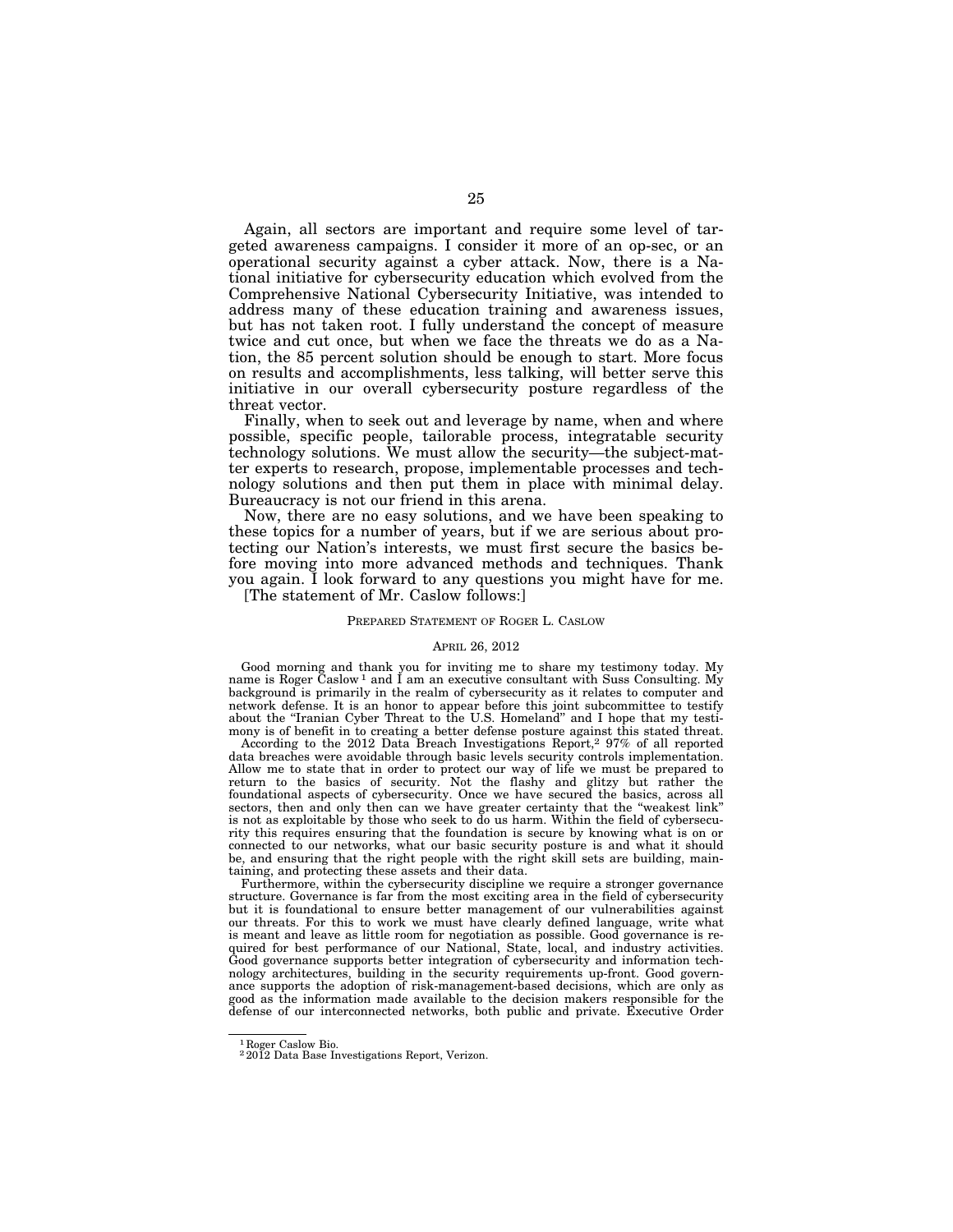13587,3 *Structural Reforms to Improve the Security of Classified Networks and the Responsible Sharing and Safeguarding of Classified Information,* is a good start but it requires more ''teeth'' and better communication across all levels, to include our industry partners, lest the bureaucracy overrun the implementation.

Another, not-too-exciting area, is the emphasis on education, training, and awareness (ETA). Education emphasis, not merely on the hard technology engineering skills but also on basic critical thinking skills, which are all but lost in many technology disciplines. With respect to training, as a Nation our standards need to be fully matured and established across all sectors. We can make improvements by leveraging the private-sector security-based and -focused training organizations, which are aware of the threats, vulnerabilities, and countermeasures. Basic awareness of the threats posed to all sectors and elements of our society is also important. We still have too many people who are ignorant of the threats and become caught in phishing, spear phishing, social engineering, and other types of data manipulation, exploitation, and exfiltration schemes. Again, all sectors are important and require some level of targeted awareness campaigns. Consider it as operational security against the cyber attack. The National Initiative for Cybersecurity Education  $(NICE)^4$  which evolved from the Comprehensive National Cybersecurity Initiative was intended to address many of the ETA issues but it has not taken root. I fully understand the concept of ''measure twice and cut once'' but when we face the threats we do as a Nation, the 85% solution should be enough to start. More focus on results and accomplishment, with less talking; will better serve this initiative, and our overall cybersecurity posture.

Finally, we must seek out and leverage, by name when and where possible, specific people, tailorable processes, and integratable security technology solutions. We must allow the subject matter experts to research and propose implementable process and technology solutions and then put them in place with minimal delay; bureaucracy is not our friend in this arena. Also, we must not be afraid to embrace the hacker community, but in order to do so we must leverage a different type of recruiter. Our talent recruiters going to this community via to the major hacker conferences, also known as ''CONS'', will have little success in three-piece suits. They must be people who have the look, feel, and knowledge to speak with this community at the social and technical levels. This is critical to securing the skill sets and knowledge base from a community with a greater knowledge of the offensive side of the battle. It's a known fact in sports, combat, and security that knowledge of the offensive tactics, techniques, tools, and procedures are of utmost importance in further bolstering our defensive posture, and in the case of cybersecurity, securing our networks.

There are no easy solutions, and we have been speaking to these topics for a number of years, but if we are serious about protecting our Nation's interests we must first secure the basics before moving onto more advanced methods. Thank you again and I look forward to any questions you might have for me.

Mr. MEEHAN. Thank you, Mr. Caslow. Thanks to each of the panelists. The Chairman will now recognize the other Members for questions. The Chairman will recognize Members for questions in the order in which they were here today. I now recognize myself for 5 minutes of questioning.

I thank all of the panelists for your compelling testimony and I believe as we work together as a panel, will explore a number of these areas. I could jump in with anybody, but let me begin with you, Mr. Berman, because you were touching on some issues that I think are important to develop. First, that was a pretty strong statement to say that we have experienced a seismic shift in how Iran not only views the United States, but its willingness to carry out actions against the United States.

So I would like to have you tell me how you have come to that conclusion, and then where you see our cyber capacity as being a likely target. Then if you have a moment, I am interested as well

<sup>3</sup> Executive Order 13587, *Structural Reforms to Improve the Security of Classified Networks and the Responsible Sharing and Safeguarding of Classified Information,* Signed October 7,

<sup>2011. 4</sup> National Initiative for Cybersecurity Education Strategic Plan, August 2011.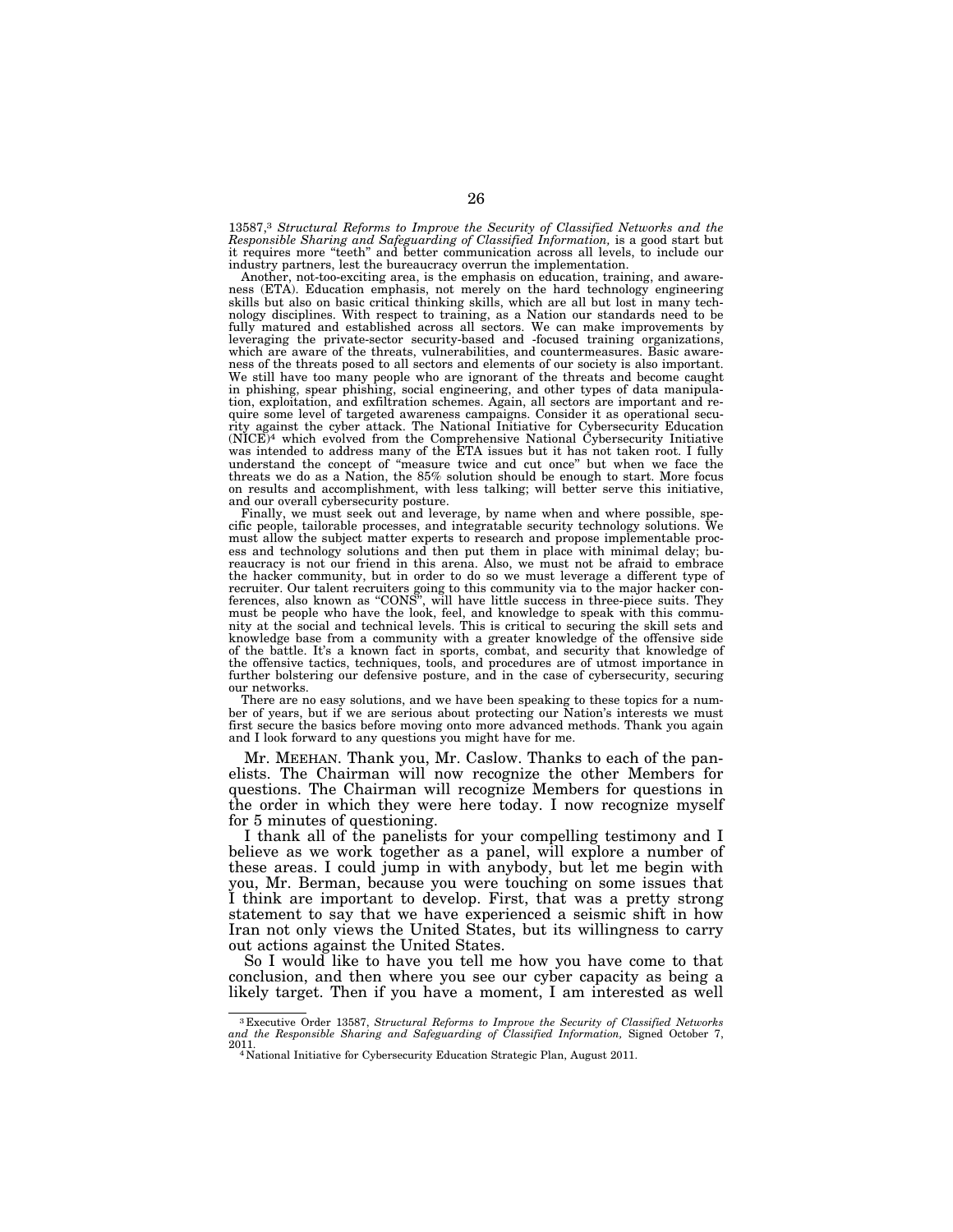in the idea of what we have talked about in which, you know, we spent our time with Russia, and China, and so worried—this concept that we don't even know what is coming from Iran; the use of proxies, which is part of the MO. I think I have given you a little bit to jump with, so I would love you to just take off.

Mr. BERMAN. Well, thank you, sir, that is a little bit of a tall order. I am going to try to do my best to address it. The question first of the seismic shift. I think it is very clear, and I don't know if you recall, but I was a witness before this panel last summer looking at Hezbollah activity in the Western Hemisphere, and at the time, myself, and a number of the panelists that were with me, made the point that Latin America, and the Western Hemisphere generally, is seen as a staging area, an area of opportunity for the acquisition of funding for illicit activity that provide revenue to the Iranian regime.

Mr. MEEHAN. I note this testimony was prior to the point where we were aware of what happened in Mexico.

Mr. BERMAN. Exactly right. What you see—or at least what I have seen in the months since has been an evolutionary approach that Iran has taken towards how it positions itself, vis-a`-vis, the U.S. homeland. Previously, it would have been very difficult to imagine a scenario where the Iranian regime, in any part, would authorize such a brazen attack as it did in October—tried to carry out in October 2011. There have been many commentaries that have cast aspersions on that account with regard to the complexity of the plot, the amateurishness of its execution, but the folks that I have spoken to, maintain that this was a credible plot. It was one that was, perhaps not executed properly, but it is one that signaled intent. That intent is, I think, key to this discussion here today. Because when you look at the potential for an Iranian cyber attack, you have to marry capability and intent. With regard to intent specifically, I would argue that Iran has more potentially.

Mr. MEEHAN. But you are talking about intent. In fact, capability here, that required that they had to penetrate the United States physically. Here we are talking about a global network which they can access, not only from Iran, but from anywhere the world.

Mr. BERMAN. I think that is exactly right, and when you look at cyber space, as Mr. Cilluffo said, cyber space is, you know, it is flat. It has the advantage being sticky. It is a field that advantages asymmetric actors. Iran can reach out and touch us in the U.S. homeland via cyber space much more easily than it could via, say, Latin America. As a result, the capabilities are an issue, but the intent, I would argue, is more of an issue. Here, Iran has an overabundance, because unlike the scenario in our foreign policy that we have with China, and with Russia now where conflicts do exist, where we have a stable diplomatic relationship, we have a series of scenarios that are potentially coming down the pike, a renewed diplomatic impasse over Iran's nuclear program as a result of the negotiations, new economic sanctions, potentially even a military conflict that could trigger an attack on the part of the Iranian regime as an asymmetric retaliation.

Mr. MEEHAN. Mr. Cilluffo, do you agree that that the United States is now the cyber network, as was identified by Mr. Leiter, is a traditional terrorist attack target right now?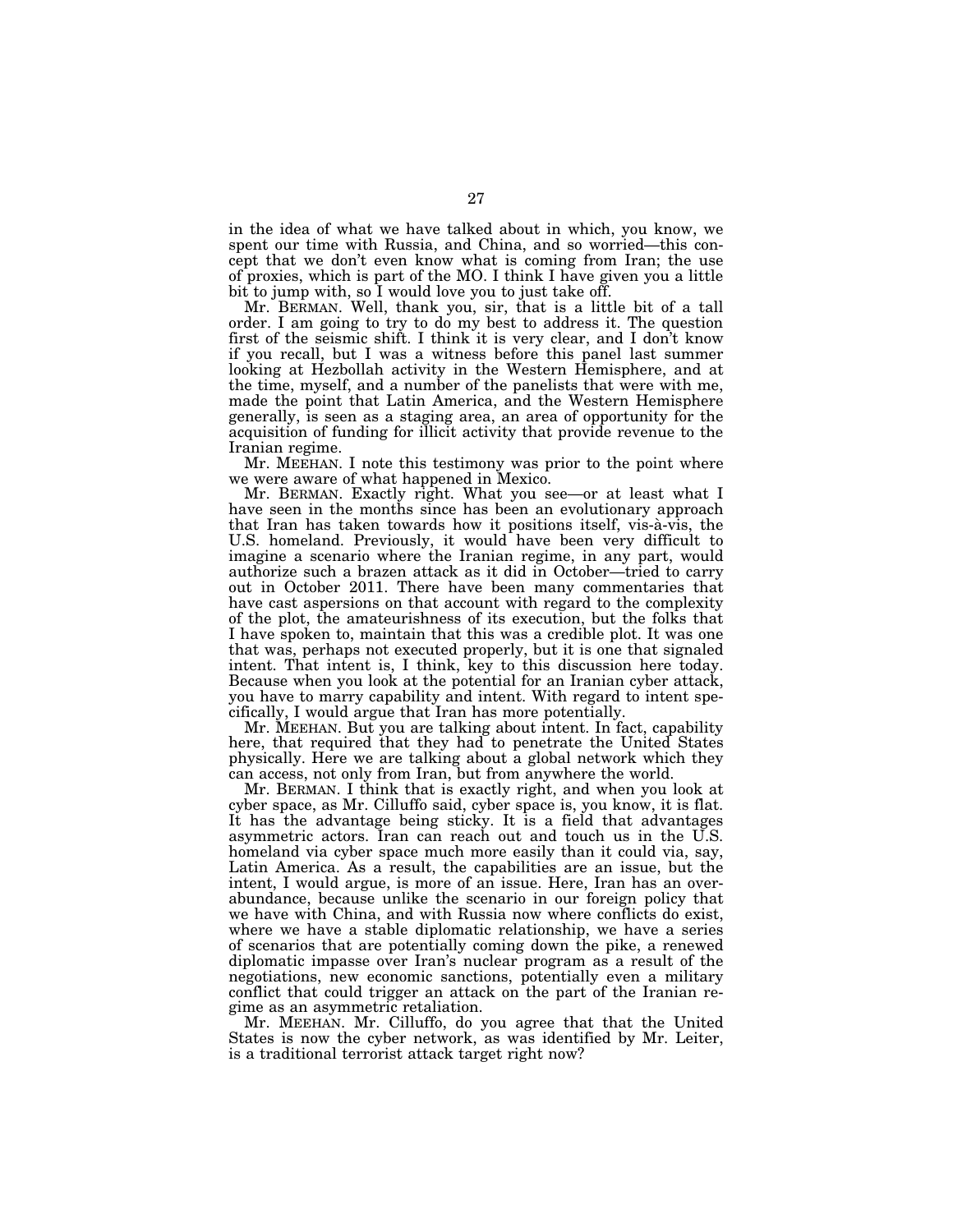Mr. CILLUFFO. Unequivocally, when you are looking at Iran, and a couple of other points that make cyber space unique. Mr. Chairman, you had just asked a question along those lines of Mr. Berman. But anonymity, who is behind that clickety-clack of the keyboard breaking into your system? Are you dealing with a pimply kid, or are you dealing with a foreign intelligence service, an organized crime, an economic competitor? You simply don't know much of the time at the breach itself. So attribution, while we are making progress, smoking guns are hard to find in the counterterrorism environment; smoking keyboards are that much more difficult. I would also note that cyber space is made, I mean, it is made for plausible deniability.

So what we have seen, and the reason I am concerned about the Russias and the Chinas is we have seen a sophistication level that is very high. But they are in the business right now of CNE, computer network exploits to steal secrets. If their intent changes, they could just flip the switch and it becomes an attack tool. I might note that what we have seen that I think is most concerning, and certainly to Mr. Lungren's subcommittee is, we have seen adversaries map critical infrastructures.

I don't see what the value of that, the cyber equivalent of intelligence preparation in the battlefield. I don't see what that intent could be other than to potentially use in a time of crisis.

Mr. MEEHAN. So there is a lot of presence within the network right now. It is just that they haven't flipped the switch. Right now it is obtaining information, but they haven't turned it in a proactive sense into delivering some kind of an attack.

Mr. CILLUFFO. I might note that we tend to look at this only through a tech lens. The more sophisticated actors realize that it is the convergence of human intelligence, and technical intelligence, and that is where we should be worried.

Mr. MEEHAN. Well, my time has expired. At this point, I would like to open it to questions to the Ranking Member Mr. Higgins.

Mr. HIGGINS. Thank you, Mr. Chairman. You know, I sense from both the substance and the tone of your testimony, there is an underlying frustration that perhaps we are not doing as much as we need to do in order to defend ourselves against a potential threat. So let me start with Mr. Caslow. According to the former director of the National Counterterrorism Center, Michael Leiter, the United States, he says, can likely defend itself against the types of cyber attacks of which Iran is capable. Given what you know about the vulnerabilities of both the governments, and the private sector cyber infrastructure in the United States, do you agree with the former director that the United States is capable of handling a cyber threat from Iran?

Mr. CASLOW. If I might say, that at the time this statement was made, there may have been certain assumptions made as well, about the understanding of our networks. The vulnerabilities, as technology shifts, vulnerabilities shift. Also, the threat vectors shift. I don't say that I disagree with him, but at the time he was probably correct. As of today, I would believe that it would be less correct, only because, as my colleagues here have already mentioned, the capability and intent is important. Those feed into the risk equation of what threat is. But the other parts of that are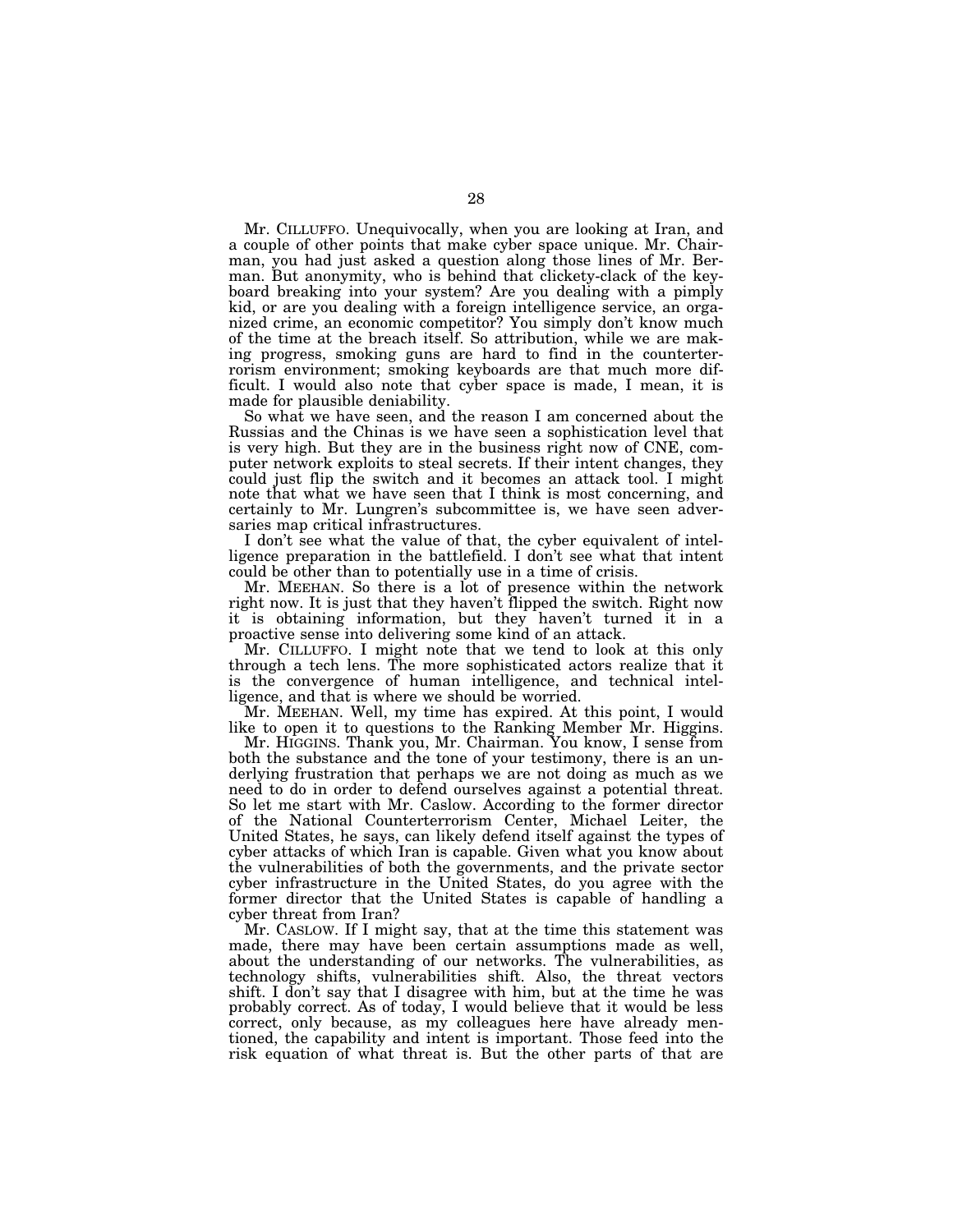equally important. They are not weighted of one more important than the other. The other parts of that are the big V of vulnerability, the likelihood, or probability of those things happening, and ultimately, the impact of those occurring.

My personal viewpoint from the years I have been doing this is that we can't consider ourselves looking at one threat vector unless we understand our own vulnerabilities. We have to know ourselves first and foremost. I do know with certainty from speaking with my colleagues across industry and across the Government that it is not all boats rising at the same. Unfortunately with the interconnection of our networks from the TS all the way through that we have the—be careful here—we have the known vulnerabilities for a boat that is not as high in the water as the others could negatively impact some of the higher-level boats, to take that analogy further. Again, I frequently use analogies with my colleagues who aren't on the technical side, of a house. You have a house, you build your structure. You are considered—sir, I am sure you are considered with the furniture, or the paint of the color or the varnish on the trim, or how the chair rails go in the dining room or what type of appliances are inside your home. How often do we investigate how deep the footer has been dug. Or is the footer the appropriate depth or width, is it maybe the right construction material. All these other things are actually ultimately more important in many aspects of you having a home that will keep you secure and your family secure over the lifetime. The United States of America is my home. So I want to make sure that we do secure the foundation, the foundation and the building materials and everything that goes into that.

Mr. HIGGINS. I think the other thing that is often missed in terms of counterterrorism is the importance of remaining agile. It seems as though, first of all, no technology advances more quickly in our society than the technology of killing. Every day new weapons of mass destruction are being created to kill more people more quickly, and it is a big problem. I just think that there is a tendency to think terrorism 10 years ago is the same terrorism we have today. What you have is a new generation of terrorists that are more aggressive, that are more technologically savvy and thus more dangerous to their potential targets. As has been stated here, when you consider the testimony that was been given several months ago about the Hezbollah, which acts as a proxy for Syria, for Venezuela, for Iran, having not only a presence in the 20-country region of Latin America but also having a presence in American cities. Their activities we are told is limited to fund-raising. Well, I don't make that distinction. Fund-raising is a component of terrorist activity. What are you raising funds to do? It doesn't have a beneficial impact on society.

So I think this is a threat obviously that is very important that all of you have emphasized the importance of it, and I appreciate your testimony here today. Thank you, I yield back.

Mr. MEEHAN. Thank you, Mr. Higgins. The Chairman now recognizes the Chairman from California, Mr. Lungren.

Mr. LUNGREN. Thank you very much. Mr. Berman, only a few weeks ago a former director of National Counterterrorism Center, Michael Leiter, said or indicated that because of strict financial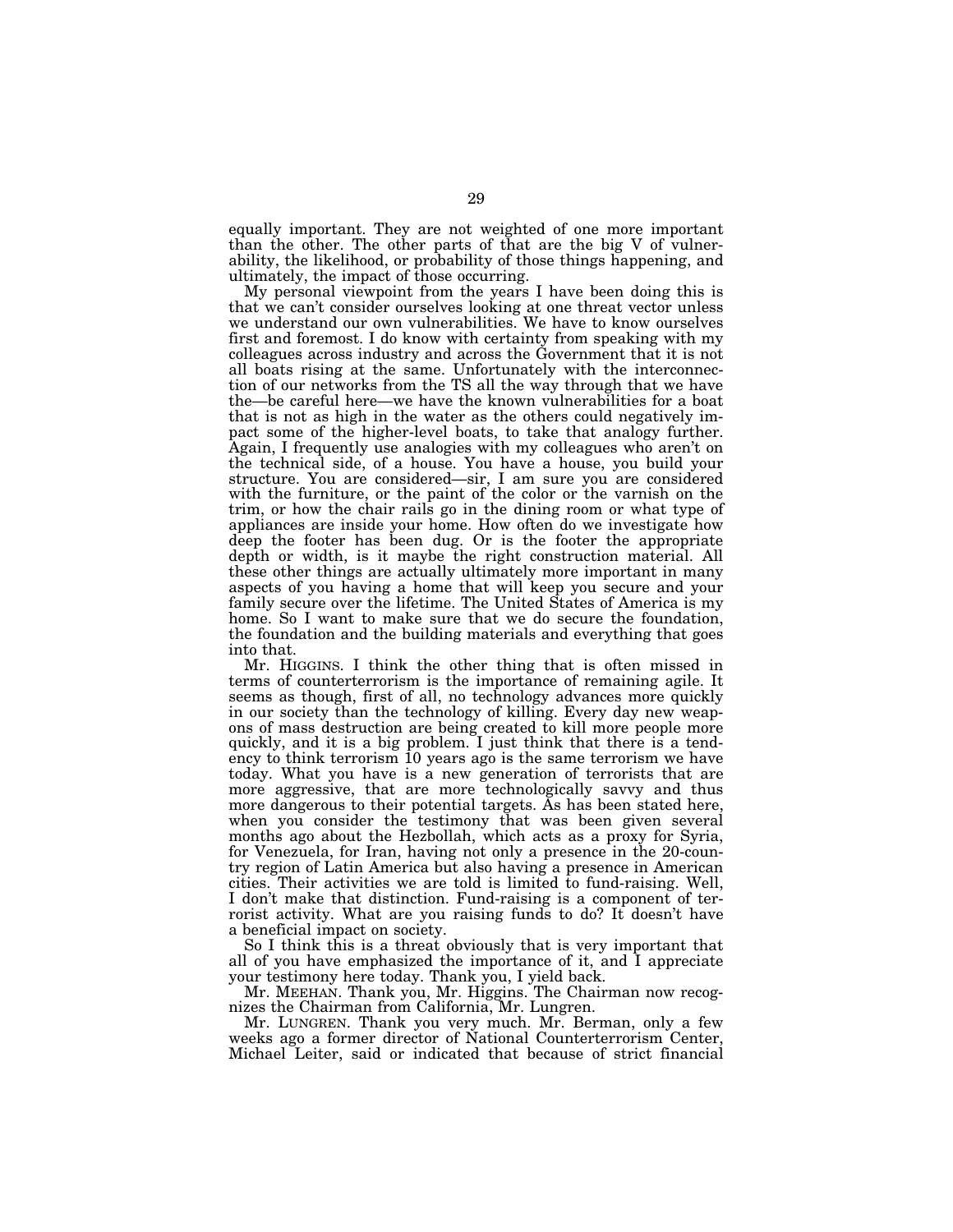sanctions facing the Iranian regime they might target international financial systems in a cyber attack. Would you agree that our financial institutions would be a prime target for Iran based on motivation?

Mr. BERMAN. That is an interesting question, sir, and I think I would have from what I know about how Iran is weathering the international financial sanctions regime, my answer would be ''not yet''. If you look at what Iran is doing, the attack that Iran has allegedly carried out against financial institutions such as Israel's Banque Poaley, signaling Iranian's ability to reach out and touch and affect and manipulate these financial institutions. Iran as a result of the sanctions that have been levied since the start of the year by the Obama administration and more recently by the European Union is increasingly dependent on utilizing that financial system in places like Venezuela, for example, to circumvent, to skirt, to attain another avenue to access international markets as these sanctions truly begin to bite. As such Iran at least for the moment doesn't have the incentive or the motivation to attack in a catastrophic fashion and take down financial institutions. Will it later? Perhaps. If there is an all-out military conflict over its nuclear program. But as of right now I don't think that threat is mature.

Mr. LUNGREN. Mr. Cilluffo, I have heard it said that with Stuxnet or the public recognition of Stuxnet we have crossed the Rubicon; that is, we now have seen expressed in a prime example of the ability not only to enter into another's computer system or network but to control it in such a way to cause physical destruction. Would you say that is a fair statement?

Mr. CILLUFFO. Absolutely. I do think it did cross a Rubicon and certainly serves as a harbinger of what we are going to be looking to in the future. I might note that I personally feel it was the right thing to do. Let me suggest though that those that may have been hit may not be as discriminate as perhaps Stuxnet was to affect centrifuges. I think the same vulnerabilities that were exploited through our various systems could have catastrophic effect on some of the various critical infrastructure in the United States. So I think we need to inoculate ourselves from a whole host.

Mr. LUNGREN. When we talk about asymmetric warfare it is interesting because one way of looking at it is that the ''underdog'', the small guy, the one that is less powerful has an opportunity to do harm to the stronger adversary at lesser capital investment, lesser requirement for manpower, et cetera. At the same time it seems to me we ought to look at asymmetric warfare in the terms of the war on terror; that is, asymmetric warfare with the purpose of doing what? Not just destroying property but causing psychological damage to the adversary.

So when we talk about critical infrastructure, one of the things that comes to mind with me is our health system is a critical infrastructure. If I were to attack the United States one of the things it seems to me that would be very effective in an asymmetric way would be to attack the health system. If you could invade the information systems of several health systems of the United States such that no one could depend on the accuracy of the information contained therein, someone lying on the surgical table and getting the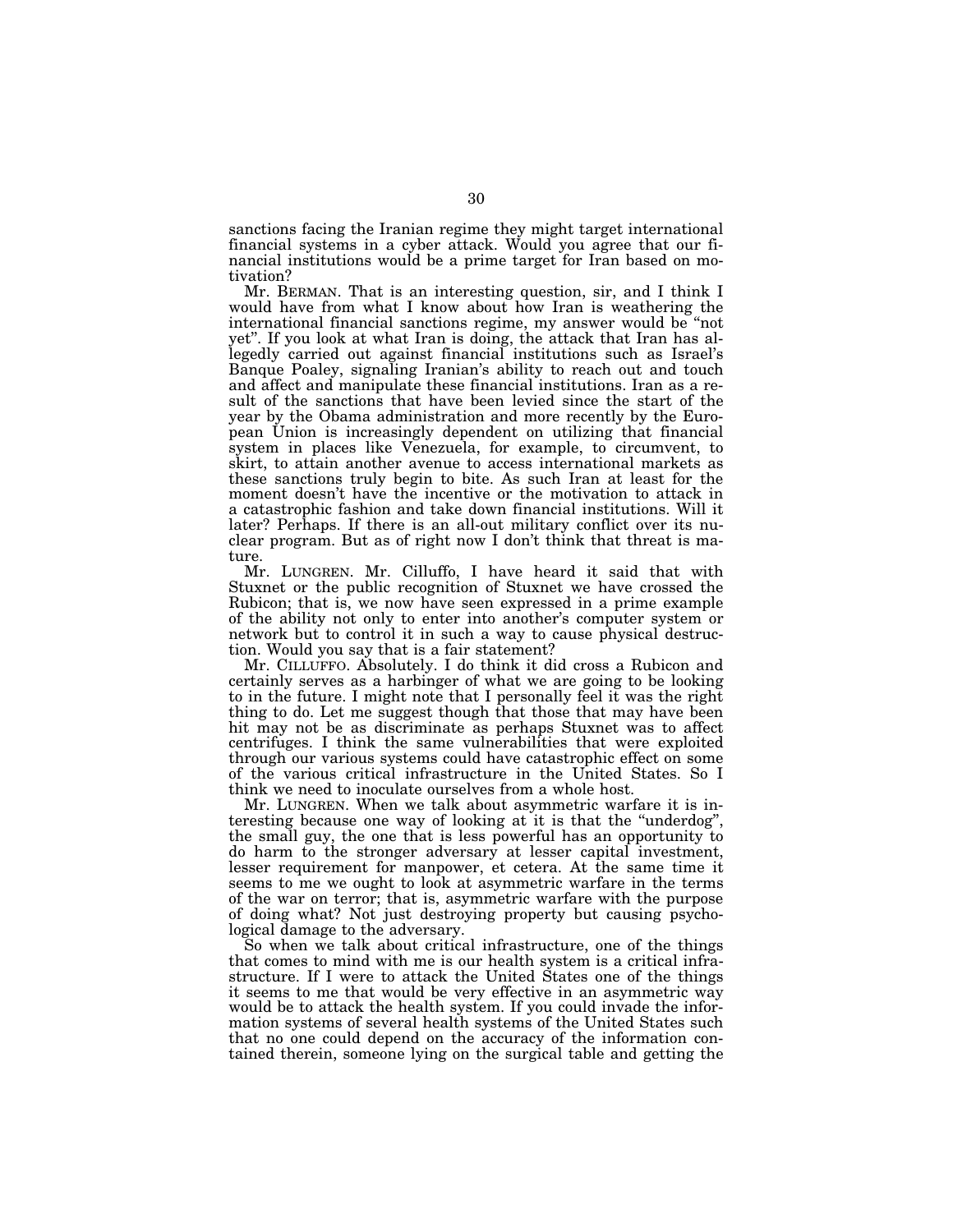wrong blood type, information indicating that you ought not to take certain medications and it indicating that you ought to take them. If you did that in a series of attacks, you wouldn't have to be successful with too many of them to cause a psychological damage to the United States.

So, I would ask both Mr. Cilluffo and Mr. Caslow whether that kind—do we need to appreciate that kind of a difference in terms of perhaps the target and the impact? As opposed to our sense of conventional warfare view of asymmetric warfare, if that makes sense.

Mr. CILLUFFO. Chairman Lungren, I think it does make sense. I mean cyber has extended and expanded the battlefield to incorporate all of society. So what we used to look through in a more traditional targeting kind of sense, vis-a`-vis the military C4ISR now has potential to be against us from a critical infrastructure perspective.

Let me just note though that I feel we have nearly limited vulnerabilities, limited resources and let's not forget we have a thinking predator and actor that bases their actions on our actions. So the best we can really do is get to the point where we are managing risk. I very much agree with Mr. Caslow's view, let's get to the 80 percent solution and then focus on specific actors, because Iran is not China. You have got different sets of tools that need to be brought to bear. Russia is not DPRK, or North Korea.

So I feel that one biggest missing element of our strategy is we don't have a cyber deterrent strategy. We need to clearly articulate one, we need to identify bright red lines in the sand or maybe in the silicon more apt and we need to identify what is unacceptable. Oh, by the way, we can't firewall our way out of this problem. We need to start talking about offensive cyber capabilities and capacities.

Mr. LUNGREN. Mr. Caslow.

Mr. CASLOW. I fully agree. Your analogy of the health care system brings to light a scenario that we tried to scheme out where the health care system connected at one point. If I were to target a hospital near a major military installation, let's take Jacksonville, North Carolina, and maybe I was able to target with something like either a Duqu, which they believe to be the precursor for Stuxnet, we are not quite sure about yet, something that has the ability to attack the SCADA, you tell people it is terminator, it really is because now you actually have computers telling machines what to do. We have had that capability a long time but now we have the adversaries trying to use it in different areas, and granted it was a good thing it was used against someone who means us well, but the minute it is flipped around on us that is a bad thing. They target that hospital with the basic generator backup, they take out a power grid around that area as well. They are also able to take and attack the water system, parts per million of chlorine goes up down depending, and again the read-out says it's right because that is what Stuxnet does. All of a sudden now we have hundreds of thousands people sick in an area where we have troops who are deployed overseas. The ultimate end-game here is not to make those people sick. The ultimate end-game is to terrorize our troops overseas so that our Marines who are deployed in combat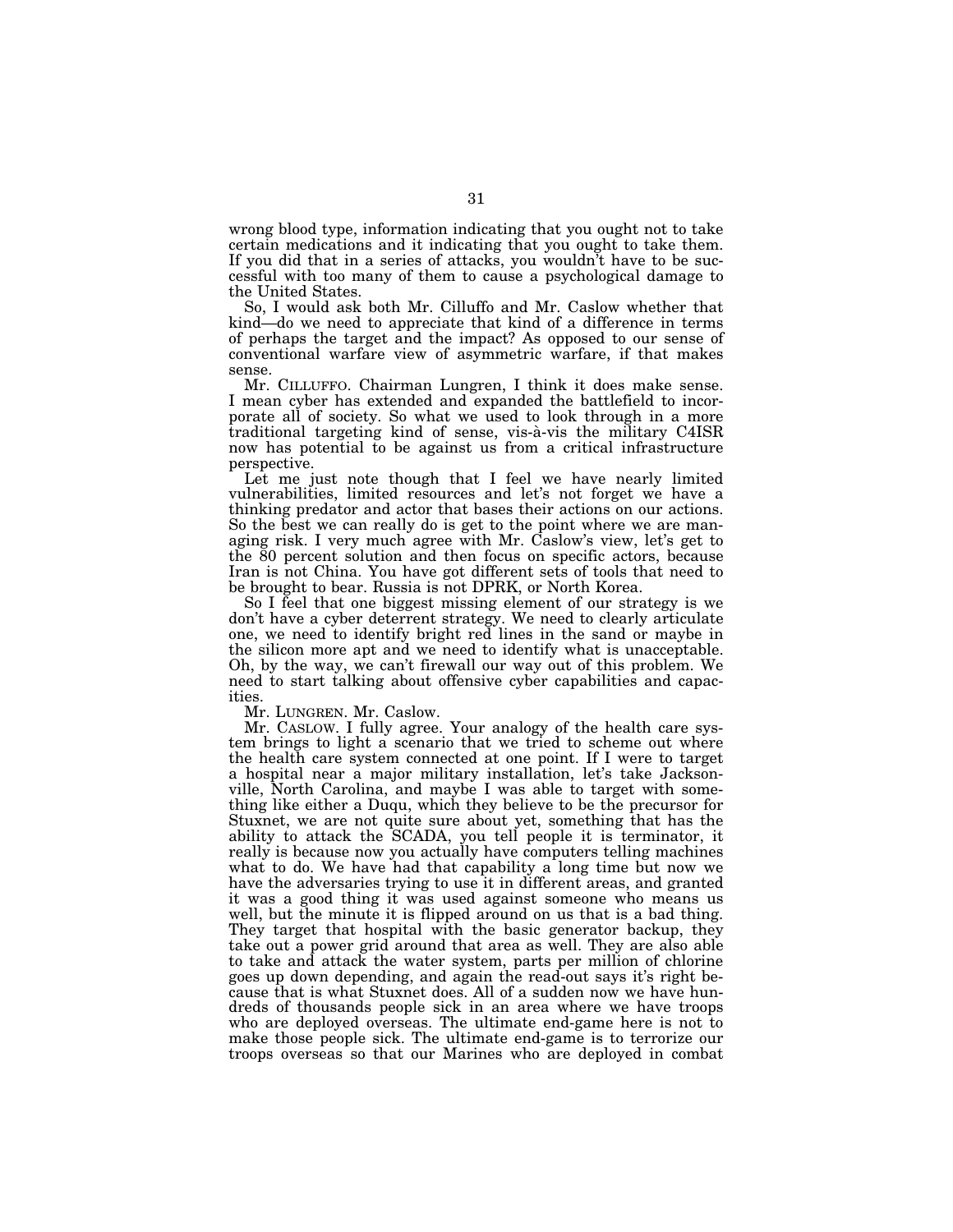zones can no longer do their mission because they are worried about their children, their wives, their grandmothers, whatever, who are now ill back on the home front because they are communicating with them and now they know they are sick.

Now that does deplete and impact our ability to carry the war out in a physical and kinetic manner overseas. So you are right on target, sir, we do have to be worried about that, but again we do have to ratchet things down to make sure we do have that strong defense, because the tactics, techniques, procedures, a strong defense is necessary in sports and necessary in the cyber world, but in order to do strong defense we have to have the offensive capabilities together as one.

Mr. CILLUFFO. And linebackers in between.

Mr. MEEHAN. An appropriate analogy for draft day. The Chairman now recognizes the gentlewoman from New York, Ms. Clarke.

Ms. CLARKE. Thank you very much, Mr. Chairman. My first question goes to Mr. Caslow. There are reverse engineering possibilities associated with the downing of U.S. drones in the advent of the Stuxnet virus that presents a possibility of advanced cyber weaponry being developed in Iran. In your opinion, is Iran close to developing the cyber attack capabilities that present a threat to U.S. critical infrastructure? Do you believe that other countries with already well-developed cyber weaponry capabilities are aiding Iran?

Mr. CASLOW. Again, ma'am, I am not an Iranian expert, I am a pure computer network cybersecurity person.

Ms. CLARKE. Right.

Mr. CASLOW. However, to answer your question as best as I possibly can, any number of countries, we will go back to the P–3 downing in China, the reverse engineering capability with their inability to fully discharge all of the equipment on that platform and a number of other areas. Any time that we can get someone who has a knowledge base to reverse engineer something that could potentially create a threat. Now that threat is against a specific targeted area, it could foreseeably do that. I would never take away that possibility, but it is the art of the probability because there are a lot of technical aspects involved with the downing of that Pacific platform as well as downing of a lot of other platforms. So not only that, but also the back chatter and how organizations station—the state actors and non-state actors share data and information. We do know this—it was quoted, I guess, the axis of evil and previous administration quoted that, used that term. The reality is it is beyond an axis, the data streams everywhere, the data flows, the internet can go everywhere. I can still go to a dark reading room on the internet and download any number of very bad, nasty little critters that are out there and then use those same critters to attack a network or system. I can buy those capabilities, I can download some of them for free.

So I say, yes. But again this stuff keeps me up at night, it doesn't have to keep you up at night.

Ms. CLARKE. Thank you. Let me just sort of put this in context because this week the House is considering several cybersecurity bills, including the Cybersecurity Intelligence Sharing and Protection Act. I believe that none of these bills that are being considered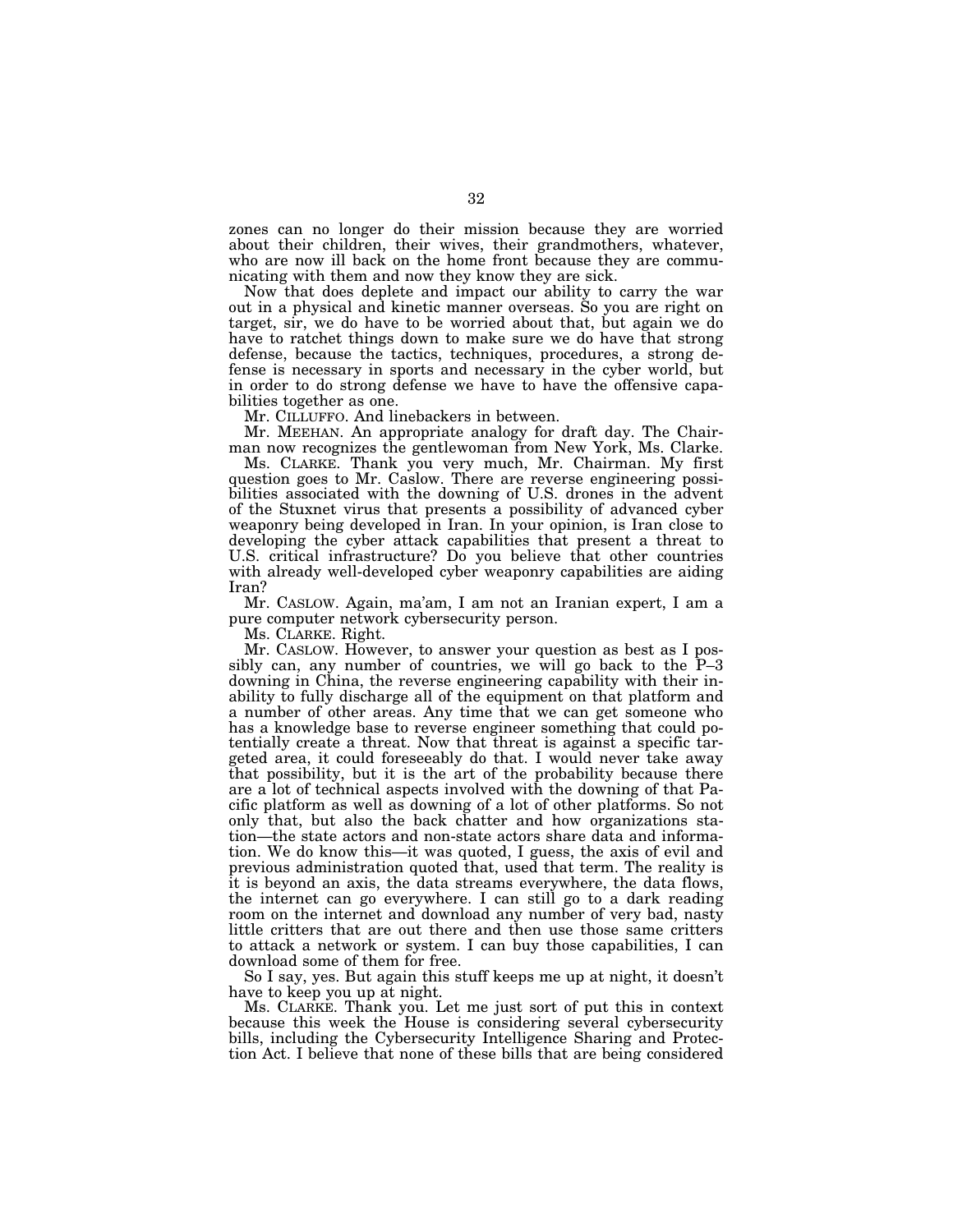will provide the country with a comprehensive cybersecurity strategy, vesting cybersecurity authority in a single domestic Federal agency and include robust privacy protections.

Given the testimony here today on the cyber threat from Iran, what would you recommend as the basis for real cybersecurity legislation that addresses these concerns?

Mr. CASLOW. Thank you for asking that, ma'am, I have been doing a lot of reading on CISPA, and as I mentioned before in my testimony we do have to ensure that we have the governance piece in place. That is important. Integration with industry is exceptionally important. I do believe I also mentioned the fact that we require some level of emphasis on education, training, and awareness, which CISPA is lacking in a lot of areas.

To get away from the privacy aspect, I came from a world where it was about the data—the security and the sharing, now I am in a world where it is about the privacy and the security. So I understand those areas fairly well.

Putting it all in one person's plate, integrating it, it all depends on how it is executed. The old adage goes, the best plan in the world poorly executed is not as good as the worst plan in the world executed with superiority. So we really need to make sure it comes down to the execution. Again as I mentioned, we need to specifically state what the intent is. What do we need to get across, not allow others to try to misarticulate the intent as in some laws and some Executive Orders, it gets down to the actual tactical level at the implementation and they are going it must have been 10 of this and my experience is it is this far away, it is not even close to what the intent is. So we need to make sure that that is clearly stated. Here is exactly what we need. I know that may take longer, I understand that, but I think that is what is needed.

Ms. CLARKE. Let me just ask Mr. Berman, over the past decade have been proposals within the United Nations and other international forums for treaties and convention that would ban the development and use of information weapons. Critics counter that as a form of cyber arms control and would stifle innovation and favor an international norm building approach and code of conduct.

What international internet governance regime would you recommend for countering the Iranian cyber threat? Along those same lines how are the State Department's global internet freedoms initiatives deconflicted with NSA and USCYBERCOM's intelligence gathering and warfighting mission?

Mr. BERMAN. Well, ma'am, thank you for the question. Since it is draft day I may mercilessly punt this over to my colleagues. But let me just point out again I am not a cybersecurity specialist. I am not in the position to speak about that. I can tell you very that parenthetically in my understanding of how the cyber community has dealt with the Iran threat specifically, not the cyber threat writ large, there is a gap in understanding between the operational, what Iran may do, and the political and strategic, what Iran is likely to do if something happens in the real world. That seems to me to be a gap that needs to be closed.

Beyond that in terms of what rules, what standards need to be applied, I would like to turn it over to my colleagues.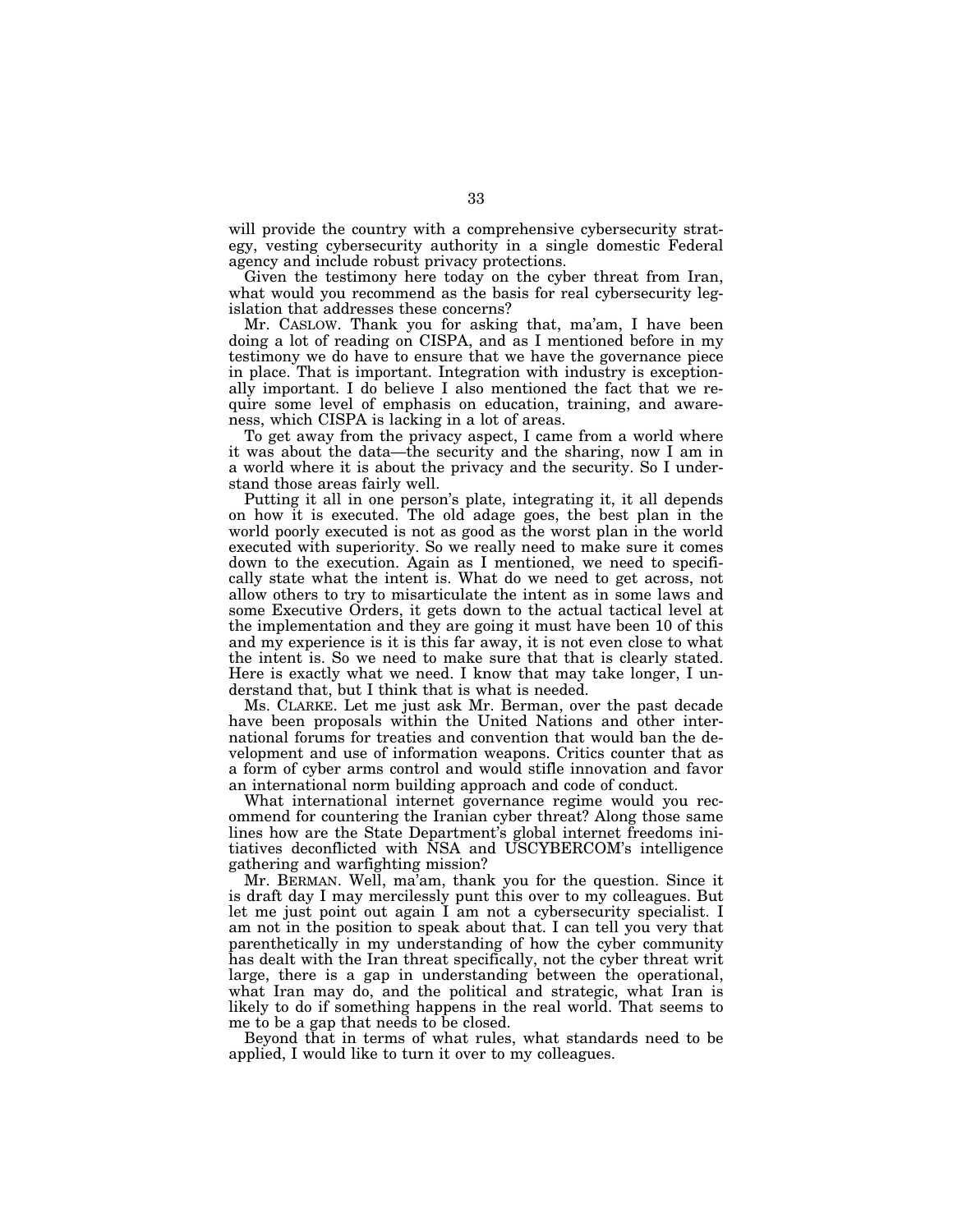Mr. CILLUFFO. Ms. Clarke, thank you for the question. I am pretty vocal in terms of my views on this. I would vehemently not support a U.N. arms control approach to deal with cyber. If you think back to nuclear and it is not a perfect analogy, but as Ronald Reagan said, trust but verify. Given some of the attribution challenges here and given that the two countries advocating this approach, China and Russia, have been known to be active in this space, I think we should be very cautious in terms of what their intentions are. We are not obviously not going to compromise our sources and methods even if we get to 100 percent verification. So I would push back on some of those proposals.

Now, the flip side is that the Council of Europe has a cyber crime treaty. Here I think you have got the behavioral level that everyone can agree when you are dealing with child predators, you are dealing with child pornography, some of the tools that we have used in other confines and environments can be brought to bear in this environment, and I think we ought to consider some of those, but I have very little confidence in the U.N. approach. Quite honestly I feel we need to get more proactive in some of our offensive capabilities because we are not going to firewall—at least to demonstrate a capability to signal that we are serious and we will respond.

Ms. CLARKE. Thank you, Mr. Chairman.

Mr. MEEHAN. Thank you, Ms. Clarke. At this point in time the Chairman recognizes Mr. Cravvack from Minnesota.

Mr. CRAVAACK. Thank you, Mr. Chairman. I appreciate it. Being an old Navy helicopter pilot, this is a brand-new battlefield, a virtual battlefield if you will. But some of the things that can go back to the basics is the best defense is probably a good offense.

So my question would be: How can we not only as a Government agency but unleash the private sector as well and be able to go proactive on if they receive a cyber attack, how can they have a counter offense in identifying where this comes from and beat these back. Can you give me a comment on that?

Mr. CASLOW. Is this punt the football again? If I could I have actually in my written testimony something along those lines.

Mr. CRAVAACK. I apologize I was late. I was in another meeting. Mr. CASLOW. No, I didn't actually speak to that part, it was just purely written. So I am glad. I wanted to cut my time down and

make sure I was within the 5-minute window. Mr. CILLUFFO. Which was amazing by the way.

Mr. CASLOW. Thank you. I tried to get that right.

Your point is 100 percent correct. We in our community, both the Federal and the industrial side, do have to take a better effort towards embracing the hacker community. Now there is a lot of places I could send you to and hopefully you have your firewall set up the right way so you don't take any nasty critters out with you. But lots of places that we have to leverage those. But in order to leverage those properly we have to send in a different type of recruiter. This recruiter cannot be looking like us in a 3-piece suit or in a suit and tie, walk in there and go, ''Hey, guys, how are you doing? I am from the Government, I am from Boeing, let's give you a job.'' No. These types have to understand the people, they have to have the look, the feel, they have to have the knowledge to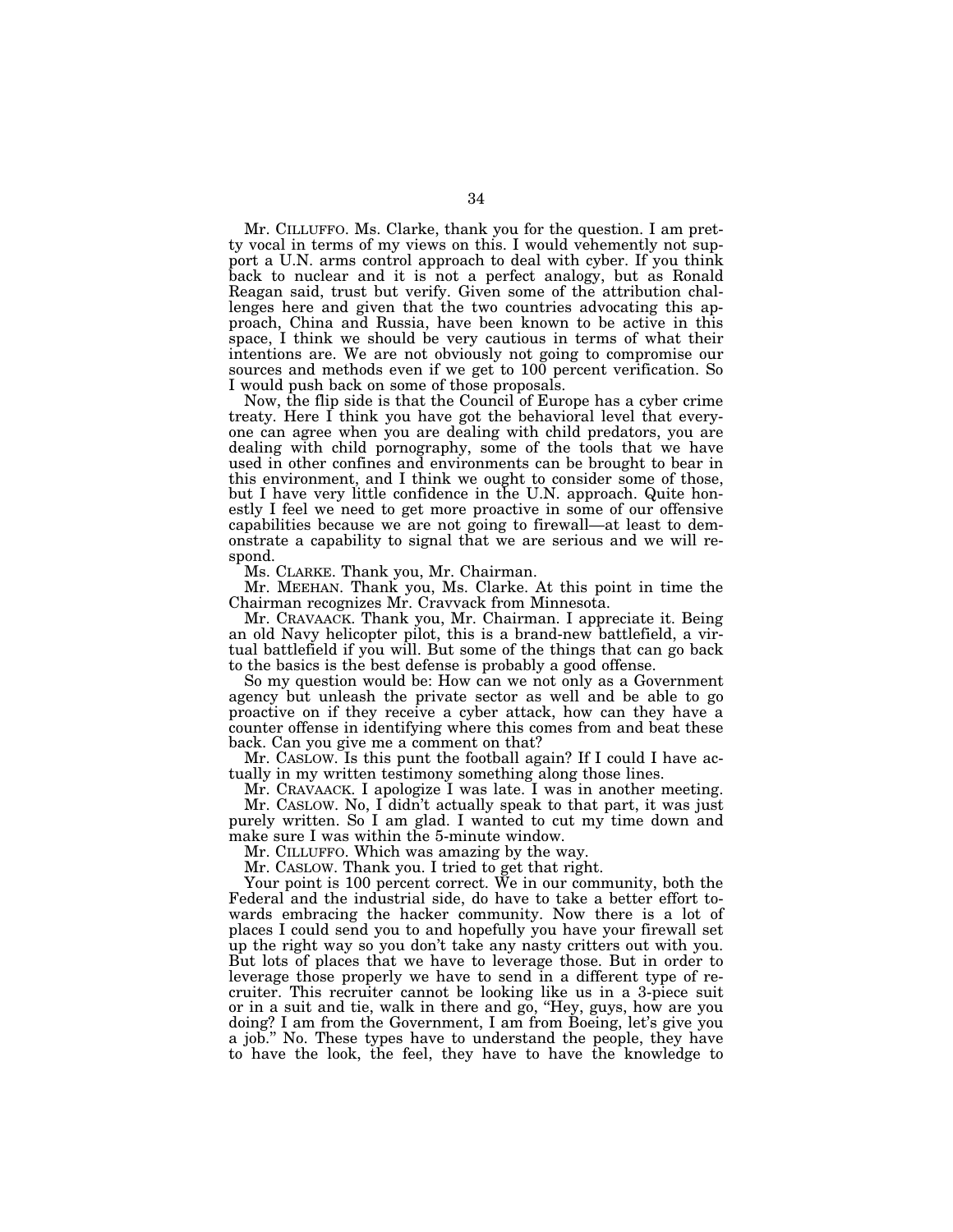speak to this community at the social and technical levels. Again I emphasize the word "social" because they do think differently. These people understand the hacker community more than anything. This is everything from the 13-year-old kid sucking down Mountain Dew and eating Hot Pockets in their parents' basement to some of the more astute ones like—I will give a name like Dark Tangent who is out there and who is known inside the cyber community, but we have to be able to leverage those as resources. Many of these people are patriots, I will tell you that right now, as was seen when it came to the Anonymous attack. A lot of Americans, United States American hackers came and said, ''wait a second, you can't do that to us, only we can do that to us.'' So we do need to—only my dog, only I can kick it, right? But the reality is we need to embrace those more.

So on that side, again you are right about the offensive nature of the game. As a former fleet Marine Force Navy Corpsman, I have a grunt mentality towards a lot of these issues. I believe in warheads on foreheads. That is a great way to solve a lot of problems. This way we do have to embrace the people who actually are able to pull the trigger. In this case those people, acknowledged as the snipers so to speak, are this hacker community and some of these others. But again we are not going to go in recruiting them looking like this.

Mr. CRAVAACK. My Dad was a Navy guy, 3rd Battalion, 3rd Marines.

You know it is so important what you are saying is that at the United States Naval Academy now they have major, cybersecurity. I mean that is how important that the Government is finally getting this. To be honest with you, if you told me about cybersecurity 5 years ago I would have said, huh? So I am slowly coming around. This is a new virtual battlefield. The implications of which are so massive, providing with the right attack, that the ramifications are unbelievably massive, shutting down grids, you name it.

Now I look at it from a National security aspect that we really have to start focusing on this effort. So I commend you for what you are doing. I am schooling myself up quickly on jumping on this bandwagon saying that we definitely have to do this.

Now I am very concerned about Iranians. A small force can overpower just like you said and overcoming a Nation and that concerns me greatly. So the bottom line, I have got 18 seconds, but the bottom line is: Do you believe in that philosophy, a better offense is probably the best defense?

Mr. CILLUFFO. I wrote that in my testimony. So yes, I dissuade-

Mr. CRAVAACK. Great minds think alike then.

Mr. CILLUFFO. I also think, not to take away from the Navy is fine service, but we need the equivalent of Billy Mitchell to work at cyber. We have a lot of tactics masquerading as strategy. We have to be confident to be able to take these issues in a strategic kind of way, and that includes the computer network attack. We need to demonstrate capabilities, we need to be visible. What good is having a doomsday weapon if no one knows you have it? At the end of the day to me it is part of the solution, it is by no means the end-state, we still need to build up our defensive capabilities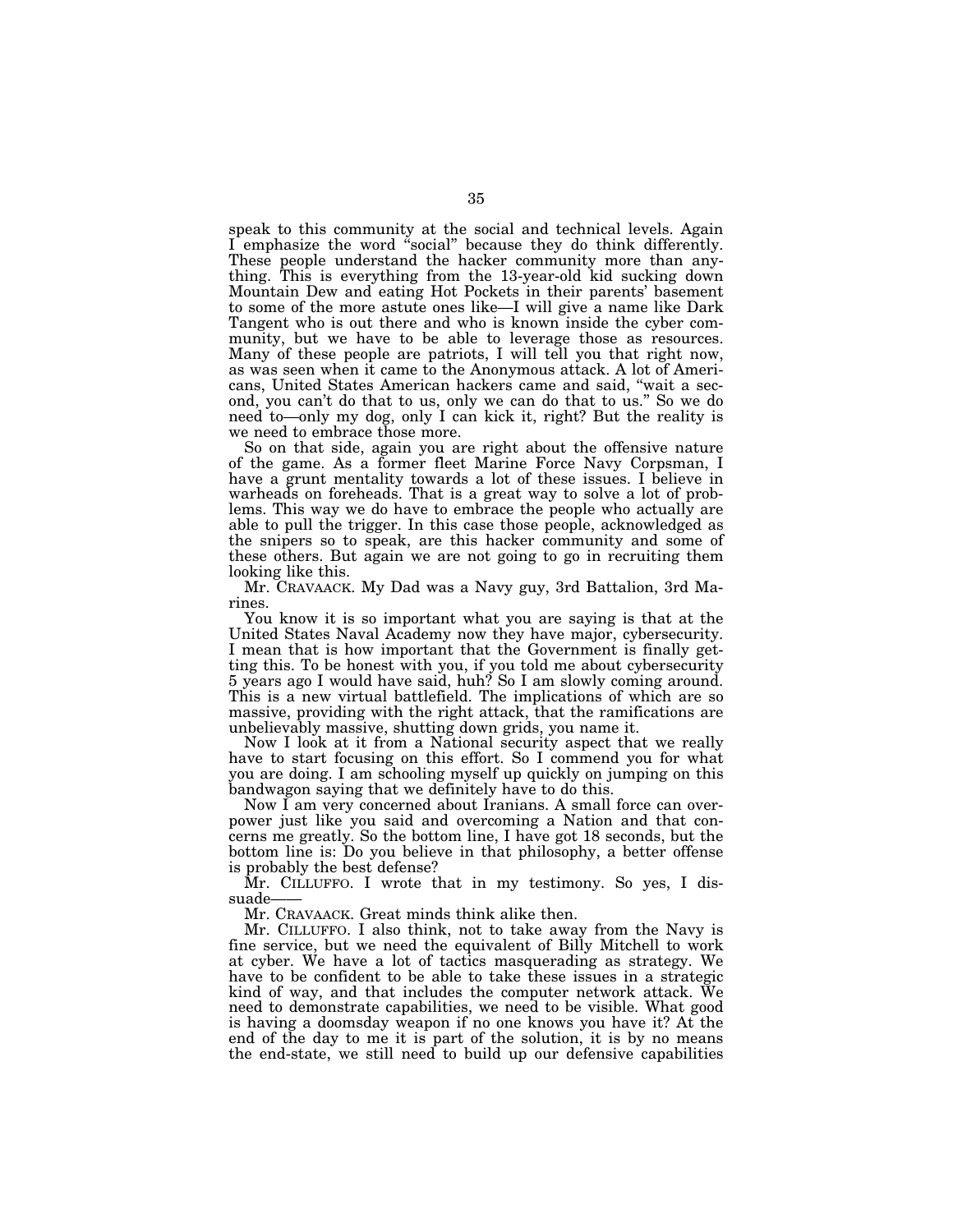but recognize that the attacker has the advantage here, and we need to always be in the front edge of this.

Mr. CRAVAACK. Thank you, sir. I yield back, Mr. Chairman.

Mr. MEEHAN. Thank you. The Chairman recognizes the gentlelady, Ms. Richardson.

Ms. RICHARDSON. Thank you, Mr. Chairman and both of our Chairmen for having this hearing today. First of all, I would like to ask the question, back in 2008 the CSIS Commission for Cybersecurity for the 44th Presidency made 25 recommendations for a National cybersecurity strategy. To my knowledge, those have not been implemented to this point or at least from a legislative perspective. Do you have any thoughts on that or where you would suggest that we go first?

Mr. CASLOW. I am glad you mentioned that because I did reference CNCI and we do have the inability to pull the trigger. In my previous position, and again I do not represent those opinions of the Office of Director National Intelligence. I am a civilian, make sure I am perfectly clear on that, but in a previous edition I did have a lot of discussion on those. Unfortunately it was a lot of discussion. Again we are too busy about trying to measure twice, cut once versus trying to just pull the trigger in an 80 to 85 percent solution. A lot of those efforts should be, I believe, my personal opinion, that they should be enforced from CNCI, 4, 5, 6, 7, 8, all the way through and we should take a better look at those again, bring in a group of subject matter experts, find out how we are going to get it done, potentially craft the legislation that makes it happen, and then fund that activity, because while we have got a lot of other battles on our front this is very important. It is not just important for us but it is important for our children and grandchildren, lest we don't have an infrastructure American way of life to share with them later.

Ms. RICHARDSON. Would either of you other gentlemen like to comment on the specifics of the 25 recommendations?

Mr. CILLUFFO. I don't remember all the recommendations, but it is fair to say in a sound bite, long on nouns, short on verbs. I mean, we have talked a lot about the challenge. It is about implementation and execution and I don't want to sound overly dramatic, but in 1862 President Lincoln came before Congress with further storm clouds on the horizon and claimed as our time is anew we must think anew and ultimately act anew. We are there now. We know what some of the challenges are. There are great pieces of legislation, many others have put forward pieces of legislation. Now is the time to actually get into that, identify what really needs to be done and pass legislation. This can't be done through the private—first, the Government has to act to get its own house in order first and foremost. Then we have to look at what is the right incentive and other approaches to get the private sector in.

Ms. RICHARDSON. I understand. My question was were there any specific points that you wanted to make regarding the recommendations in particular that you felt should have more of a priority or address?

Mr. CILLUFFO. Act.

Ms. RICHARDSON. Okay, got it.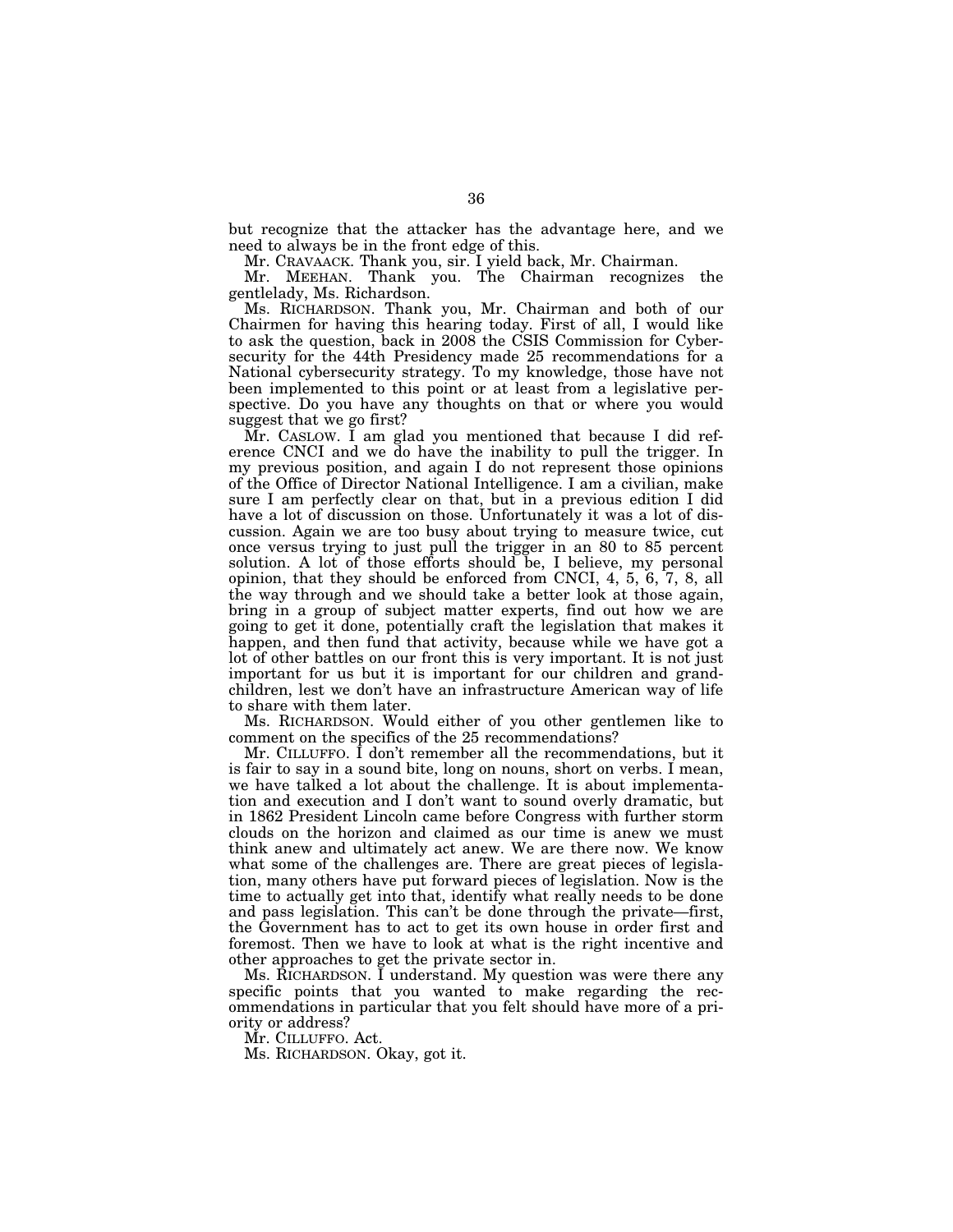Mr. CASLOW. If I could, I'm sorry, but if I could, CNCI 8 which was the education, training, and awareness which I did speak to, that to me is of the utmost importance. Because if we are not communicating and training and we are not making sure we have the right skill sets in place, all the technology in the world doesn't matter for anything.

Ms. RICHARDSON. My last question for the three of you gentlemen, are any of you working with any stakeholder groups within the Department of Homeland Security or any other Federal agency?

Mr. CASLOW. No, ma'am.

Ms. RICHARDSON. So you do your work completely from the outside? So you are not being sought after to share your thoughts and ideas of what should be considered?

Mr. BERMAN. Ma'am, not at the moment, no.

Ms. RICHARDSON. Sir.

Mr. CILLUFFO. I stand where I sit, I am not formally involved, but of course we share our ideas with every entity, including Congress and the Executive branch.

Ms. RICHARDSON. No, my question is: Is there a specific stakeholder group that you participate in sharing your ideas and the information and knowledge that you have?

Mr. CILLUFFO. Not anymore.

Mr. CASLOW. Not since leaving the Government on February 27 of this year.

Ms. RICHARDSON. Thank you, gentlemen. I yield back.

Mr. MEEHAN. Thank you, Ms. Richardson. The Chairman would be delighted to ask Mr. Green and thank him for his attendance and his continuing interest in this area and would be delighted to accommodate any questions you might have if you do.

Mr. GREEN. Thank you, Mr. Chairman, I thank you for allowing me to continue to participate. I am an interloper but I do have great interest in what is going on. While I cannot ''Roger'' what my colleague from the Navy said, I would like to as a veteran of the ghetto wars "Right On" what he said. I totally agree. I would like to focus if I may for just a moment on the phrase ''we can't firewall our way out of this.'' I do understand botnet. I understand Zombie Armies, Trojan horses programs, and I have done some reading on Stuxnet, but I would hope that you are saying that while we can't firewall our way out of it, we can at least use the firewall to get us to that 80 percent that you are talking about and perhaps maybe more at some point in the future because firewalls are an absolute necessity in doing whatever we can to prevent this.

So let me just hear more on this question of how firewalls will help us to produce some degree of salvation.

I would also add this, with reference to the plausible deniability, I would like someone to give me a comment on how we will at some point have to use as much empirical evidence as available to us. I am trying to do as my friend did earlier, select my words carefully. I want my diction to be superb because as we move closer and closer to having to deal with Iran in what may become an unpleasant way, plausible deniability cannot become a barrier to acquiring enough empirical evidence to act.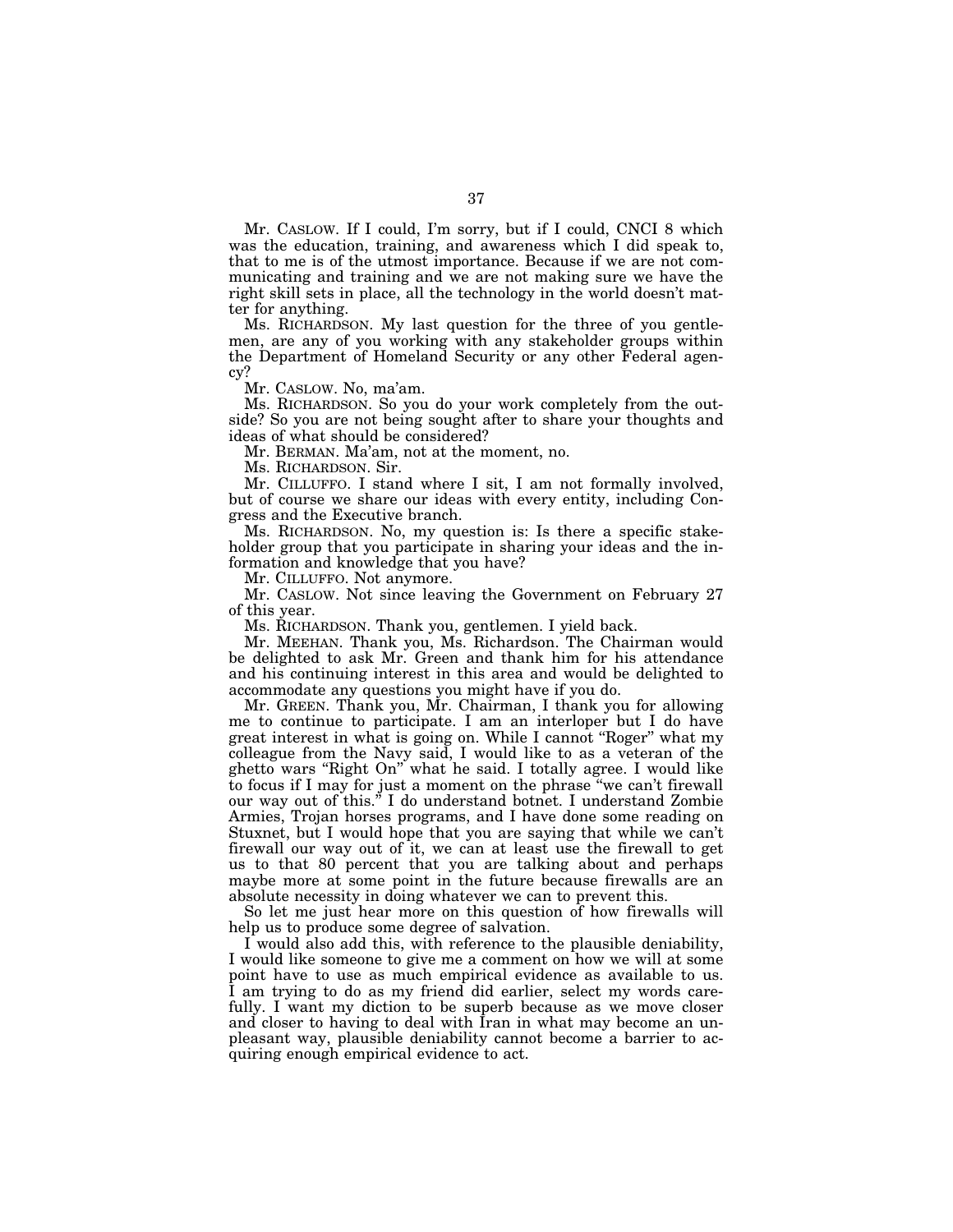So would you please start with the firewall concept and how we have to deal with that and then plausible deniability as a means of preventing us from acting.

Mr. CILLUFFO. Sure, and I didn't intend to pick on firewalls in particular. It was more meant to suggest that defensive measures alone, while important and we need to get to that 80 percent solution, in itself you can't expect a corporation to defend itself against foreign intelligence services, for example, that are going to use a mix of technical means, with human means, and an insider. Those are the sorts of challenges. Technology, while important, is agnostic but won't take us all the way. Ultimately the people connection is important and we need to be able to share that information.

So I did not mean to say don't use your firewall. Please use your firewall. But that in itself is not going to take us where we need to go. If you think in a counterterrorism environment, Homeland Security critical, we needed to work the various issues but if we didn't have that pointy end of the spear, if we didn't have the days like we had in Abbottabad or other sorts of actions, we would never be able to ultimately prevail in some of these sorts of challenges.

So I simply meant to suggest that we need to get, raise the bar, raise it high, but recognize that anything above and beyond that you can't incent, you can't expect the corporations to be able to defend themselves against that. So that was the purpose of my point.

Also to suggest that we need to start investing and publicly discussing our offensive capabilities because they are there.

In terms of plausible deniability, that just makes one of the challenges in terms of the attacks we are seeing. If I were to suggest one technical area to invest in, attribution, attribution, attribution.

Mr. GREEN. Yes, sir.

Mr. BERMAN. Sir, if I may jump in quickly, again I am not a cybersecurity specialist but to sort of to revert back to the topic of the hearing, I think what is interesting is something that Mr. Cilluffo alluded to in one of his answers, which is a cyber deterrent strategy, a strategy that marries concepts of deterrence with the idea that if someone reaches out and touches us it wouldn't be good for them, it wouldn't be healthy for them.

I would point out that over the last 8, 9 years as the international community has grappled with the Iranian issue we have had an abject lack of a deterrent strategy for dealing with Iran in terms of nuclear acquisition, in terms of its actions asymmetrically in places like Iraq and Afghanistan, and I would argue that we are now facing an area also that is crying out for the need for a more robust deterrent strategy so the Iranian regime understands very clearly that there are red lines that if they cross in the cyber realm would rebound to their profound detriment.

Mr. CASLOW. If I could, too, the concept of firewalls, let's go to the technical side of this now, unfortunately you can say you have a firewall. When he said we can't firewall our way out of this, I understood exactly what he meant. A firewall is only good as how you establish the firewall. Me, I believe we should put across the main solutions all over the place because they are much more active. A firewall is a passive mechanism and if not established appropriately and properly, then you can say you have a firewall but I will tell you right now more than likely if you had a home network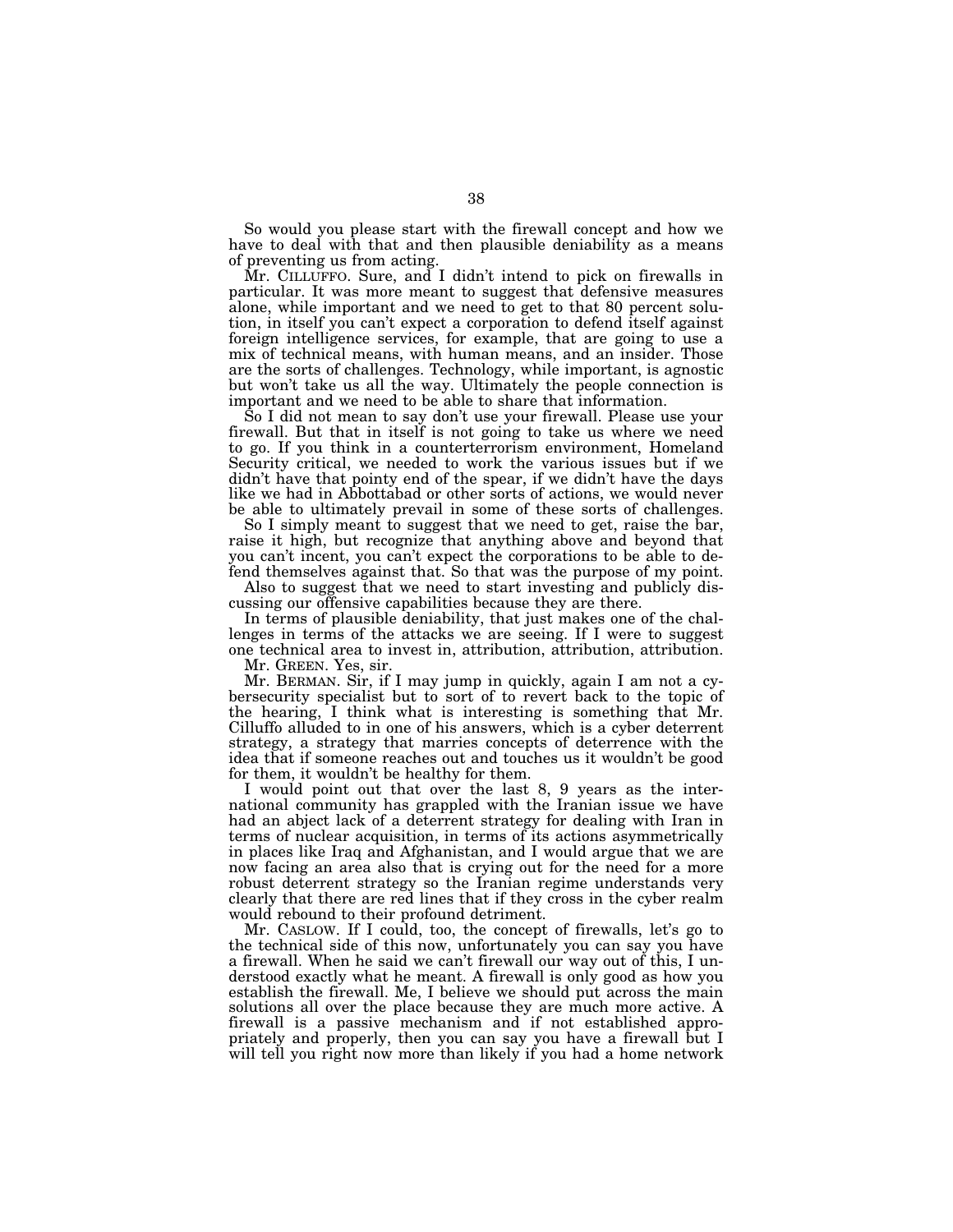I will hack you, I will get you. If I can't get you, someone else will, especially if you are not maintaining your firewall and ensuring the right security controls are in place the right way.

So it is not only the technologies which you speak of but it is also the implementation of those technologies to ensure they are properly implemented and secured in accordance with the standards that we have to put in place. So again they are only as good as you use them. Just like a gun, it is only as good as the person shooting it, right?

Mr. GREEN. Thank you, Mr. Chairman. I am over my time. Thank you and I yield back.

Mr. MEEHAN. Thank you, Mr. Green, and for your presence here. I know that the panel is ready to conclude, but I am going use my prerogative as the Chairman to ask one follow-up which is you have both—all three of you at separate times have developed this concept of an offensive not just capability but I am also interpreting if I am getting it correctly as the utilization of some kind of offensive action in this environment. I certainly recall the days of assured mutual deterrence with the nuclear threat, but of course we never really used a nuclear weapon. So what is the predicate that would allow us to in a country like ours where we are hesitant to deliver some kind of an aggressive offensive action unless and until we believe we have been attacked? So how do we—would you develop this concept of offense in this world where the conclusion seems to be we are not going to be able to exclusively simply defend ourselves from the consistent probes that may turn into an actual attack from Iran or China or Russia. What is offense?

Mr. CILLUFFO. Mr. Chairman, that is an excellent set of points, and I think before we lean too forward in this direction we do need to have the tough doctrinal sets of questions. We have a lot of strategy, we have a lot of tactics, but there is nothing pulling these pieces together. In the midst of that you also need to clearly define rules of engagement, which have not been done thus far. But I might suggest there are ways to demonstrate capability, such as nuclear tests, short of actually delivering such a capability through various platforms on a particular actor.

I might also note that we do need to start thinking of the homeland implications. I mean, one of the challenges with cyber weapons, you use them, you use them once, they can be used against you. A, you can reverse-engineer it and use it against you; B, you are compromising your golden bullet potentially that you may want to use when you really need it. So ultimately we have got to start embedding computer network attack and cyber thinking into traditional National security and military thinking. Right now we treat it a bit as a black art, ooh, ah. At the end of the day if we start discussing it as we do every other platform system and TTP that can be deployed, then it takes some of that out and we are going to want to play to our strengths, because ultimately the greatest threat is not cyber unique, it is cyber as a force multiplier to kinetic or whatever else it may be. That is also what we need to be worried about defensively in terms of higher-end actors.

My whole point is if we don't create these bright lines in the silicon or in the sand, there is nothing to dissuade, deter, or compel people from engaging in the space. We need to start finding the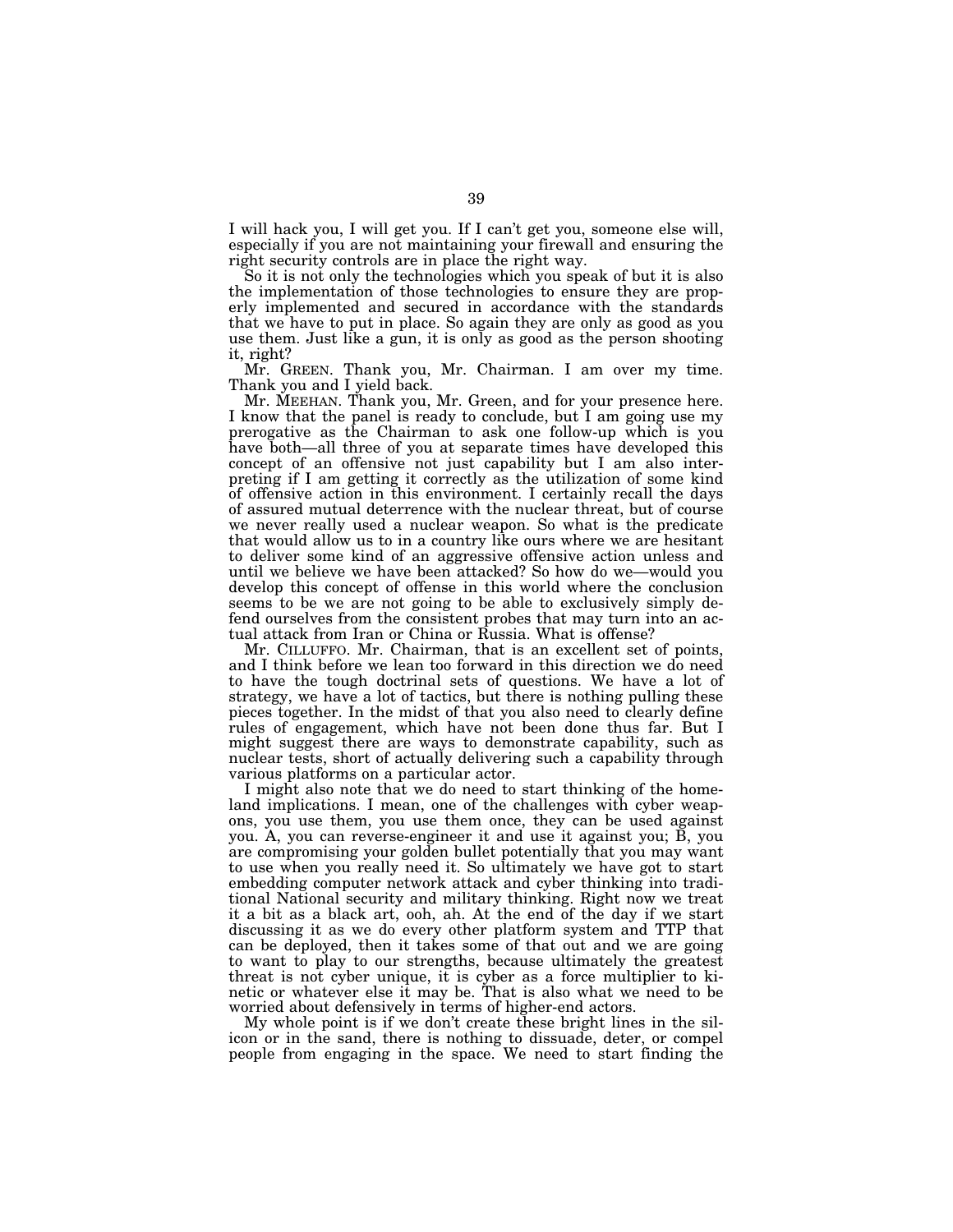critical infrastructures. If people are mapping that there should be consequences. What other reason could they use to map that other than to potentially use that as part of a broader attack plan? To me that is where the line needs to be crossed. In the exploit business, we are all in the exploit business, so that is a little more difficult, but once it starts going to some of these critical infrastructures we need to be thinking about that.

I might also note your committee I think has an obligation and the responsibility to be involved in these discussions because there are homeland implications if we start moving proactively that we need to be ready for defensively. Before we engage in certain military activities, I want to make sure our homeland is protected from some of those.

So these are tough questions, cuts across all committee structure, all Executive branch, and truth is we don't have the doctrine right now. We need to start developing it and I would argue discussing it, because right now we are kind of in the worst of both places.

The Office of Director of National Intelligence, the National Counterintelligence Executive, NCIX, recently came out naming names, calling out Russia and China, stealing billions and tens of billions of dollars of our intellectual property. Now we are saying: They are doing it, what is the disincentive for them to continue doing that? What would an Iran interpret if they see we say it is happening and we are not doing much to visibly defend ourselves. So I think we need to start having these conversations.

Mr. BERMAN. Sir, one parenthetical point, sort of going back to the topic of the hearing, I think it is important and both of my colleagues alluded to it as part of their remarks, is that not all threat actors are created equal. In this context, specifically in the Iranian context, politics matter. In fact they matter a lot. In order for us to have a predictive cyber strategy that marries defense and offense, that includes deterrence, we have to not only think about the operational capabilities of these threat actors but also what is happening in the real world that might incentivize them to act whereas others would not. I think whether you look at, specifically thinking about the military, when you look the at the Pentagon's recent work on developing something resembling a cybersecurity blueprint, they have been grappling with precisely this question: At what point do you draw a red line that would activate sort of a cascading series of events that might end up in a real military conflict? This may be a peripheral issue or a conceptual issue for dealing with Russia or China, at least at the moment, it may be a much more actual one with regard to Iran because of what is going on in the real world.

Mr. CASLOW. Sir, if I might add to that, let's go to the establishment of U.S. Cyber Command, darn good idea, great function. DIRNSA, its great leader, I have much respect for the man. Unfortunately, there is one bad aspect of that, something called posse comitatus. The U.S. military cannot exert their arm over domestic United States. Right? We all know this, this is the law, that is the way it is. The Department of Homeland Security has that purview. Homeland Security and NSA as U.S. Cyber Command have integrated in some aspects, but that is a relationship integration, it is not a formal integration. To my knowledge there is no area where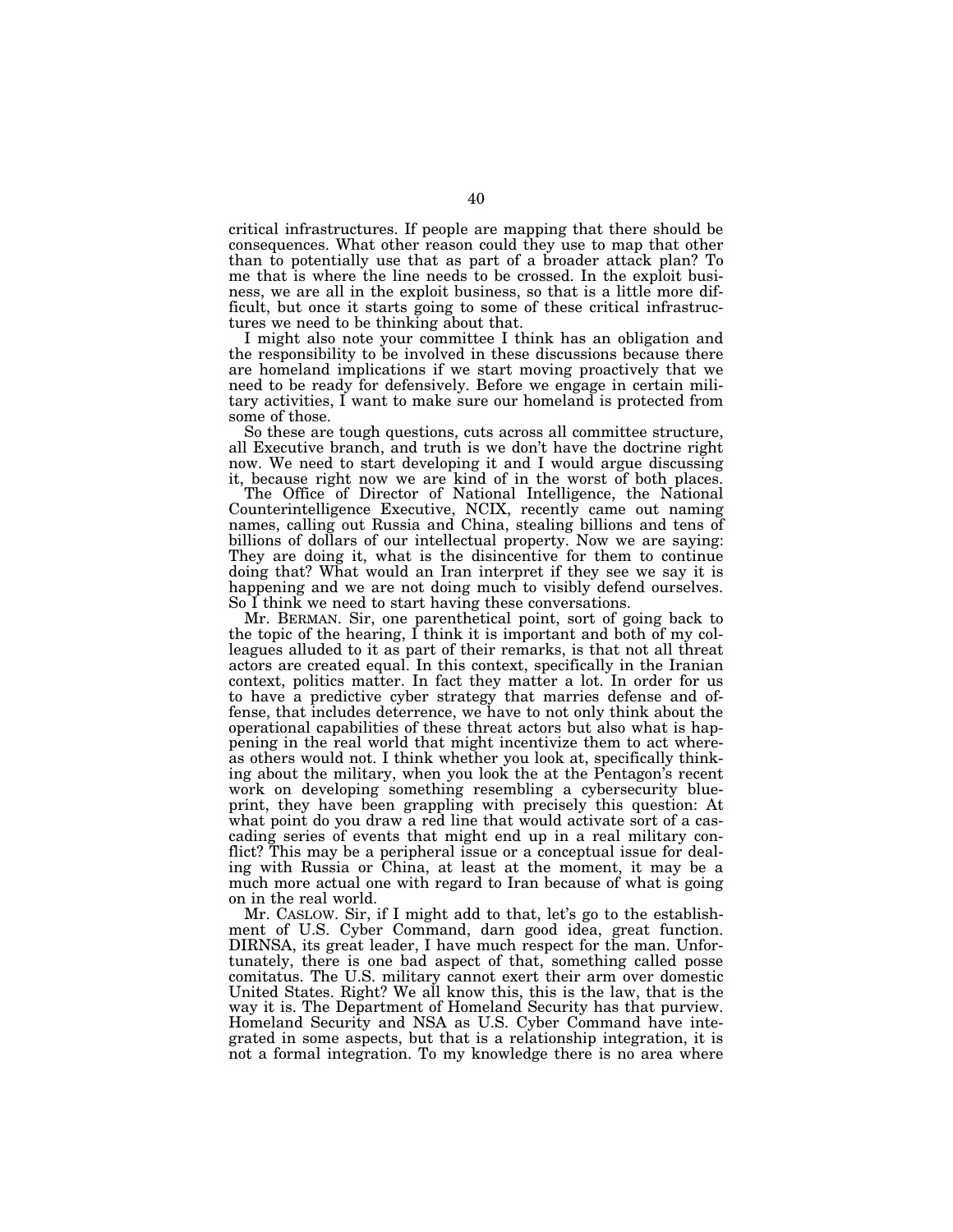this thing has been crossed. While we can do all we can to defend the National security systems, both unclassified all the way to the TS/SCI, the fact still remains it is our partners who are outside of those realms that are sitting on the regular networks, our friends of Boeing, Lockheed, wherever all this intellectual property is being stolen from, Microsoft, Google, you name it, they are just as at risk. There is no way for Cyber Command to exert their force and what their ideas are to help that other than the fact that if the Google SISO, Information Security Officer, goes to NSA and says: Hey, we would like your input on this, how do you recommend we do it? But there is no massive, as my colleagues stated, this strategy, this deterrent strategy could articulate some of these things and put those in place so we could show these relationships. We could make sure we put things out, that we enforce these to make sure.

Again we can protect the U.S. Government's infrastructures. I have no doubt about that. However, they are going to get us somewhere else. They are going to get us on the back side, they are going to get us on our weak spot. You don't—you attack the bear from the belly, you don't attack it from the teeth, and that is what is going to happen. So I would encourage the look at, and not too long of a dialogue, as in some cases have occurred, but the look at and the discussion with subject matter experts in all relevant arenas, not just the Government personnel and CEO and SISOs of these companies, to get together to try to dialogue and discuss how to do it. Again not just one vector, we need to address all the potential vectors. Because it very well may come from another side that we are not looking. We are treating against termites and all of a sudden it is those darn little fire ants from Florida that gets us instead. Oh, what do we do now? So we need to ensure that we do take precautious action to ensure that we address as many as possible. In order to do that we have to dialogue, we have to put it in writing, put it down, tap it down, and to discuss it. Then we start moving the flag. Once we put the flag in the sand, then we can start moving it around to somewhere we all can agree on and then we take action.

Mr. MEEHAN. Your testimony has been compelling. I thank you not only for your presence here today and the work you have done but for your continuing work of each of you in this critically important area. I think I speak for all of my colleagues on both sides of the aisle by virtue of the attention that we are trying to pay into this issue too that we value and gain a great deal from your perspective and look forward to working with you in the midst of what is a very real and a very genuine, not just challenge, but threat to the safety and security of the United States and its interests.

Thank you so much. I thank the witness for their testimony and the Members for their questions. The Members might have some follow-up additional questions and if they do and they forward those, I will ask if you could be responsive within the 10 days.

So without objection, the committee stands adjourned. Thank you.

[Whereupon, at 11:45 a.m., the subcommittees were adjourned.]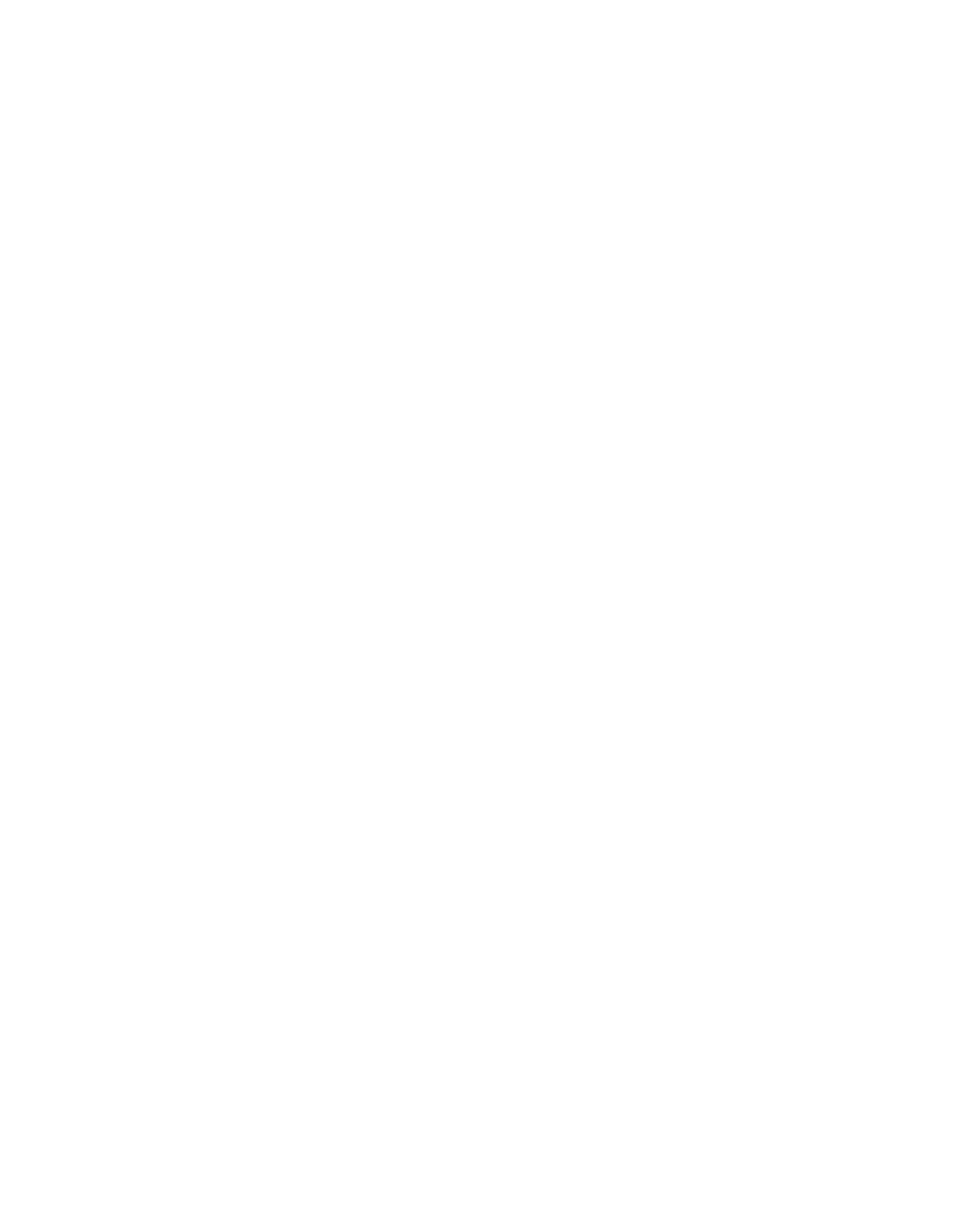# **A P P E N D I X**

#### QUESTIONS FROM CHAIRMAN MICHAEL T. MCCAUL FOR FRANK J. CILLUFFO

*Question 1a.* Although Iran is the world's largest state sponsor of terrorism, it is difficult to fully assess Iran's ability to carry out attacks on-line. However, over the last 5 years it has become increasingly clear that Iran's cyber capabilities are becoming more sophisticated and rank among the best in the world.

How likely is it that Iran's leaders would collaborate and/or fund their developing cyber capabilities with foreign states like North Korea that are antagonistic to the United States, or pass on offensive cyber capabilities to terrorist proxies like Hezbollah?

Answer. Those countries that have the United States in their cross-hairs—including Iran, Cuba, North Korea, and Venezuela—and their proxies (notably Hezbollah, in the case of Iran) are assuredly of concern in the cyber context. However, there is a need to think differently about cyber, instead of simply invoking traditional frames of reference for military cooperation. Models for joint or combined defense planning and cooperation must be adjusted to the cyber context. Where cyber is concerned, tools and techniques, exploits, lessons learned, reconnaissance results, and information on targets and vulnerabilities may be (and are) shared frequently between and among states and groups—but that does not necessarily signal formal sanctioned cooperation. Nevertheless, this type of informal collaboration, particularly among parties whose posture is antagonistic to the United States, is an issue of significant concern.

By contrast, formal cooperation in the stricter sense of the term is a less likely prospect. Indeed, there are several reasons that Iran may not seek that type of cooperation to develop their cyber capabilities jointly with other states hostile to the United States. Perhaps the most compelling is that there is little need to do so because there is a convenient alternative: The equivalent of a cyber arms bazaar already exists. Many individuals and organizations stand ready to rent or sell sophisticated cyber attack capabilities, including bots that could be used to steal information or shut down key elements of physical infrastructure. Moreover, the type of collaboration proposed would require a level of trust between the state parties that would seem difficult to achieve, if not unattainable. (The most sensitive information is unlikely to be shared though sharing in more general terms is likely, as outlined above). Keep in mind that each party could potentially turn the capabilities in question on or against the other. Further, neither party could prevent the other's use of the capabilities against a third entity, and once used the value of the weapon drops or may even evaporate, as targets will be able to craft defenses. The significance of each of these potential hurdles should not be underestimated.

Sharing capabilities with proxies like Hezbollah is an even more likely scenario. The exchange could also run in both directions, as Hezbollah has shown itself to be an innovative organization, and because cyber capabilities are of special interest to sub-state actors, since these tools can help level the playing field. In June 2011, Hezbollah established the Cyber Hezbollah organization; and Hezbollah is deftly exploiting social media tools such as Facebook to gain intelligence and information. It is worth underscoring that Iran has a long history of demonstrated readiness to employ proxies for terrorist purposes, drawing on kinetic means. There is little, if any, reason to think that Iran would hesitate to engage proxies to conduct cyber strikes against perceived adversaries.

*Question 1b.* A hacker group identified as the Iranian Cyber Army (ICA) has received credit for a number of hacking incidents over the last few years. According to reports, the Iranian Cyber Army has used social engineering techniques to obtain control over internet domains and disrupt the political opposition in Iran.

What is the command-and-control relationship between the Iranian Revolutionary Guards Corps and this Iranian Cyber Army?

How does the Iranian Cyber Army fund, train, and recruit hackers?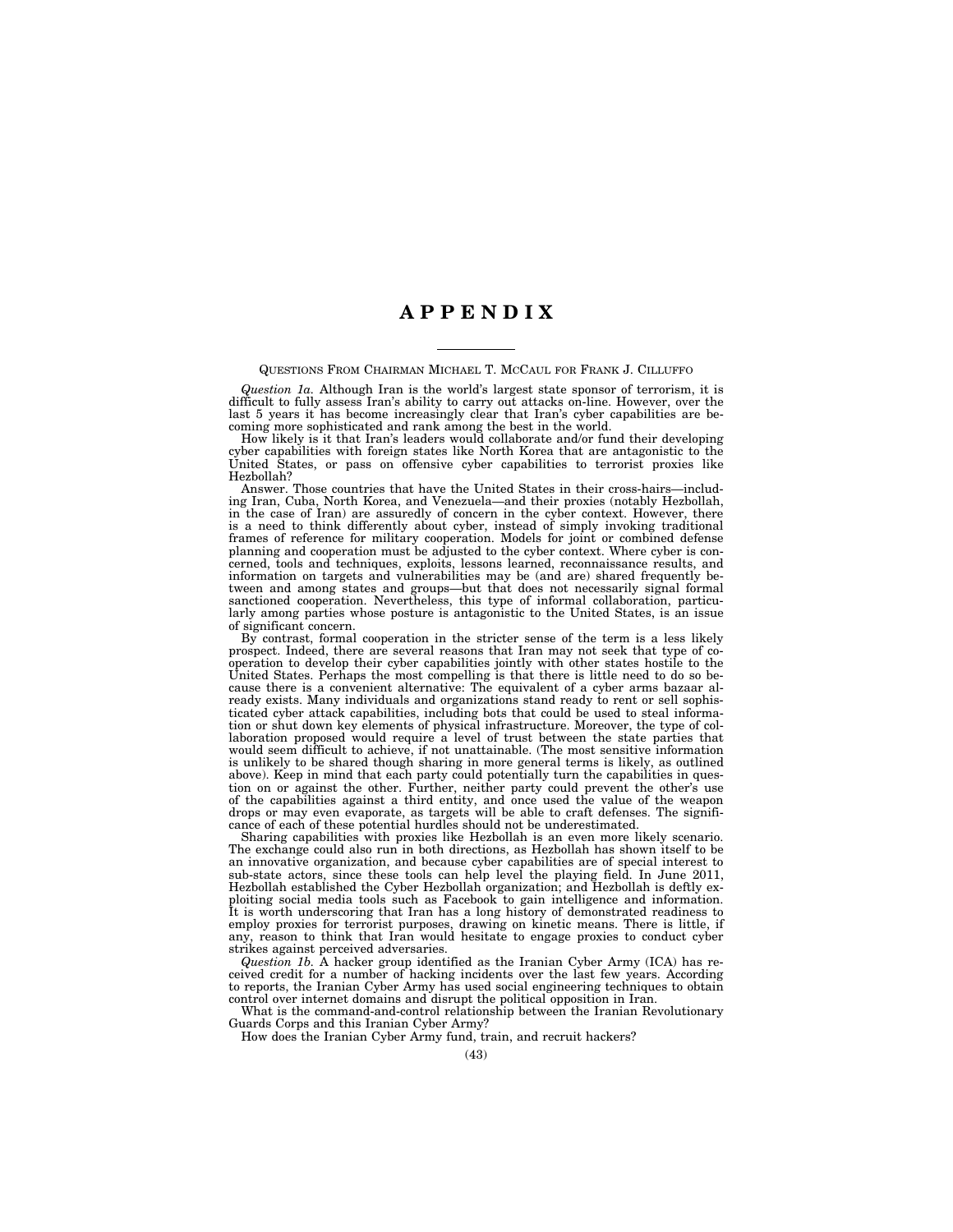Answer. Certainly there is a desire, as manifested in attempts referenced and seen in recent reporting and trends, to assert a degree of centralization. However Iran is not monolithic. Command-and-control there is somewhat murky, even within the Iranian Revolutionary Guard Corps (IRGC), let alone what is outsourced. The attribution challenge associated with cyberspace—a domain made for plausible deniability—is therefore all the more complicated where Iran is concerned. Yet, elements of the IRGC have openly sought to pull hackers into the fold; and the Basij, who are paid to do cyber work on behalf of the regime, provide much of the manpower for Iran's cyber operations. There is evidence that at the heart of IRGC cyber efforts one will find the Iranian political/criminal hacker group Ashiyane. The high visibility of attacks seen to date (including the Iranian Cyber Army's strike against Twitter, the Chinese search engine Baidu, and websites managed by the opposition Green Movement) suggests that the Iranian Cyber Army and similar groups might be used as proxies by the IRGC. Though fluid, hacker groups are being cultivated and guided, if not always directly controlled, by the IRGC.

*Question 2a.* The Iranian government recently held a conference in Tehran an-nouncing the creation of the Iranian Cyber Defense Center within their military forces. The head of Iran's Passive Defense Organization, Brigadier General Gholam Reza Jalali, indicated that the new center may be responsible not only for defensive cybersecurity, but also for offensive cyber attacks.

How likely is it that this center will begin to coalesce the various hacking groups (such as the ICA) into a single entity controlled by the IRGC? What are the known priorities of the new Iranian Cyber Defense Center and how are they developing their cyber workforce?

Answer. As outlined in my prepared remarks, we have seen efforts on the part of elements of the IRGC to pull hackers into the fold to do work on behalf of the Iranian regime. The likelihood of these expedient partnerships coalescing into a (single) cohesive, coherent, and effective unit is questionable, however, particularly if Iran's history offers any guide to the country's future.

Open source reporting on the Iranian Cyber Defense Center is quite scant. Stated<br>priorities include countering threats (of cyber attack), training, "controlling access<br>to computer networks and establishing cyber defense ce Workforce development in the cyber domain could prove challenging for Iranian authorities. Monetary inducements have proved useful for enlisting the skills of the Basij, but the supply of talent within the country may well have important limits. The young, clever, creative people that truly thrive in this domain may, on balance, not be sympathetic to the regime or its aims. This problem is exacerbated by the fact that Iran simply does not have the numbers (population base and potential re-

cruitment pool) that say, China does. *Question 2b.* Iran's leaders have made concerted efforts to develop friendships with other foreign leaders antagonistic to the United States. What is the likelihood that foreign countries such as Cuba, Venezuela, North Korea, and others, might col-laborate with Iran in developing cyber warfare capabilities?

Answer. Cuba, Venezuela, and North Korea undoubtedly constitute a troika of concern. As detailed above in my reply to Question 1, however, there are several reasons that Iran may not seek to formally develop their cyber capabilities jointly with other states antagonistic to the United States—but friendships between and among these parties could increase the likelihood of cooperation or coordination, designed to execute attack(s). As detailed in my written testimony, press reports have alleged ''that Iranian and Venezuelan diplomats in Mexico were involved in planned cyber attacks against U.S. targets, including nuclear power plants.'' U.S. officials are investigating, but media reports have indicated that the hackers who briefed the Iranian and Venezuelan diplomats on the planned attacks "sought support and<br>funding from the diplomats," who in turn pledged "to pass information to their gov-<br>ernments." Iran has also shown itself to be ready and willing state entities on kinetic plots, such as the recently thwarted one to assassinate Saudi Arabia's ambassador the United States, drawing on the assistance of a Mexican drug cartel. Given this history, it would not be a stretch for Iran to collaborate<br>with other parties hostile to the United States, whether state or non-state entities,<br>with the intent of causing harm to the United Sta an attack intended to inflict harm short of defeat of the United States, could still have serious repercussions. For example, a cyber attack (or worse, multiple cyber attacks) executed against U.S. targets at the same time as one or more of our adversaries make a move in the physical world, such as a push to seize key land or shipping lanes, could slow or complicate U.S. response so that we are unable to marshal

<sup>1</sup>*http://forum.internet-haganah.com/showthread.php?399-The-woods-are-lovely-dark-and-deep*  and *http://www.mehrnews.com/en/newsdetail.aspx?NewsID=1472234*.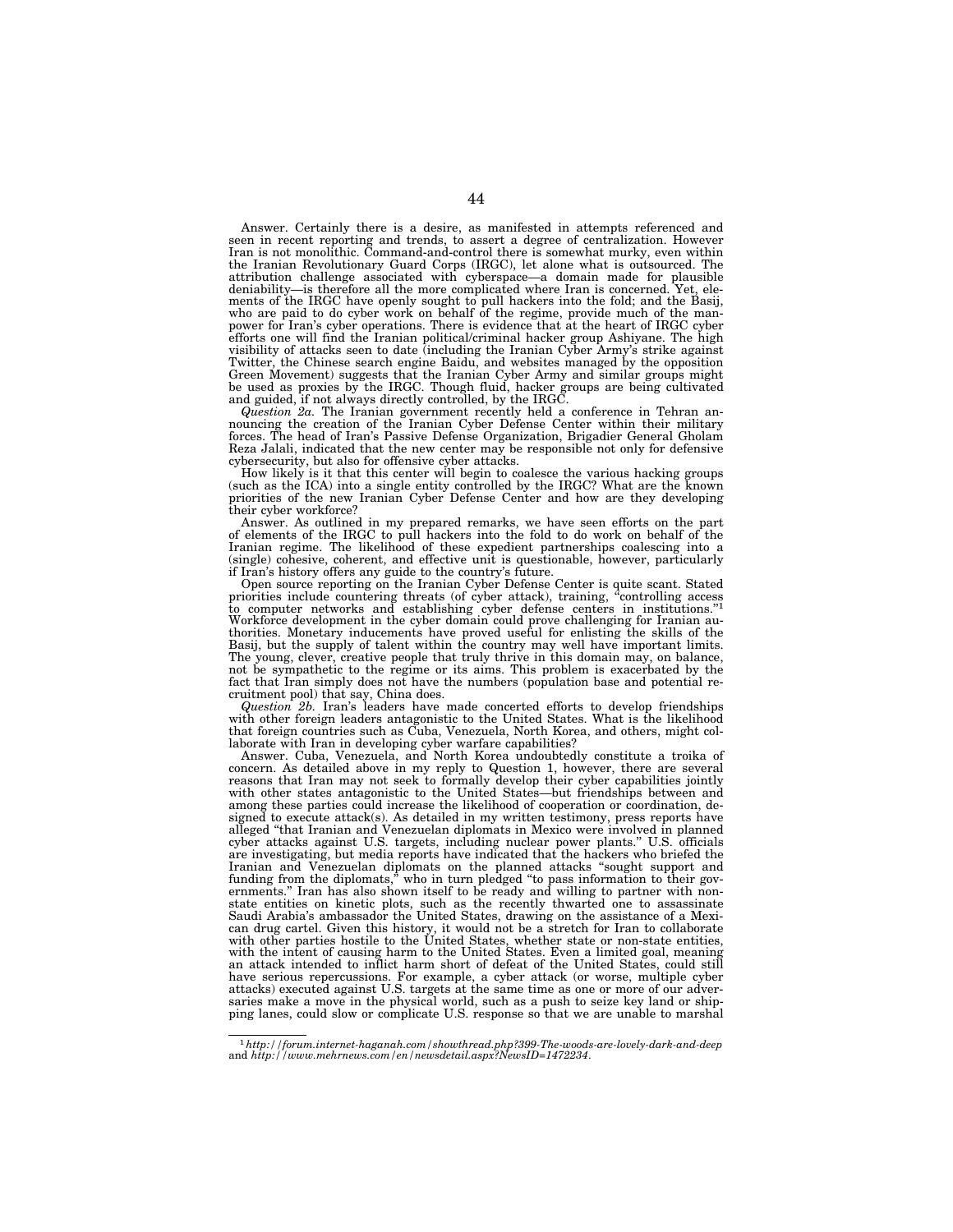our power fully and effectively. The result could be "a fait accompli" in the adversary's favor.

The ability to achieve synergy between the physical and cyber dimensions, and to embed that capability into political/military strategic planning, would take Iran to the next level. Moving forward, therefore, the United States should pay special attention to discerning and appreciating developments in this area.

#### QUESTIONS FROM CHAIRMAN MICHAEL T. MCCAUL FOR ILAN BERMAN

*Question 1a.* Although Iran is the world's largest state sponsor of terrorism, it is difficult to fully assess Iran's ability to carry out attacks on-line. However, over the last 5 years it has become increasingly clear that Iran's cyber capabilities are becoming more sophisticated and rank among the best in the world.

How likely is it that Iran's leaders would collaborate and/or fund their developing cyber capabilities with foreign states like North Korea that are antagonistic to the United States, or pass on offensive cyber capabilities to terrorist proxies like Hezbollah?

Answer. The full extent of Iranian capabilities is, by its nature, difficult to ascertain. So, too, is the question of whether the Islamic Republic is currently actively collaborating with foreign partners on the development of its cyber potential. However, it is worth noting that Iran has in the past worked with countries such as North Korea on a number of strategic programs (to include nuclear testing and the development of ballistic missiles). As well, Iran's efforts to isolate its population from the world wide web are consonant with China's attempts to limit access to internet content on the part of its citizenry. As such, at least some degree of cooperation in the cyber arena can be expected to be taking place between Iran and its strategic partners.

Similarly, Iran is the chief sponsor of Hezbollah, and has aided the Lebanese militia in its armament, its political activities, and its expansion beyond the Middle East. Iranian assistance to Hezbollah in the development of cyber capabilities thus cannot be ruled out, although little is as yet known about Hezbollah's cyber warfare potential.

*Question 1b.* A hacker group identified as the Iranian Cyber Army (ICA) has received credit for a number of hacking incidents over the last few years. According to reports, the Iranian Cyber Army has used social engineering techniques to obtain control over internet domains and disrupt the political opposition in Iran.

What is the command-and-control relationship between the Iranian Revolutionary Guards Corps and this Iranian Cyber Army?

How does the Iranian Cyber Army fund, train, and recruit hackers?

Answer. The command-and-control relationship between the Iranian Cyber Army (ICA) and the IRGC is not presently clear. Formally, the ICA has depicted itself at least in part as a self-organizing group—akin to patriotic ''hacktivists'' present in places such as China. However, the ICA's operations closely mirror regime objectives, and its targets are overwhelmingly those out of favor with the Iranian regime, suggesting tacit official sanction and possibly direction.

I do not have knowledge about the methods with which the ICA carries out its training or recruitment. With regard to funding, however, the connections with official regime entities (such as the IRGC) suggests that at least a portion of the ICA's funding is derived from governmental sources.

*Question 2a.* The Iranian government recently held a conference in Tehran announcing the creation of the Iranian Cyber Defense Center within their military forces. The head of Iran's Passive Defense Organization, Brigadier General Gholam Reza Jalali, indicated that the new center may be responsible not only for defensive cybersecurity, but also for offensive cyber attacks.

How likely is it that this center will begin to coalesce the various hacking groups (such as the ICA) into a single entity controlled by the IRGC? What are the known priorities of the new Iranian Cyber Defense Center and how are they developing their cyber workforce?

Answer. Such organization is a real possibility. To the extent that the Iranian regime would see benefit to uniting various hacker groups and exerting even greater control over their activities, a ''consortium'' may be the logical end-result. Such a grouping would, by its nature, lend itself most closely to the activities and direction of the IRGC.

*Question 2b.* Iran's leaders have made concerted efforts to develop friendships with other foreign leaders antagonistic to the United States. What is the likelihood that foreign countries such as Cuba, Venezuela, North Korea, and others, might collaborate with Iran in developing cyber warfare capabilities?